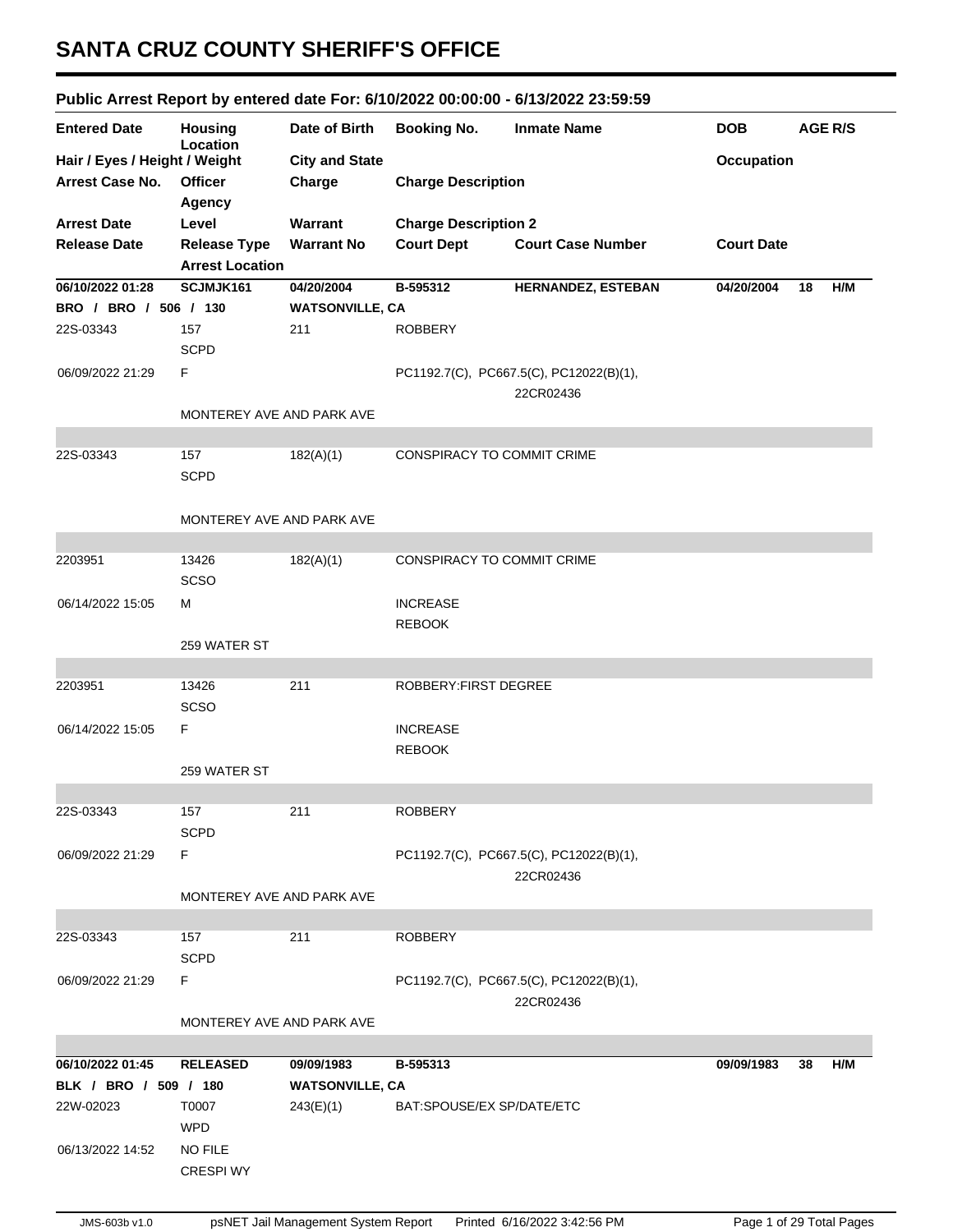| 22W-02023             | T0007<br><b>WPD</b>      | 484(A)                   | PETTY THEFT                    |                           |                 |    |     |
|-----------------------|--------------------------|--------------------------|--------------------------------|---------------------------|-----------------|----|-----|
| 06/09/2022 20:34      | м                        | <b>WOA</b>               | SNT 9 / CTS 9 (DEEMED SERVED)  |                           |                 |    |     |
| 06/13/2022 14:52      | <b>NO FILE</b>           | 20CR05645                |                                | 20CR05645                 |                 |    |     |
|                       | <b>CRESPI WY</b>         |                          |                                |                           |                 |    |     |
|                       |                          |                          |                                |                           |                 |    |     |
| 06/10/2022 03:45      | SCJMJC122                | 10/31/1988               | B-595314                       | <b>MCGHEE, CODY LEE</b>   | 10/31/1988      | 33 | W/M |
| BLN / BLU / 507 / 165 |                          | <b>BOULDER CREEK, CA</b> |                                |                           |                 |    |     |
| 2204362               | 15308                    | 11550(A)                 | UNDER INFLUENCE CNTL SUB       |                           |                 |    |     |
|                       | <b>SCSO</b>              |                          |                                |                           |                 |    |     |
| 06/10/2022 01:30      | м                        |                          | SNT 30 / CTS 5                 |                           |                 |    |     |
|                       |                          |                          |                                | 22CR02435                 |                 |    |     |
|                       | 1300 BLK HARPER ST       |                          |                                |                           |                 |    |     |
| 2204362               | 15308                    | 3056                     | <b>VIOLATION OF PAROLE:FEL</b> |                           |                 |    |     |
|                       | SCSO                     |                          |                                |                           |                 |    |     |
|                       |                          |                          |                                | <b>BN9738</b>             |                 |    |     |
|                       | 1300 BLK HARPER ST       |                          |                                |                           |                 |    |     |
|                       |                          |                          |                                |                           |                 |    |     |
| 06/10/2022 04:25      | <b>RELEASED</b>          | 09/26/1994               | B-595315                       | ROSALES VAZQUEZ, JOSE     | 09/26/1994      | 27 | H/M |
| BLK / BRO / 510 / 201 |                          | <b>SANTA CRUZ, CA</b>    |                                |                           | <b>COOK</b>     |    |     |
| 22S-03347             | 175                      | 647(F)                   | DISORD CONDUCT: ALCOHOL        |                           |                 |    |     |
|                       | <b>SCPD</b>              |                          |                                |                           |                 |    |     |
| 06/10/2022 05:34      | 849(B)2                  |                          |                                |                           |                 |    |     |
|                       | 200 BLK BARSON ST        |                          |                                |                           |                 |    |     |
|                       |                          |                          |                                |                           |                 |    |     |
| 06/10/2022 08:04      | <b>RELEASED</b>          | 10/06/1985               | B-595316                       | JIMENEZ, ABRAHAM DAVID    | 10/06/1985      | 36 | H/M |
|                       |                          |                          |                                |                           |                 |    |     |
| BLK / BRO / 507 / 160 |                          | <b>WATSONVILLE, CA</b>   |                                |                           | <b>MECANIC</b>  |    |     |
| 2204366               | 14011                    | 496(A)                   | REC KNWN STOLN PROP \$950+     |                           |                 |    |     |
|                       | <b>SCSO</b>              |                          |                                |                           |                 |    |     |
| 06/10/2022 20:52      | <b>BOND</b>              | 21CR02181                |                                | 21CR02181                 |                 |    |     |
|                       | 2000 BLK KINSELY ST #A   |                          |                                |                           |                 |    |     |
|                       |                          |                          |                                |                           |                 |    |     |
| 2204366               | 14011                    | 530.5(C)(1)              | POSS PRSNL ID WIT DEFRAUD      |                           |                 |    |     |
|                       | <b>SCSO</b>              |                          |                                |                           |                 |    |     |
| 06/10/2022 20:52      | <b>BOND</b>              | 21CR02181                |                                | 21CR02181                 |                 |    |     |
|                       | 2000 BLK KINSELY ST #A   |                          |                                |                           |                 |    |     |
|                       |                          |                          |                                |                           |                 |    |     |
| 06/10/2022 09:07      | <b>RELEASED</b>          | 01/19/1999               | B-595317                       | <b>ROBERSON, ELI</b>      | 01/19/1999      | 23 | B/M |
| BLK / BRO / 511 / 155 |                          | <b>SANTA CRUZ, CA</b>    |                                |                           |                 |    |     |
| 2204367               | 13995                    | 602(O)                   | TRESPAS:REFUSE LEAVE PROP      |                           |                 |    |     |
|                       | <b>SCSO</b>              |                          |                                |                           |                 |    |     |
| 06/10/2022 15:19      | <b>PTA</b>               |                          |                                |                           |                 |    |     |
|                       | 1-100 BLK RANCHO DEL MAR |                          |                                |                           |                 |    |     |
|                       |                          |                          |                                |                           |                 |    |     |
| 06/10/2022 10:22      | SCJMJC121                | 07/26/1976               | B-595318                       | <b>BATTEAST, FLOYD JR</b> | 07/26/1976      | 45 | B/M |
| BLK / BRO / 600 / 225 |                          | <b>SANTA CRUZ, CA</b>    |                                |                           | <b>DRY WALL</b> |    |     |
| 22S-03348             | 181                      | 3455                     | PRCS VIOLATION                 |                           |                 |    |     |
|                       | <b>SCPD</b>              |                          |                                |                           |                 |    |     |
| 06/10/2022 09:00      | F.                       | BW                       | SNT 60 / CTS 5                 |                           |                 |    |     |
|                       |                          | 22CR01838                |                                | 22CR01838                 |                 |    |     |
|                       | 100 BLK DAKOTA AVE       |                          |                                |                           |                 |    |     |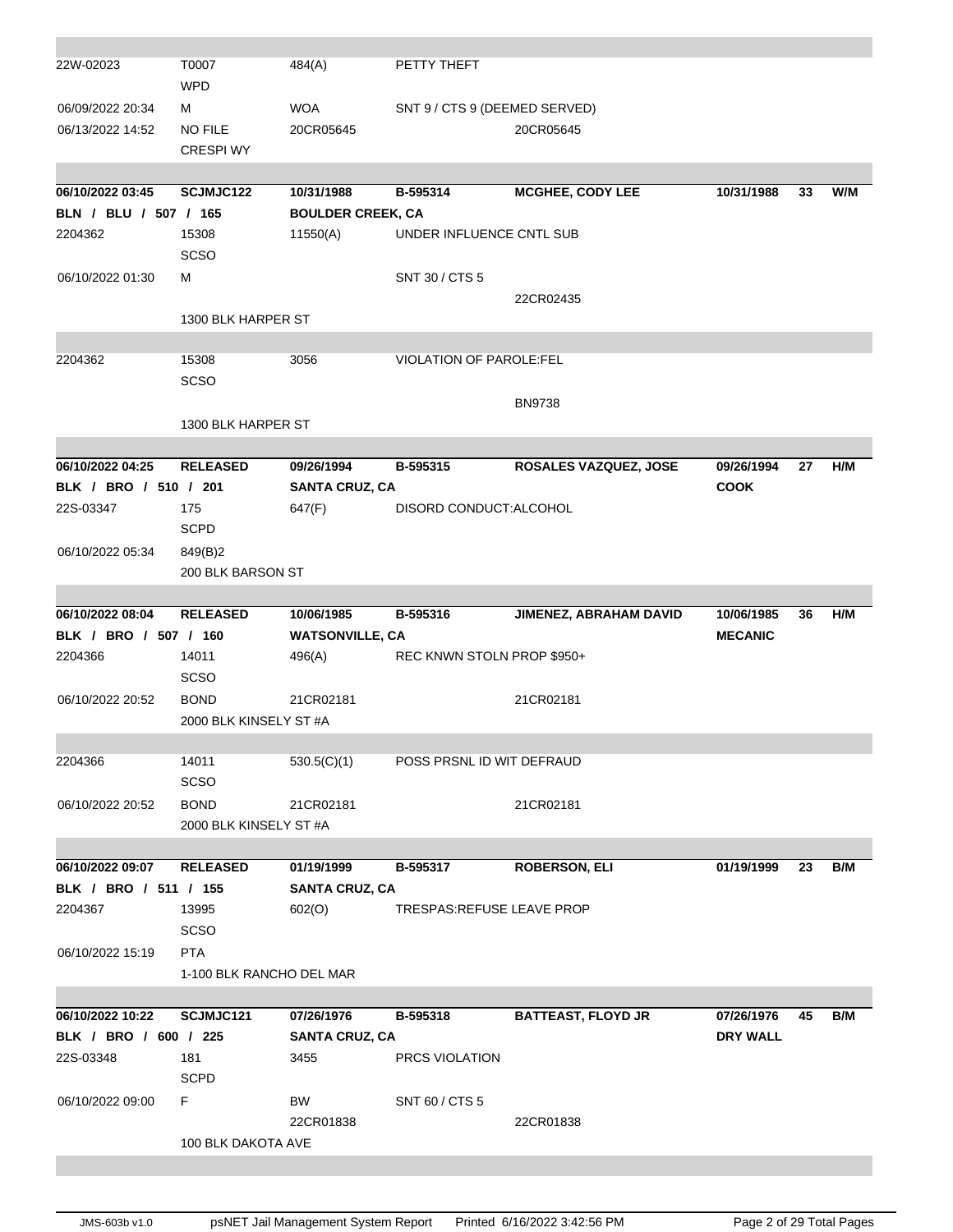| 06/10/2022 11:04      | SCJMJC131          | 06/21/1968                          | B-595319                         | PETERS, JERALD PAUL          | 06/21/1968               | 53 | W/M |
|-----------------------|--------------------|-------------------------------------|----------------------------------|------------------------------|--------------------------|----|-----|
| BRO / BRO / 603 / 195 |                    | <b>SANTA CRUZ, CA</b>               |                                  |                              |                          |    |     |
| 22C-00702             | 523                | 530.5(A)                            | <b>GET CREDIT/ETC OTHER'S ID</b> |                              |                          |    |     |
|                       | CPD                |                                     |                                  |                              |                          |    |     |
|                       |                    | 21CR03866                           |                                  | 21CR03866                    |                          |    |     |
|                       | 3200 BLK CLARES ST |                                     |                                  |                              |                          |    |     |
|                       |                    |                                     |                                  |                              |                          |    |     |
| 22C-00702             | 523                | 470(A)                              | <b>FORGERY</b>                   |                              |                          |    |     |
|                       | CPD                |                                     |                                  |                              |                          |    |     |
|                       |                    | 21CR03866                           |                                  | 21CR03866                    |                          |    |     |
|                       | 3200 BLK CLARES ST |                                     |                                  |                              |                          |    |     |
|                       |                    |                                     |                                  |                              |                          |    |     |
| 22C-00702             | 523                | 530.5(A)                            | OBT CREDIT/ETC: OTHER'S ID       |                              |                          |    |     |
|                       | CPD                |                                     |                                  |                              |                          |    |     |
|                       |                    | 21CR03866                           |                                  | 21CR03866                    |                          |    |     |
|                       | 3200 BLK CLARES ST |                                     |                                  |                              |                          |    |     |
| 22C-00702             | 523                | 470(A)                              | <b>FORGERY</b>                   |                              |                          |    |     |
|                       | CPD                |                                     |                                  |                              |                          |    |     |
|                       |                    |                                     |                                  |                              |                          |    |     |
|                       | 3200 BLK CLARES ST | 21CR03866                           |                                  | 21CR03866                    |                          |    |     |
|                       |                    |                                     |                                  |                              |                          |    |     |
| 22C-00702             | 523                | 530.5(C)(1)                         | POSS PRSNL ID WIT DEFRAUD        |                              |                          |    |     |
|                       | CPD                |                                     |                                  |                              |                          |    |     |
|                       |                    | 21CR03866                           |                                  | 21CR03866                    |                          |    |     |
|                       | 3200 BLK CLARES ST |                                     |                                  |                              |                          |    |     |
|                       |                    |                                     |                                  |                              |                          |    |     |
| 22C-00702             | 523                | 496(A)                              | REC KNWN STOLN PROP -\$950       |                              |                          |    |     |
|                       | <b>CPD</b>         |                                     |                                  |                              |                          |    |     |
|                       |                    | 21CR03866                           |                                  | 21CR03866                    |                          |    |     |
|                       | 3200 BLK CLARES ST |                                     |                                  |                              |                          |    |     |
|                       |                    |                                     |                                  |                              |                          |    |     |
| 06/10/2022 11:43      | <b>RELEASED</b>    | 01/07/1990                          | B-595320                         | <b>NANCE, JUSTIN</b>         | 01/07/1990               | 32 | W/M |
| BRO / BRO / 602 / 195 |                    | <b>SANTA CRUZ, CA</b>               |                                  |                              |                          |    |     |
| 22S-03341             | 152                | 646.9(A)                            | <b>STALKING</b>                  |                              |                          |    |     |
|                       | <b>SCPD</b>        |                                     |                                  |                              |                          |    |     |
| 06/14/2022 17:29      | <b>COURT OR</b>    |                                     |                                  |                              |                          |    |     |
|                       | 100 BLK WEEKS      |                                     |                                  |                              |                          |    |     |
|                       |                    |                                     |                                  |                              |                          |    |     |
| 22S-03341             | 152                | 211                                 | <b>ROBBERY</b>                   |                              |                          |    |     |
|                       | <b>SCPD</b>        |                                     |                                  |                              |                          |    |     |
| 06/14/2022 17:29      | <b>COURT OR</b>    |                                     |                                  |                              |                          |    |     |
|                       | 100 BLK WEEKS      |                                     |                                  |                              |                          |    |     |
|                       |                    |                                     |                                  |                              |                          |    |     |
| 22S-03341             | 152                | 1203.2                              | PROB VIOL:REARREST/REVOKE        |                              |                          |    |     |
|                       | <b>SCPD</b>        |                                     |                                  |                              |                          |    |     |
| 06/14/2022 17:29      | <b>COURT OR</b>    |                                     |                                  | 19CR03323                    |                          |    |     |
|                       | 100 BLK WEEKS      |                                     |                                  |                              |                          |    |     |
|                       |                    |                                     |                                  |                              |                          |    |     |
| 22S-03341             | 152                | 1203.2                              | PROB VIOL:REARREST/REVOKE        |                              |                          |    |     |
|                       | <b>SCPD</b>        |                                     |                                  |                              |                          |    |     |
| 06/14/2022 17:29      | <b>COURT OR</b>    |                                     |                                  | 20CR03324                    |                          |    |     |
|                       | 100 BLK WEEKS      |                                     |                                  |                              |                          |    |     |
| 22S-03341             | 152                | 1203.2                              | PROB VIOL:REARREST/REVOKE        |                              |                          |    |     |
|                       |                    |                                     |                                  |                              |                          |    |     |
| JMS-603b v1.0         |                    | psNET Jail Management System Report |                                  | Printed 6/16/2022 3:42:56 PM | Page 3 of 29 Total Pages |    |     |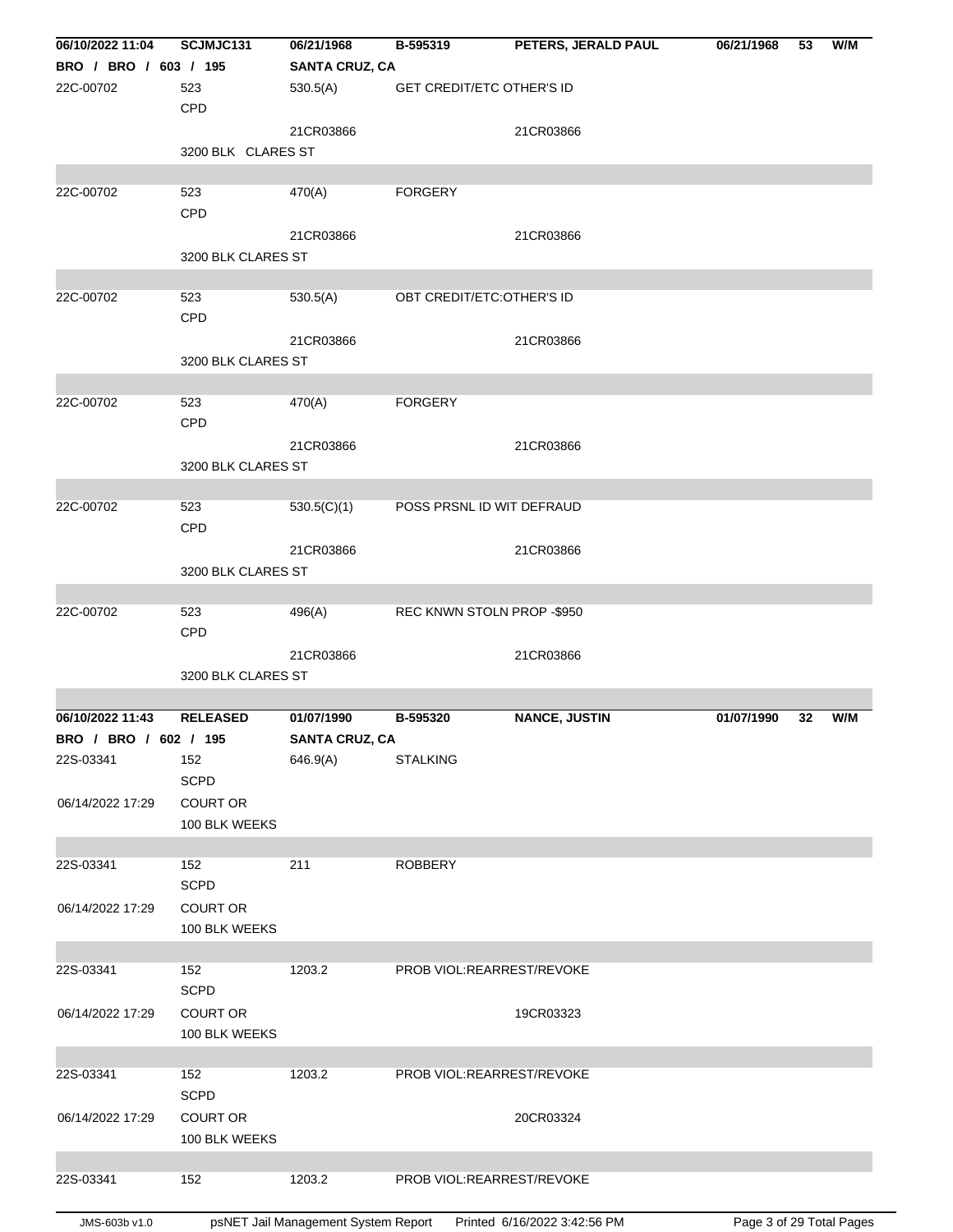|                       | <b>SCPD</b>                    |                       |                              |                                 |                        |    |     |
|-----------------------|--------------------------------|-----------------------|------------------------------|---------------------------------|------------------------|----|-----|
| 06/14/2022 17:29      | <b>COURT OR</b>                |                       |                              | 20CR03506                       |                        |    |     |
|                       | 100 BLK WEEKS                  |                       |                              |                                 |                        |    |     |
|                       |                                |                       |                              |                                 |                        |    |     |
| 06/10/2022 12:14      | <b>RELEASED</b>                | 12/29/1979            | B-595321                     | <b>CAMPBELL, NEIL MARK</b>      | 12/29/1979             | 42 | W/M |
| BLN / BLU / 510 / 200 |                                | <b>SANTA CRUZ, CA</b> |                              |                                 | <b>FITNESS TRAINER</b> |    |     |
| 2204346               | 13028                          | 273.6(A)              | VIO ORD: PREVNT DOMES VIOL   |                                 |                        |    |     |
|                       | <b>SCSO</b>                    |                       |                              |                                 |                        |    |     |
| 06/11/2022 00:38      | <b>BOND</b>                    |                       |                              |                                 |                        |    |     |
|                       | 100 BLK WHISPERING PINES DR    |                       |                              |                                 |                        |    |     |
|                       |                                |                       |                              |                                 |                        |    |     |
| 06/10/2022 12:54      | SCJMJH111                      | 01/30/1989            | B-595322                     |                                 | 01/30/1989             | 33 | B/M |
| BLK / BRO / 603 / 230 |                                | <b>SANTA CRUZ, CA</b> |                              |                                 |                        |    |     |
| 20CR02086             | 11453                          | 273.5(A)              | CORP INJ ON SPOUSE/COHAB     |                                 |                        |    |     |
|                       | <b>SCSO</b>                    |                       |                              |                                 |                        |    |     |
|                       |                                | 20CR02086             |                              | 20CR02086                       |                        |    |     |
|                       | <b>SANTA CLARA JAIL</b>        |                       |                              |                                 |                        |    |     |
|                       |                                |                       |                              |                                 |                        |    |     |
| 06/10/2022 13:24      | <b>SCJMJFBUNKE0107/20/1973</b> |                       | B-595323                     | <b>MCKNIGHT, DEVIN ARLIN</b>    | 07/20/1973             | 48 | W/M |
| BRO / BLU / 510 / 175 |                                | <b>SANTA CRUZ, CA</b> |                              |                                 |                        |    |     |
| 20CR03174             | 11453                          | 245(A)(4)             | ADW WITH FORCE: POSSIBLE GBI |                                 |                        |    |     |
|                       | <b>SCSO</b>                    |                       |                              |                                 |                        |    |     |
|                       |                                |                       |                              |                                 |                        |    |     |
|                       |                                | 20CR03174             |                              | 20CR03174                       |                        |    |     |
|                       | SANTA CLARA JAIL               |                       |                              |                                 |                        |    |     |
| 20CR03174             | 11453                          | 236                   | FALSE IMPRISON W/VIOLENCE    |                                 |                        |    |     |
|                       | SCSO                           |                       |                              |                                 |                        |    |     |
|                       |                                |                       |                              |                                 |                        |    |     |
|                       |                                | 20CR03174             |                              | 20CR03174                       |                        |    |     |
|                       | SANTA CLARA JAIL               |                       |                              |                                 |                        |    |     |
| 20CR03174             | 11453                          |                       | OBSTRUCT/ETC PUB OFCR/ETC    |                                 |                        |    |     |
|                       | <b>SCSO</b>                    | 148(A)(1)             |                              |                                 |                        |    |     |
|                       |                                |                       |                              |                                 |                        |    |     |
|                       | <b>SANTA CLARA JAIL</b>        | 22CR00143             |                              | 22CR00143                       |                        |    |     |
|                       |                                |                       |                              |                                 |                        |    |     |
| 20CR03174             | 11453                          | 11377(A)              | <b>POSSESS CNTL SUB</b>      |                                 |                        |    |     |
|                       | <b>SCSO</b>                    |                       |                              |                                 |                        |    |     |
|                       |                                | 22CR00143             |                              | 22CR00143                       |                        |    |     |
|                       | SANTA CLARA JAIL               |                       |                              |                                 |                        |    |     |
|                       |                                |                       |                              |                                 |                        |    |     |
| 20CR03174             | 11453                          | 11350(A)              | POSSESS NARCOTIC CNTL SUB    |                                 |                        |    |     |
|                       | SCSO                           |                       |                              |                                 |                        |    |     |
|                       |                                |                       |                              |                                 |                        |    |     |
|                       |                                | 22CR00143             |                              | 22CR00143                       |                        |    |     |
|                       | SANTA CLARA JAIL               |                       |                              |                                 |                        |    |     |
| 20CR03174             | 11453                          | 11377                 |                              | POSSESSION OF MOST COMMON DRUGS |                        |    |     |
|                       | SCSO                           |                       |                              |                                 |                        |    |     |
|                       |                                |                       |                              |                                 |                        |    |     |
|                       |                                | 22CR00143             |                              | 22CR00143                       |                        |    |     |
|                       | SANTA CLARA JAIL               |                       |                              |                                 |                        |    |     |
|                       |                                |                       |                              |                                 |                        |    |     |
| 20CR03174             | 11453                          | 11350                 |                              | POSSESSION OF MOST COMMON DRUGS |                        |    |     |
|                       | <b>SCSO</b>                    |                       |                              |                                 |                        |    |     |
|                       |                                | 22CR00143             |                              | 22CR00143                       |                        |    |     |
|                       | SANTA CLARA JAIL               |                       |                              |                                 |                        |    |     |
|                       |                                |                       |                              |                                 |                        |    |     |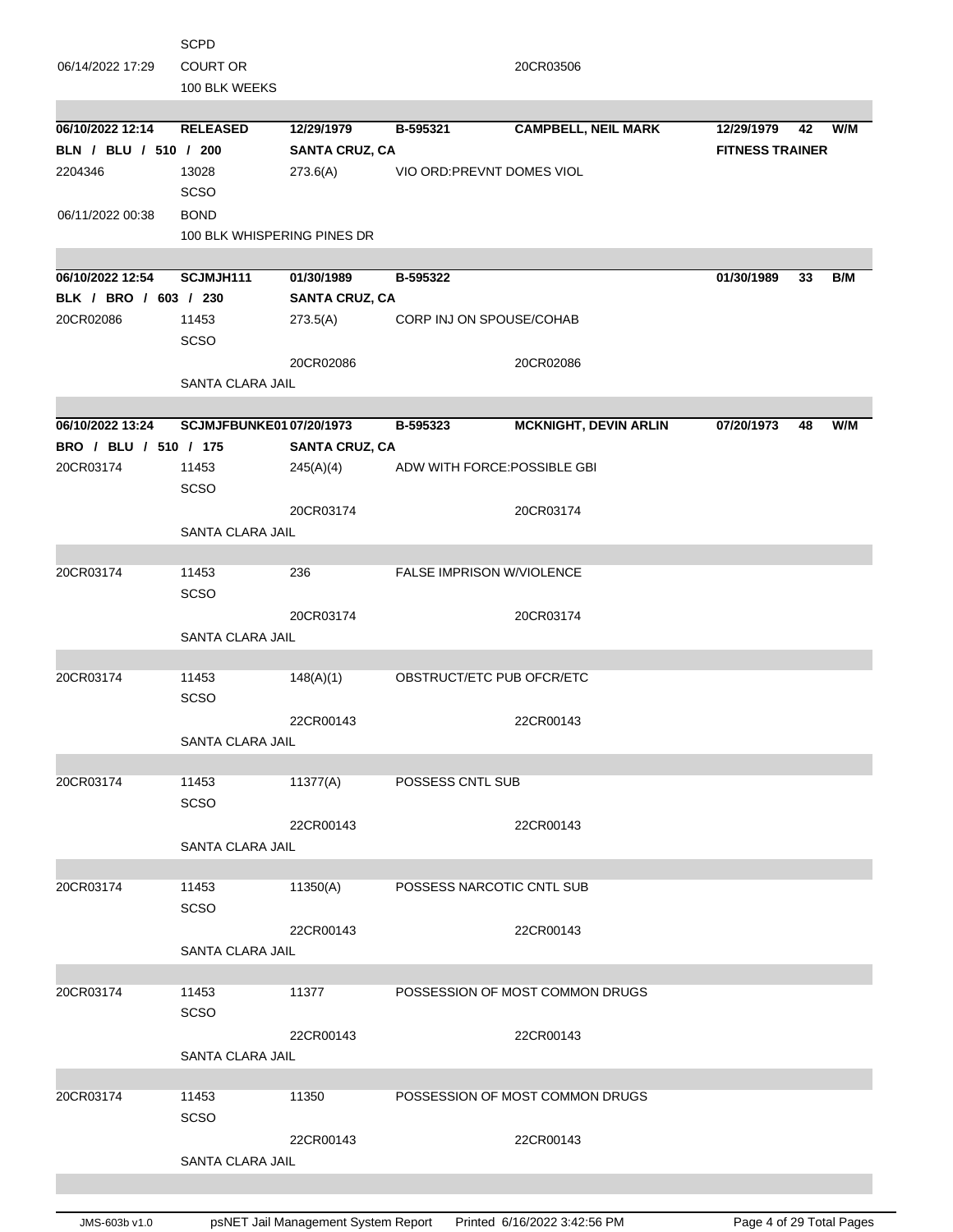| 06/10/2022 13:57      | <b>RELEASED</b>         | 01/30/1989            | B-595324                   | SHEPHERD, CHRISTINA MARIE 01/30/1989 |                  | 33 | A/F |
|-----------------------|-------------------------|-----------------------|----------------------------|--------------------------------------|------------------|----|-----|
| BLN / GRN / 504 / 120 |                         | <b>SANTA CRUZ, CA</b> |                            |                                      | <b>BARTENDER</b> |    |     |
| 22V-00569             | 5291                    | 11377(A)              | POSS CONTROLLED SUBSTANCE  |                                      |                  |    |     |
|                       | <b>SVPD</b>             |                       |                            |                                      |                  |    |     |
| 06/10/2022 22:46      | <b>BOND</b>             | 22CR00194             |                            | 22CR00194                            |                  |    |     |
|                       | 3400 BLK GLEN CANYON RD |                       |                            |                                      |                  |    |     |
|                       |                         |                       |                            |                                      |                  |    |     |
| 22V-00569             | 5291                    | 11350(A)              | POSSESS NARCOTIC CNTL SUB  |                                      |                  |    |     |
|                       | <b>SVPD</b>             |                       |                            |                                      |                  |    |     |
| 06/10/2022 22:46      | <b>BOND</b>             | 22CR00194             |                            | 22CR00194                            |                  |    |     |
|                       | 3400 BLK GLEN CANYON RD |                       |                            |                                      |                  |    |     |
|                       |                         |                       |                            |                                      |                  |    |     |
| 22V-00569             | 5291                    | 11364(A)              | POSSESS UNLAW PARAPHANALIA |                                      |                  |    |     |
|                       | <b>SVPD</b>             |                       |                            |                                      |                  |    |     |
|                       |                         |                       |                            |                                      |                  |    |     |
| 06/10/2022 22:46      | <b>BOND</b>             | 22CR00194             |                            | 22CR00194                            |                  |    |     |
|                       | 3400 BLK GLEN CANYON RD |                       |                            |                                      |                  |    |     |
|                       |                         |                       |                            |                                      |                  |    |     |
| 22V-00569             | 5291                    | 485                   | APPROPR LOST PROP \$400+   |                                      |                  |    |     |
|                       | <b>SVPD</b>             |                       |                            |                                      |                  |    |     |
| 06/10/2022 22:46      | <b>BOND</b>             | 22CR00194             |                            | 22CR00194                            |                  |    |     |
|                       | 3400 BLK GLEN CANYON RD |                       |                            |                                      |                  |    |     |
|                       |                         |                       |                            |                                      |                  |    |     |
| 22V-00569             | 5291                    | 466                   | POSSESS BURGLARY TOOLS     |                                      |                  |    |     |
|                       | <b>SVPD</b>             |                       |                            |                                      |                  |    |     |
| 06/10/2022 22:46      | <b>BOND</b>             | 22CR00194             |                            | 22CR00194                            |                  |    |     |
|                       | 3400 BLK GLEN CANYON RD |                       |                            |                                      |                  |    |     |
|                       |                         |                       |                            |                                      |                  |    |     |
| 22V-00569             | 5291                    | 470(B)                | FORGE/ETC HANDWRITING/ETC  |                                      |                  |    |     |
|                       | <b>SVPD</b>             |                       |                            |                                      |                  |    |     |
| 06/10/2022 11:51      | F.                      | OC WARR               | <b>CAMPBELL PD</b>         |                                      |                  |    |     |
| 06/10/2022 22:46      | <b>BOND</b>             | C2204275              |                            | C2204275                             |                  |    |     |
|                       | 3400 BLK GLEN CANYON RD |                       |                            |                                      |                  |    |     |
|                       |                         |                       |                            |                                      |                  |    |     |
| 22V-00569             | 5291                    | 148.9(A)              | FALSE ID TO SPECIFIC PO'S  |                                      |                  |    |     |
|                       | <b>SVPD</b>             |                       |                            |                                      |                  |    |     |
| 06/10/2022 11:51      | м                       | OC WARR               | <b>CAMPBELL PD</b>         |                                      |                  |    |     |
| 06/10/2022 22:46      | <b>BOND</b>             | C2204275              |                            | C2204275                             |                  |    |     |
|                       | 3400 BLK GLEN CANYON RD |                       |                            |                                      |                  |    |     |
|                       |                         |                       |                            |                                      |                  |    |     |
| 22V-00569             | 5291                    | 466                   | POSSESS BURGLARY TOOLS     |                                      |                  |    |     |
|                       | <b>SVPD</b>             |                       |                            |                                      |                  |    |     |
| 06/10/2022 22:46      | <b>BOND</b>             | 21CR03648             |                            | 21CR03648                            |                  |    |     |
|                       | 3400 BLK GLEN CANYON RD |                       |                            |                                      |                  |    |     |
|                       |                         |                       |                            |                                      |                  |    |     |
| 22V-00569             | 5291                    | 11364(A)              | POSSESS UNLAW PARAPHANALIA |                                      |                  |    |     |
|                       | <b>SVPD</b>             |                       |                            |                                      |                  |    |     |
| 06/10/2022 22:46      | <b>BOND</b>             | 21CR03648             |                            | 21CR03648                            |                  |    |     |
|                       | 3400 BLK GLEN CANYON RD |                       |                            |                                      |                  |    |     |
|                       |                         |                       |                            |                                      |                  |    |     |
| 22V-00569             | 5291                    | 11350(A)              | POSSESS NARCOTIC CNTL SUB  |                                      |                  |    |     |
|                       | <b>SVPD</b>             |                       |                            |                                      |                  |    |     |
| 06/10/2022 22:46      | <b>BOND</b>             | 21CR03648             |                            | 21CR03648                            |                  |    |     |
|                       | 3400 BLK GLEN CANYON RD |                       |                            |                                      |                  |    |     |
|                       |                         |                       |                            |                                      |                  |    |     |
| 22V-00569             | 5291                    | 10851(A)              | <b>VEHICLE THEFT</b>       |                                      |                  |    |     |
|                       |                         |                       |                            |                                      |                  |    |     |
|                       |                         |                       |                            |                                      |                  |    |     |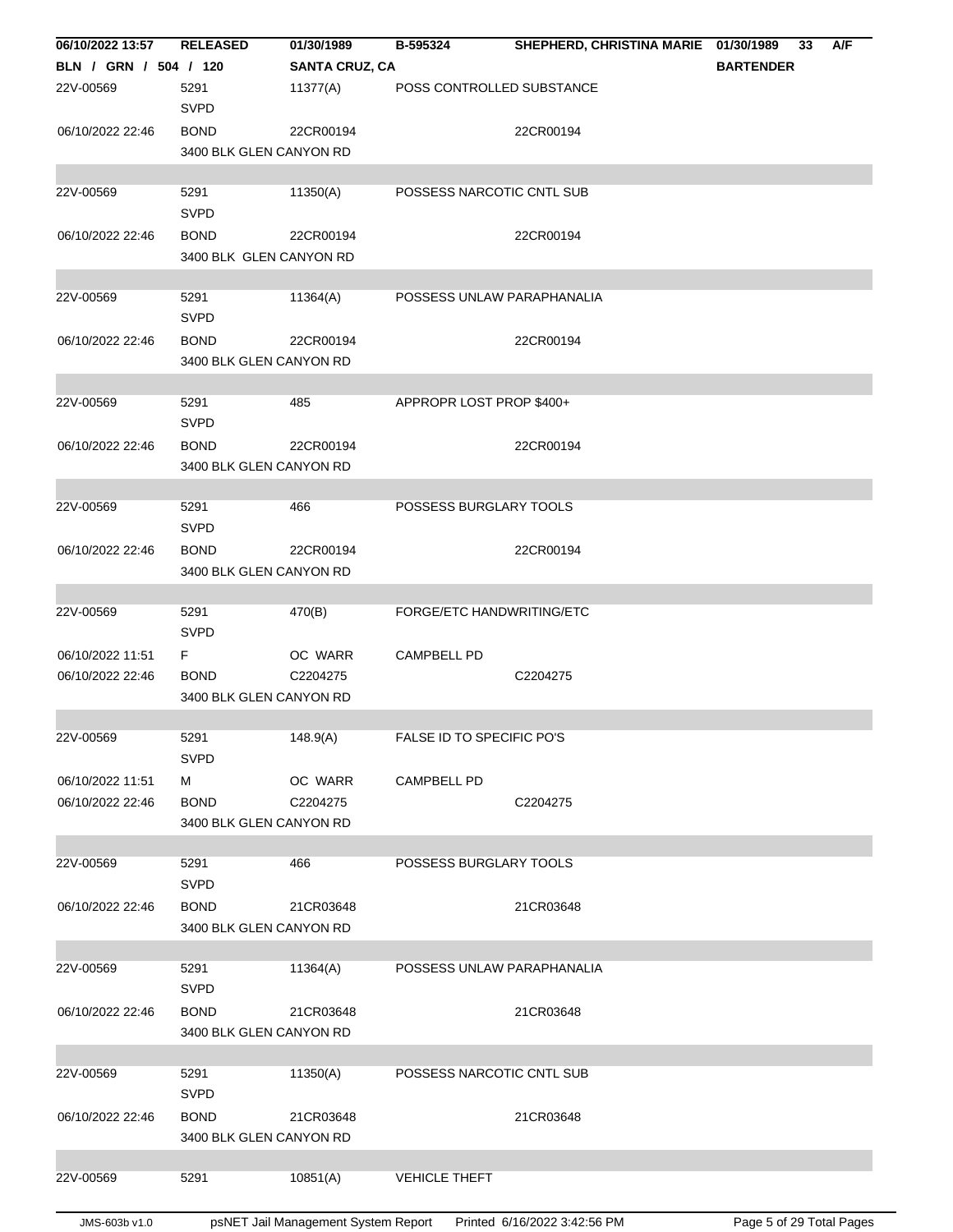|                  | <b>SVPD</b>                            |             |                            |
|------------------|----------------------------------------|-------------|----------------------------|
| 06/10/2022 22:46 | <b>BOND</b>                            | 21CR01873   | 21CR01873                  |
|                  | 3400 BLK GLEN CANYON RD                |             |                            |
|                  |                                        |             |                            |
| 22V-00569        | 5291<br><b>SVPD</b>                    | 496(D)      | ATT 496 PC:STOLEN PROP     |
| 06/10/2022 22:46 | <b>BOND</b>                            | 21CR01873   | 21CR01873                  |
|                  | 3400 BLK GLEN CANYON RD                |             |                            |
|                  |                                        |             |                            |
| 22V-00569        | 5291<br><b>SVPD</b>                    | 470(D)      | FALSE CHECK/RECS/CERT/ETC  |
| 06/10/2022 22:46 | <b>BOND</b>                            | 21CR01873   | 21CR01873                  |
|                  | 3400 BLK GLEN CANYON RD                |             |                            |
|                  |                                        |             |                            |
| 22V-00569        | 5291                                   | 470(A)      | <b>FORGERY</b>             |
|                  | <b>SVPD</b>                            |             |                            |
| 06/10/2022 22:46 | <b>BOND</b>                            | 21CR01873   | 21CR01873                  |
|                  | 3400 BLK GLEN CANYON RD                |             |                            |
|                  |                                        |             |                            |
| 22V-00569        | 5291<br><b>SVPD</b>                    | 470(A)      | <b>FORGERY</b>             |
|                  | <b>BOND</b>                            | 21CR01873   | 21CR01873                  |
| 06/10/2022 22:46 | 3400 BLK GLEN CANYON RD                |             |                            |
|                  |                                        |             |                            |
| 22V-00569        | 5291                                   | 470(A)      | <b>FORGERY</b>             |
|                  | <b>SVPD</b>                            |             |                            |
| 06/10/2022 22:46 | <b>BOND</b>                            | 21CR01873   | 21CR01873                  |
|                  | 3400 BLK GLEN CANYON RD                |             |                            |
|                  |                                        |             |                            |
|                  |                                        |             |                            |
| 22V-00569        | 5291                                   | 530.5(C)(2) | USE ID W/INT DEFRD: W/PC   |
|                  | <b>SVPD</b>                            |             |                            |
| 06/10/2022 22:46 | <b>BOND</b>                            | 21CR01873   | 21CR01873                  |
|                  | 3400 BLK GLEN CANYON RD                |             |                            |
| 22V-00569        | 5291                                   | 530.5(C)(2) | USE ID W/INT DEFRD: W/PC   |
|                  | <b>SVPD</b>                            |             |                            |
| 06/10/2022 22:46 | <b>BOND</b>                            | 21CR01873   | 21CR01873                  |
|                  | 3400 BLK GLEN CANYON RD                |             |                            |
|                  |                                        |             |                            |
| 22V-00569        | 5291                                   | 466         | POSSESS BURGLARY TOOLS     |
|                  | <b>SVPD</b>                            |             |                            |
| 06/10/2022 22:46 | <b>BOND</b><br>3400 BLK GLEN CANYON RD | 21CR01873   | 21CR01873                  |
|                  |                                        |             |                            |
| 22V-00569        | 5291                                   | 11377(A)    | POSS CONTROLLED SUBSTANCE  |
|                  | <b>SVPD</b>                            |             |                            |
| 06/10/2022 22:46 | <b>BOND</b>                            | 21CR01873   | 21CR01873                  |
|                  | 3400 BLK GLEN CANYON RD                |             |                            |
|                  |                                        |             |                            |
| 22V-00569        | 5291                                   | 11350(A)    | POSSESS NARCOTIC CNTL SUB  |
|                  | <b>SVPD</b>                            |             |                            |
| 06/10/2022 22:46 | <b>BOND</b><br>3400 BLK GLEN CANYON RD | 22CR01222   | 22CR01222                  |
|                  |                                        |             |                            |
| 22V-00569        | 5291                                   | 11364(A)    | POSSESS UNLAW PARAPHANALIA |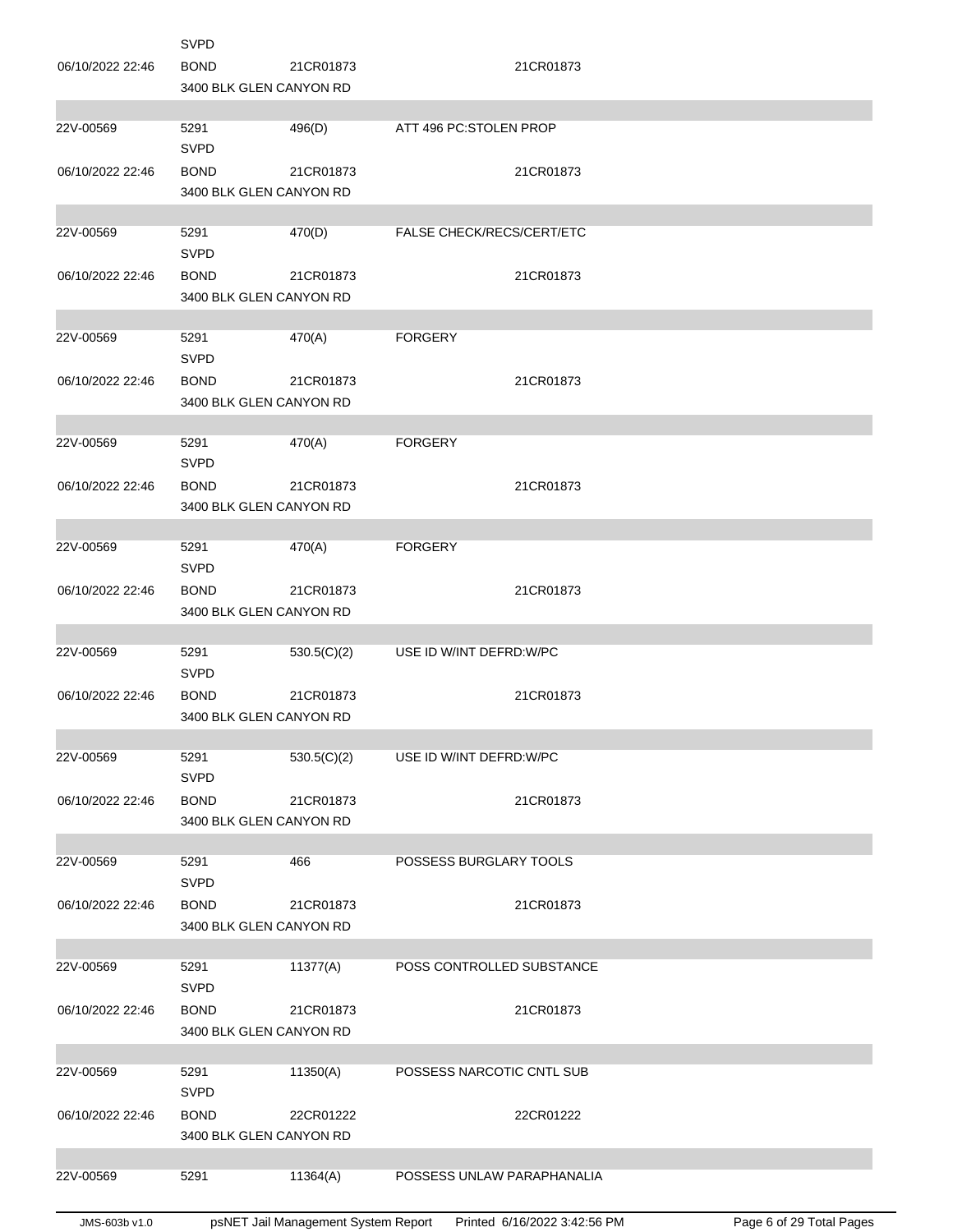|                       | <b>SVPD</b>             |                       |                            |                             |            |    |     |
|-----------------------|-------------------------|-----------------------|----------------------------|-----------------------------|------------|----|-----|
| 06/10/2022 22:46      | <b>BOND</b>             | 22CR01222             |                            | 22CR01222                   |            |    |     |
|                       | 3400 BLK GLEN CANYON RD |                       |                            |                             |            |    |     |
|                       |                         |                       |                            |                             |            |    |     |
| 22V-00569             | 5291                    | 11364(A)              | POSSESS UNLAW PARAPHANALIA |                             |            |    |     |
|                       | <b>SVPD</b>             |                       |                            |                             |            |    |     |
|                       |                         |                       |                            |                             |            |    |     |
| 06/10/2022 22:46      | <b>BOND</b>             | 21CR01873             |                            | 21CR01873                   |            |    |     |
|                       | 3400 BLK GLEN CANYON RD |                       |                            |                             |            |    |     |
|                       |                         |                       |                            |                             |            |    |     |
| 06/10/2022 14:30      | SCJMJL181               | 10/08/1988            | B-595325                   | <b>ALTAMIRANO, EMMANUEL</b> | 10/08/1988 | 33 | H/M |
| BLK / BRO / 507 / 150 |                         | <b>SANTA CRUZ, CA</b> |                            |                             |            |    |     |
| 2204375               | 13713                   | 1203.2                | PROB VIOL:REARREST/REVOKE  |                             |            |    |     |
|                       | <b>SCSO</b>             |                       |                            |                             |            |    |     |
|                       |                         |                       |                            | 20CR02791                   |            |    |     |
|                       |                         |                       |                            |                             |            |    |     |
|                       |                         |                       |                            |                             |            |    |     |
| 06/10/2022 14:57      | SCJMJFBUNKD0104/10/1998 |                       | B-595326                   | PERRITT, AUSTIN LEE         | 04/10/1998 | 24 | W/M |
| BRO / HAZ / 600 / 155 |                         | <b>SANTA CRUZ, CA</b> |                            |                             |            |    |     |
| 22S-03356             | 181                     | 245(A)(1)             | FORCE/ADW NOT FIREARM:GBI  |                             |            |    |     |
|                       | <b>SCPD</b>             |                       |                            |                             |            |    |     |
|                       |                         | 21CR05395             |                            | 21CR05395                   |            |    |     |
|                       | 100 BLK CENTER ST       |                       |                            |                             |            |    |     |
|                       |                         |                       |                            |                             |            |    |     |
| 22S-03356             | 181                     |                       | TRESPAS: REFUSE LEAVE PROP |                             |            |    |     |
|                       | <b>SCPD</b>             | 602(O)                |                            |                             |            |    |     |
|                       |                         |                       |                            |                             |            |    |     |
|                       |                         | 21CR00592             |                            | 21CR00592                   |            |    |     |
|                       | 100 BLK CENTER ST       |                       |                            |                             |            |    |     |
|                       |                         |                       |                            |                             |            |    |     |
| 22S-03356             | 181                     | 11364(A)              | POSSESS UNLAW PARAPHANALIA |                             |            |    |     |
|                       | <b>SCPD</b>             |                       |                            |                             |            |    |     |
|                       |                         | 20CR03501             |                            | 20CR03501                   |            |    |     |
|                       | 100 BLK CENTER ST       |                       |                            |                             |            |    |     |
|                       |                         |                       |                            |                             |            |    |     |
| 22S-03356             | 181                     | 148(A)(1)             | OBSTRUCT/ETC PUB OFCR/ETC  |                             |            |    |     |
|                       | <b>SCPD</b>             |                       |                            |                             |            |    |     |
|                       |                         | 20CR03405             |                            | 20CR03405                   |            |    |     |
|                       | 100 BLK CENTER ST       |                       |                            |                             |            |    |     |
|                       |                         |                       |                            |                             |            |    |     |
| 22S-03356             | 181                     | 11550(A)              | UNDER INFLUENCE CNTL SUB   |                             |            |    |     |
|                       | <b>SCPD</b>             |                       |                            |                             |            |    |     |
|                       |                         | 20CR03405             |                            | 20CR03405                   |            |    |     |
|                       | 100 BLK CENTER ST       |                       |                            |                             |            |    |     |
|                       |                         |                       |                            |                             |            |    |     |
| 22S-03356             | 181                     | 148(A)(1)             | OBSTRUCT/ETC PUB OFCR/ETC  |                             |            |    |     |
|                       | <b>SCPD</b>             |                       |                            |                             |            |    |     |
|                       |                         | 21CR01041             |                            | 21CR01041                   |            |    |     |
|                       | 100 BLK CENTER ST       |                       |                            |                             |            |    |     |
|                       |                         |                       |                            |                             |            |    |     |
| 22S-03356             | 181                     | 11550(A)              | UNDER INFLUENCE CNTL SUB   |                             |            |    |     |
|                       | <b>SCPD</b>             |                       |                            |                             |            |    |     |
|                       |                         |                       |                            |                             |            |    |     |
|                       |                         | 21CR01041             |                            | 21CR01041                   |            |    |     |
|                       | 100 BLK CENTER ST       |                       |                            |                             |            |    |     |
|                       |                         |                       |                            |                             |            |    |     |
| 22S-03356             | 181                     | 602(M)                | TRESPASS: OCC PROP W/O CON |                             |            |    |     |
|                       | <b>SCPD</b>             |                       |                            |                             |            |    |     |
|                       |                         |                       |                            |                             |            |    |     |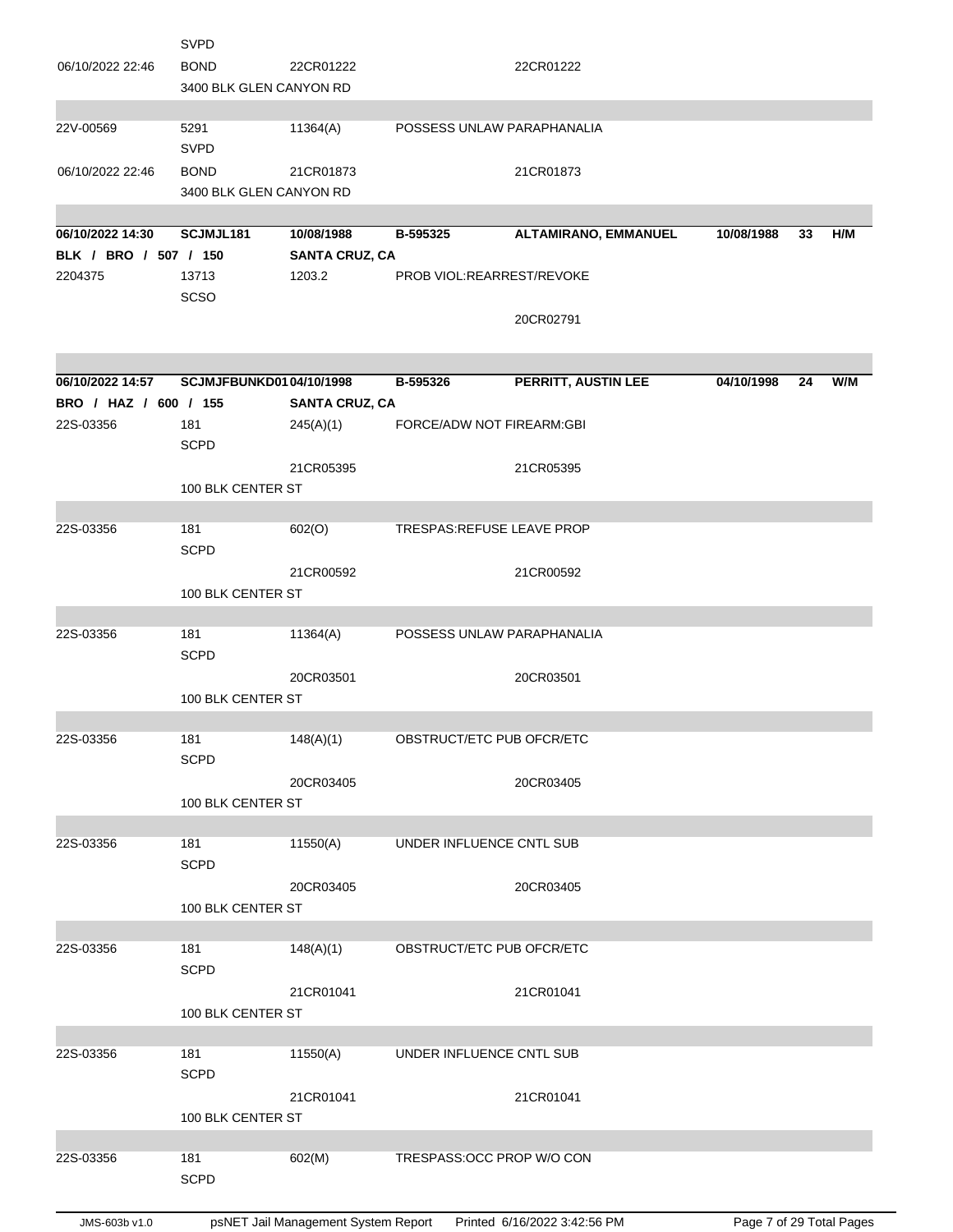|                       | 100 BLK CENTER ST                    | 21CR01041                           |                                  | 21CR01041                               |                          |    |     |
|-----------------------|--------------------------------------|-------------------------------------|----------------------------------|-----------------------------------------|--------------------------|----|-----|
| 22S-03356             | 181<br><b>SCPD</b>                   | 417.4                               | <b>BRANDISHING F/ARM REPLICA</b> |                                         |                          |    |     |
|                       | 100 BLK CENTER ST                    | 20CR05224                           |                                  | 20CR05224                               |                          |    |     |
| 22S-03356             | 181<br><b>SCPD</b>                   | 647(F)                              | DISORD CONDUCT: ALCOHOL          |                                         |                          |    |     |
|                       | 100 BLK CENTER ST                    | 20CR05224                           |                                  | 20CR05224                               |                          |    |     |
| 22S-03356             | 181<br><b>SCPD</b>                   | 20170(A)                            |                                  | OPENLY DISPLAY/EXPOSE IMITATION FIREARM |                          |    |     |
|                       | 100 BLK CENTER ST                    | 20CR05224                           |                                  | 20CR05224                               |                          |    |     |
| 06/10/2022 15:26      | <b>RELEASED</b>                      | 12/13/1981                          | B-595327                         | FRANCO, OSCAR OMAR                      | 12/13/1981               | 40 | H/M |
| BLK / BRO / 507 / 150 |                                      | <b>WATSONVILLE, CA</b>              |                                  |                                         |                          |    |     |
| 22-04344              | 09156<br>SCSO                        | 484(A)                              | THEFT OF PERSONAL PROP           |                                         |                          |    |     |
| 06/10/2022 15:20      | м                                    |                                     | <b>REBOOK</b>                    |                                         |                          |    |     |
| 06/10/2022 15:36      | <b>OTHER</b>                         |                                     | <b>REBOOK</b>                    |                                         |                          |    |     |
|                       | 259 WATER ST                         |                                     |                                  |                                         |                          |    |     |
| 06/10/2022 15:56      | <b>RELEASED</b>                      | 03/22/1998                          | B-595328                         | OROZCO, EDGAR                           | 03/22/1998               | 24 | H/M |
| BLK / BRO / 506 / 180 |                                      | <b>WATSONVILLE, CA</b>              |                                  |                                         |                          |    |     |
| M-0795-720-22         | 021321<br>CHP                        | 23152(A)/23152(B)DUI:ALCOHOL        |                                  |                                         |                          |    |     |
| 06/10/2022 14:16      | м                                    |                                     | *1 PRIOR*                        |                                         |                          |    |     |
| 06/10/2022 21:50      | <b>PTA</b><br>MISSION ST / LOCUST ST |                                     |                                  |                                         |                          |    |     |
|                       |                                      |                                     |                                  |                                         |                          |    |     |
| M-0795-720-22         | 021321<br>CHP                        | 14601.2(A)                          | DRIV:SUSP/ETC LIC:DUI:VIO        |                                         |                          |    |     |
| 06/10/2022 21:50      | <b>PTA</b><br>MISSION ST / LOCUST ST |                                     |                                  |                                         |                          |    |     |
| 06/10/2022 18:30      | <b>SCJMJFBUNKC0105/06/1959</b>       |                                     | B-595329                         | <b>BORBA, CHESTER</b>                   | 05/06/1959               | 63 | W/M |
| BRO / HAZ / 506 / 146 |                                      | <b>WATSONVILLE, CA</b>              |                                  |                                         | <b>MECHANIC</b>          |    |     |
| F-0148-720-22         | 21053<br>CHP                         | 23550.5(A)                          | DUI W/IN 10YRS:PR FEL DUI        |                                         |                          |    |     |
| 06/10/2022 17:10      | F                                    |                                     | 3 PRIORS                         |                                         |                          |    |     |
|                       | <b>MARINER AT FREEDOM</b>            |                                     |                                  |                                         |                          |    |     |
| F-0148-720-22         | 21053<br>CHP                         | 14601.2(A)                          | DRIV:SUSP/ETC LIC:DUI:VIO        |                                         |                          |    |     |
| 06/10/2022 17:10      | м                                    |                                     | 3 PRIORS                         | 22CR02467                               |                          |    |     |
|                       | MARINER AT FREEDOM                   |                                     |                                  |                                         |                          |    |     |
| F-0148-720-22         | 21053<br>CHP                         | 23152(A)/23152(B)DUI:ALCOHOL        |                                  |                                         |                          |    |     |
| JMS-603b v1.0         |                                      | psNET Jail Management System Report |                                  | Printed 6/16/2022 3:42:56 PM            | Page 8 of 29 Total Pages |    |     |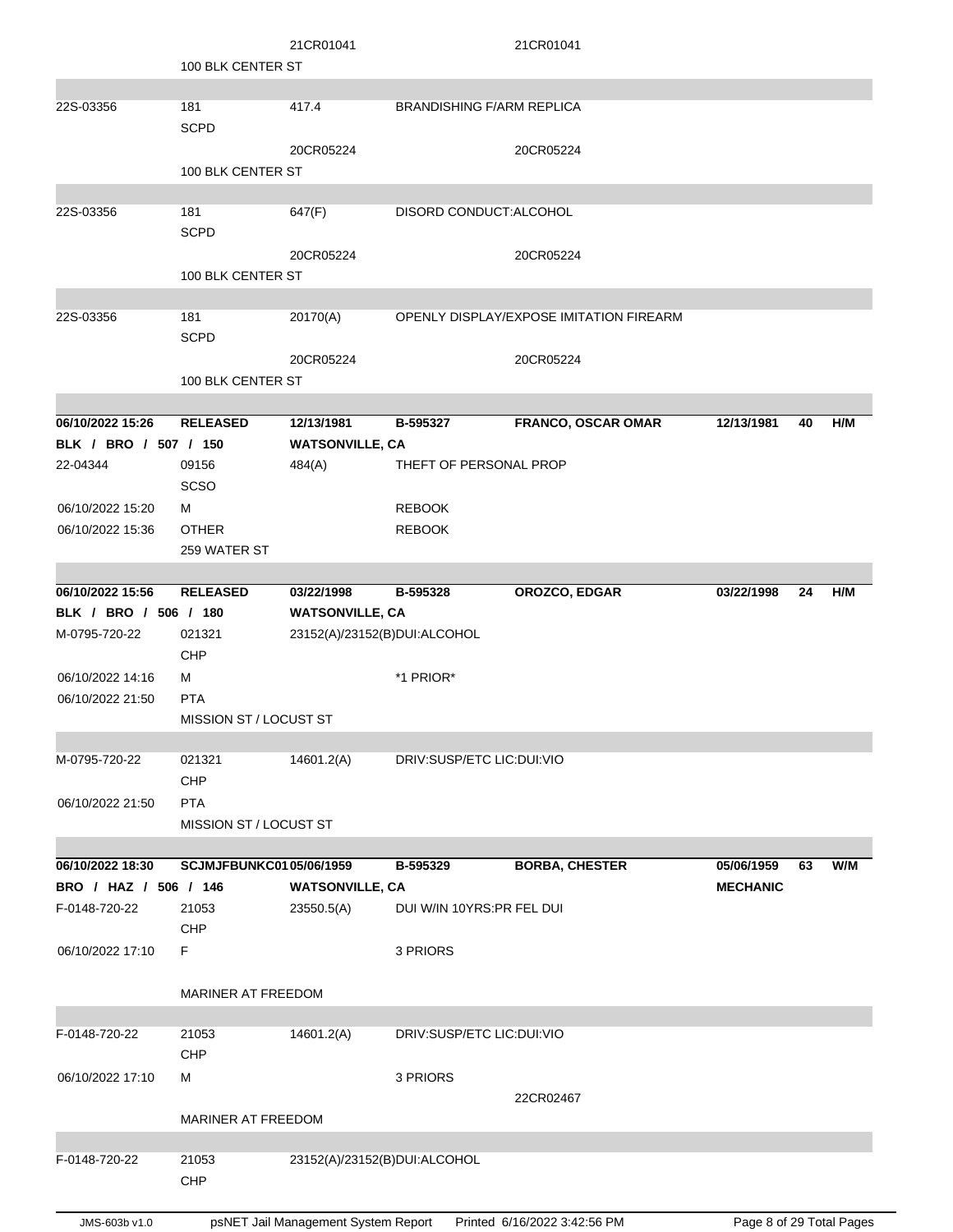06/10/2022 17:10 F 3 PRIORS

|                  | MARINER AT FREEDOM  |           |                              |           |  |
|------------------|---------------------|-----------|------------------------------|-----------|--|
|                  |                     |           |                              |           |  |
| F-0148-720-22    | 21053<br>CHP        | 23152(B)  | DUI ALCOHOL/0.08 PERCENT     |           |  |
|                  | MARINER AT FREEDOM  | 20CR00877 |                              | 20CR00877 |  |
|                  |                     |           |                              |           |  |
| F-0148-720-22    | 21053<br><b>CHP</b> | 23152(B)  | DUI ALCOHOL/0.08 PERCENT     |           |  |
|                  | MARINER AT FREEDOM  | 19CR05531 |                              | 19CR05531 |  |
|                  |                     |           |                              |           |  |
| F-0148-720-22    | 21053<br>CHP        | 148(A)(1) | OBSTRUCT/ETC PUB OFCR/ETC    |           |  |
|                  |                     | 19CR05531 |                              | 19CR05531 |  |
|                  | MARINER AT FREEDOM  |           |                              |           |  |
| F-0148-720-22    | 21053               | 2800.1(A) | <b>EVADING PEACE OFFICER</b> |           |  |
|                  | CHP                 |           |                              |           |  |
|                  |                     | 20CR02421 |                              | 20CR02421 |  |
|                  | MARINER AT FREEDOM  |           |                              |           |  |
| F-0148-720-22    | 21053               | 23152(A)  | <b>DUI ALCOHOL</b>           |           |  |
|                  | CHP                 |           |                              |           |  |
|                  | MARINER AT FREEDOM  | 20CR02421 |                              | 20CR02421 |  |
|                  |                     |           |                              |           |  |
| F-0148-720-22    | 21053<br>CHP        | 148(A)(1) | OBSTRUCT/ETC PUB OFCR/ETC    |           |  |
|                  | MARINER AT FREEDOM  | 20CR02421 |                              | 20CR02421 |  |
|                  |                     |           |                              |           |  |
| F-0148-720-22    | 21053               | 23152(B)  | DUI ALCOHOL/0.08 PERCENT     |           |  |
|                  | CHP                 |           |                              |           |  |
| 06/10/2022 17:10 | F                   |           | 3 PRIORS                     |           |  |
|                  | MARINER AT FREEDOM  |           |                              | 22CR02467 |  |
|                  |                     |           |                              |           |  |
| F-0148-720-22    | 21053<br>CHP        | 23152(A)  | DUI ALCOHOL                  |           |  |
| 06/10/2022 17:10 | F                   |           | 3 PRIORS                     |           |  |
|                  |                     |           |                              | 22CR02467 |  |
|                  | MARINER AT FREEDOM  |           |                              |           |  |
| F-0148-720-22    | 21053               | 23154(A)  | DUI W/PROB:23152/23153       |           |  |
|                  | CHP                 |           |                              |           |  |
| 06/10/2022 17:10 | L                   |           | 3 PRIORS                     | 22CR02467 |  |
|                  | MARINER AT FREEDOM  |           |                              |           |  |
|                  |                     |           |                              |           |  |
| F-0148-720-22    | 21053<br>CHP        | 4462(B)   | SHO ON VEH/GIV PO FLS DOC    |           |  |
| 06/10/2022 17:10 | L                   |           | 3 PRIORS                     |           |  |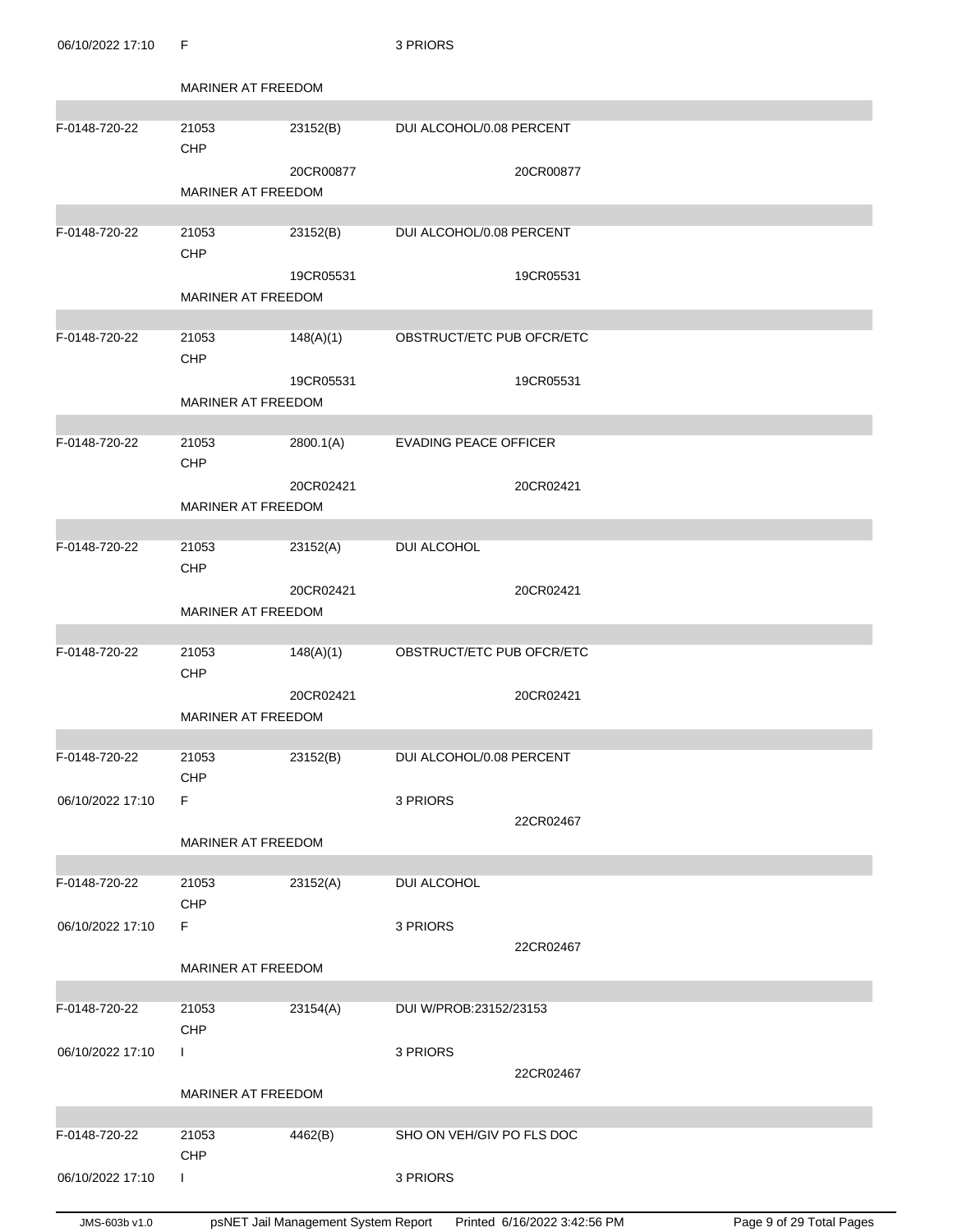|                       |                           |                              |                              | 22CR02467                    |                |    |     |
|-----------------------|---------------------------|------------------------------|------------------------------|------------------------------|----------------|----|-----|
|                       | <b>MARINER AT FREEDOM</b> |                              |                              |                              |                |    |     |
|                       |                           |                              |                              |                              |                |    |     |
| F-0148-720-22         | 21053                     | 23550(A)                     | DUI W/PR SPEC CONVICTIONS    |                              |                |    |     |
|                       | CHP                       |                              |                              |                              |                |    |     |
|                       |                           |                              |                              | 22CR02467                    |                |    |     |
|                       | <b>MARINER AT FREEDOM</b> |                              |                              |                              |                |    |     |
|                       |                           |                              |                              |                              |                |    |     |
| F-0148-720-22         | 21053                     | 23550(A)                     | DUI W/PR SPEC CONVICTIONS    |                              |                |    |     |
|                       | CHP                       |                              |                              |                              |                |    |     |
|                       |                           |                              |                              | 22CR02467                    |                |    |     |
|                       | <b>MARINER AT FREEDOM</b> |                              |                              |                              |                |    |     |
| 06/10/2022 18:51      | <b>RELEASED</b>           | 04/29/1992                   | B-595330                     | <b>ELMER, VICTORIA</b>       | 04/29/1992     | 30 | W/F |
| BRO / BRO / 504 / 130 |                           | <b>SANTA CRUZ, CA</b>        |                              |                              |                |    |     |
| 22S-03359             | 168                       | 245(A)(4)                    | ADW WITH FORCE: POSSIBLE GBI |                              |                |    |     |
|                       | <b>SCPD</b>               |                              |                              |                              |                |    |     |
| 06/10/2022 17:43      | F                         | OC WARR                      | SAN JOSE PD                  |                              |                |    |     |
| 06/11/2022 00:28      | <b>PTA</b>                | C2017505                     |                              | C2017505                     |                |    |     |
|                       | JOSEPHINE ST @ RIVER ST   |                              |                              |                              |                |    |     |
|                       |                           |                              |                              |                              |                |    |     |
| 22S-03359             | 168                       | 417(A)(1)                    | EXHIBIT DEADWPN:NOT F/ARM    |                              |                |    |     |
|                       | <b>SCPD</b>               |                              |                              |                              |                |    |     |
| 06/10/2022 17:43      | м                         | OC WARR                      | SAN JOSE PD                  |                              |                |    |     |
| 06/11/2022 00:28      | <b>PTA</b>                | C <sub>2017505</sub>         |                              | C <sub>2017505</sub>         |                |    |     |
|                       | JOSEPHINE ST @ RIVER ST   |                              |                              |                              |                |    |     |
|                       |                           |                              |                              |                              |                |    |     |
| 22S-03359             | 168                       | 594(B)(2)(A)                 | VANDALISM-\$400              |                              |                |    |     |
|                       | <b>SCPD</b>               |                              |                              |                              |                |    |     |
| 06/10/2022 17:43      | м                         | OC WARR                      | SAN JOSE PD                  |                              |                |    |     |
| 06/11/2022 00:28      | <b>PTA</b>                | C2114852                     |                              | C2114852                     |                |    |     |
|                       | JOSEPHINE ST @ RIVER ST   |                              |                              |                              |                |    |     |
|                       |                           |                              |                              |                              |                |    |     |
| 22S-03359             | 168                       | 166(A)(4)                    | CONTEMPT:DISOBEY CRT ORDR    |                              |                |    |     |
|                       | <b>SCPD</b>               |                              |                              |                              |                |    |     |
| 06/10/2022 17:43      | м                         | OC WARR                      | SAN JOSE PD                  |                              |                |    |     |
| 06/11/2022 00:28      | <b>PTA</b>                | C2114852                     |                              | C2114852                     |                |    |     |
|                       | JOSEPHINE ST @ RIVER ST   |                              |                              |                              |                |    |     |
|                       |                           |                              |                              |                              |                |    |     |
| 06/10/2022 22:17      | <b>RELEASED</b>           | 06/20/1965                   | B-595331                     | <b>HOIME, RICHARD THOMAS</b> | 06/20/1965     | 56 | W/M |
| BRO / BRO / 506 / 140 |                           | <b>BOULDER CREEK, CA</b>     |                              |                              |                |    |     |
| 2204387               | 13326                     | 647(F)                       | DISORD CONDUCT: ALCOHOL      |                              |                |    |     |
|                       | <b>SCSO</b>               |                              |                              |                              |                |    |     |
| 06/11/2022 04:45      | 849(B)2                   |                              |                              |                              |                |    |     |
|                       | 13210 CENTRAL AVE         |                              |                              |                              |                |    |     |
|                       |                           |                              |                              |                              |                |    |     |
| 06/11/2022 00:10      | <b>RELEASED</b>           | 06/11/1990                   | B-595332                     | <b>MACIAS, ALEXANDRA</b>     | 06/11/1990     | 32 | H/F |
| BRO / BRO / 503 / 180 |                           | <b>MOSS LANDING, CA</b>      |                              |                              | <b>MANAGER</b> |    |     |
| 22W-02035             | 420                       | 23152(A)/23152(B)DUI:ALCOHOL |                              |                              |                |    |     |
|                       | <b>WPD</b>                |                              |                              |                              |                |    |     |
| 06/10/2022 22:20      | м                         |                              | 1 PRIOR                      |                              |                |    |     |
| 06/11/2022 05:44      | <b>PTA</b>                |                              |                              |                              |                |    |     |
|                       | FREEDOM AND GARDNER       |                              |                              |                              |                |    |     |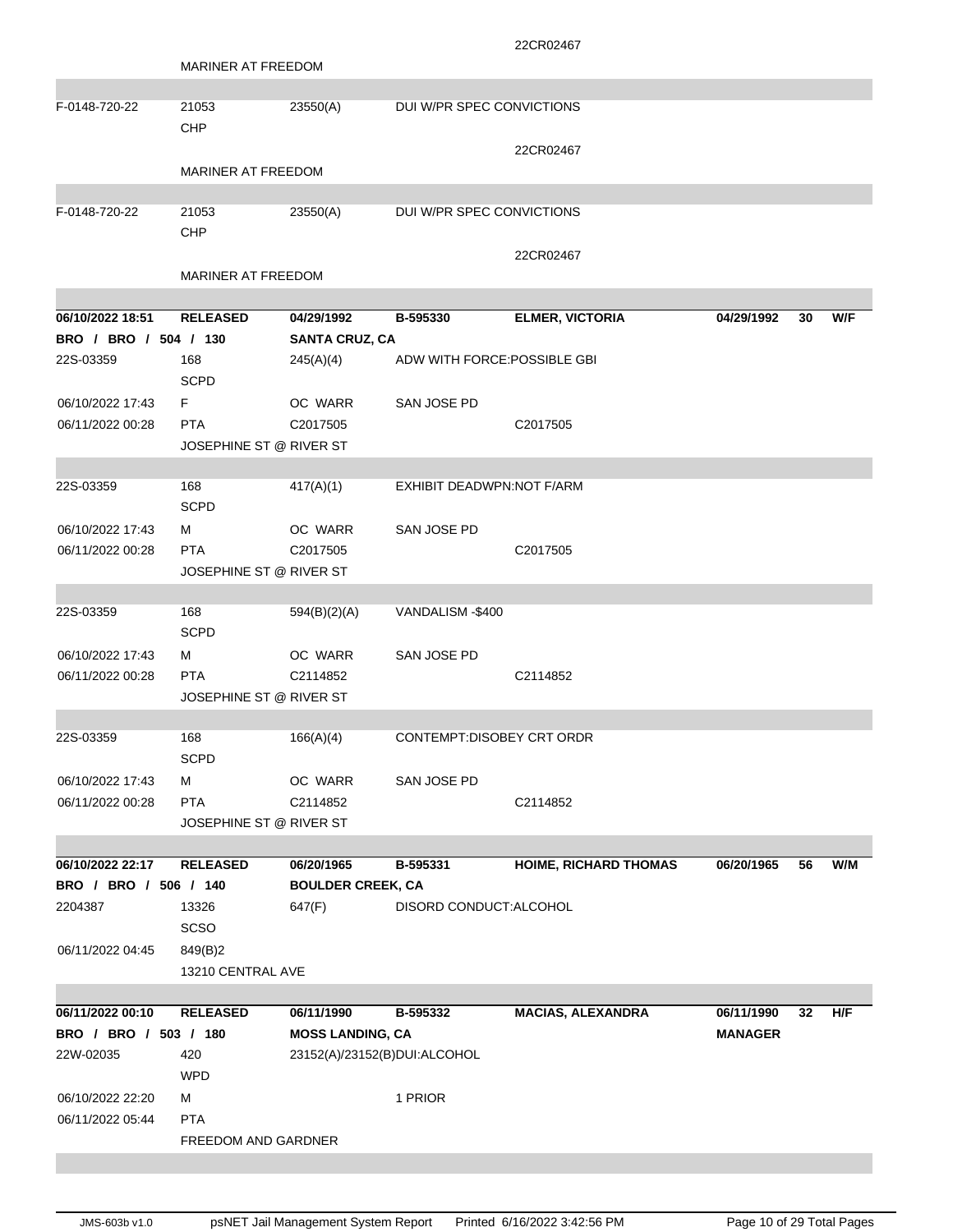|                       | <b>RELEASED</b>              | 08/02/1956                   | B-595333                 | <b>COOPER, IRA</b>                   | 08/02/1956         | 65 | B/M |
|-----------------------|------------------------------|------------------------------|--------------------------|--------------------------------------|--------------------|----|-----|
| BLK / BLK / 602 / 245 |                              | <b>PINOLE, CA</b>            |                          |                                      |                    |    |     |
| 22V-00571             | 5100<br><b>SVPD</b>          | 23152(A)/23152(B)DUI:ALCOHOL |                          |                                      |                    |    |     |
| 06/11/2022 05:36      | <b>PTA</b>                   |                              |                          |                                      |                    |    |     |
|                       | NB17/GRANITE CREEK           |                              |                          |                                      |                    |    |     |
| 06/11/2022 03:25      | <b>RELEASED</b>              | 08/22/1989                   | B-595334                 | ZELADA, GARRETT JOSEPH               | 08/22/1989         | 32 | W/M |
| BRO / BRO / 507 / 180 |                              | SAN JOSE, CA                 |                          |                                      | <b>RADIOLOGIST</b> |    |     |
| M079772022            | 22329                        | 23152(A)/23152(B)DUI:ALCOHOL |                          |                                      |                    |    |     |
|                       | CHP                          |                              |                          |                                      |                    |    |     |
| 06/11/2022 08:39      | <b>PTA</b>                   |                              |                          |                                      |                    |    |     |
|                       | MAR MONTE OFR FROM NBSR1     |                              |                          |                                      |                    |    |     |
| 06/11/2022 04:09      | <b>RELEASED</b>              | 10/03/2001                   | B-595335                 | ESPINOZARODRIGUEZ, CARLOS 10/03/2001 |                    | 20 | H/M |
|                       |                              |                              |                          | <b>MANUEL</b>                        |                    |    |     |
| BRO / BRO / 506 / 130 |                              | <b>MOSS LANDING, CA</b>      |                          |                                      |                    |    |     |
| M079972022            | 22125                        | 23152(A)/23152(B)DUI:ALCOHOL |                          |                                      |                    |    |     |
|                       | CHP                          |                              |                          |                                      |                    |    |     |
| 06/11/2022 05:50      | <b>PTA</b>                   |                              |                          |                                      |                    |    |     |
|                       | 41ST AT GROSS RD             |                              |                          |                                      |                    |    |     |
| 06/11/2022 04:28      | <b>RELEASED</b>              | 10/18/1997                   | B-595336                 | <b>RINCON, MIGUEL</b>                | 10/18/1997         | 24 | H/M |
| BLK / BRO / 601 / 232 |                              | <b>SALINAS, CA</b>           |                          |                                      |                    |    |     |
| M-0800-720-22         | 22162                        | 647(F)                       | DISORD CONDUCT: ALCOHOL  |                                      |                    |    |     |
|                       | CHP                          |                              |                          |                                      |                    |    |     |
| 06/11/2022 06:35      | 849(B)2                      |                              |                          |                                      |                    |    |     |
|                       | STATE PARK AT SEA RIDGE      |                              |                          |                                      |                    |    |     |
|                       |                              |                              |                          |                                      |                    |    |     |
| 06/11/2022 04:49      | <b>RELEASED</b>              | 08/03/1997                   | B-595337                 | <b>MARTINEZ, ANTONIO G</b>           | 08/03/1997         | 24 | H/M |
| BRO / BLK / 508 / 180 |                              | <b>SALINAS, CA</b>           |                          |                                      |                    |    |     |
|                       |                              |                              |                          |                                      | <b>SALES</b>       |    |     |
| M080072022            | 22162                        | 23152(A)/23152(B)DUI:ALCOHOL |                          |                                      |                    |    |     |
|                       | <b>CHP</b>                   |                              |                          |                                      |                    |    |     |
| 06/15/2022 16:25      | <b>DROPPED</b>               |                              |                          |                                      |                    |    |     |
|                       | <b>SEA RIDGE AT MCGREGOR</b> |                              |                          |                                      |                    |    |     |
|                       |                              |                              |                          |                                      |                    |    |     |
| M080072022            | 22162                        | 3056                         | VIOLATION OF PAROLE:FEL  |                                      |                    |    |     |
|                       | <b>CHP</b>                   |                              |                          |                                      |                    |    |     |
| 06/15/2022 16:25      | <b>DROPPED</b>               |                              |                          | BI1971                               |                    |    |     |
|                       | <b>SEA RIDGE AT MCGREGOR</b> |                              |                          |                                      |                    |    |     |
| M080072022            | 22162                        | 23152(A)                     | DUI ALCOHOL              |                                      |                    |    |     |
|                       | CHP                          |                              |                          |                                      |                    |    |     |
| 06/11/2022 03:16      | м                            |                              | VC23578                  |                                      |                    |    |     |
| 06/15/2022 16:25      | <b>DROPPED</b>               |                              |                          | 22CR02437                            |                    |    |     |
|                       | <b>SEA RIDGE AT MCGREGOR</b> |                              |                          |                                      |                    |    |     |
|                       |                              |                              |                          |                                      |                    |    |     |
| M080072022            | 22162                        | 23152(B)                     | DUI ALCOHOL/0.08 PERCENT |                                      |                    |    |     |
|                       | <b>CHP</b>                   |                              |                          |                                      |                    |    |     |
| 06/11/2022 03:16      | м                            |                              | VC23578                  |                                      |                    |    |     |
| 06/15/2022 16:25      | <b>DROPPED</b>               |                              |                          | 22CR02437                            |                    |    |     |
|                       | SEA RIDGE AT MCGREGOR        |                              |                          |                                      |                    |    |     |
| 06/11/2022 05:39      | SCJMJB161                    | 06/17/1989                   | B-595338                 | <b>VILLA, FRANCISCO SILVA</b>        | 06/17/1989         | 32 | H/M |
| BLK / BRO / 505 / 200 |                              | <b>SANTA CRUZ, CA</b>        |                          |                                      | <b>LANDSCAPER</b>  |    |     |
|                       |                              |                              |                          |                                      |                    |    |     |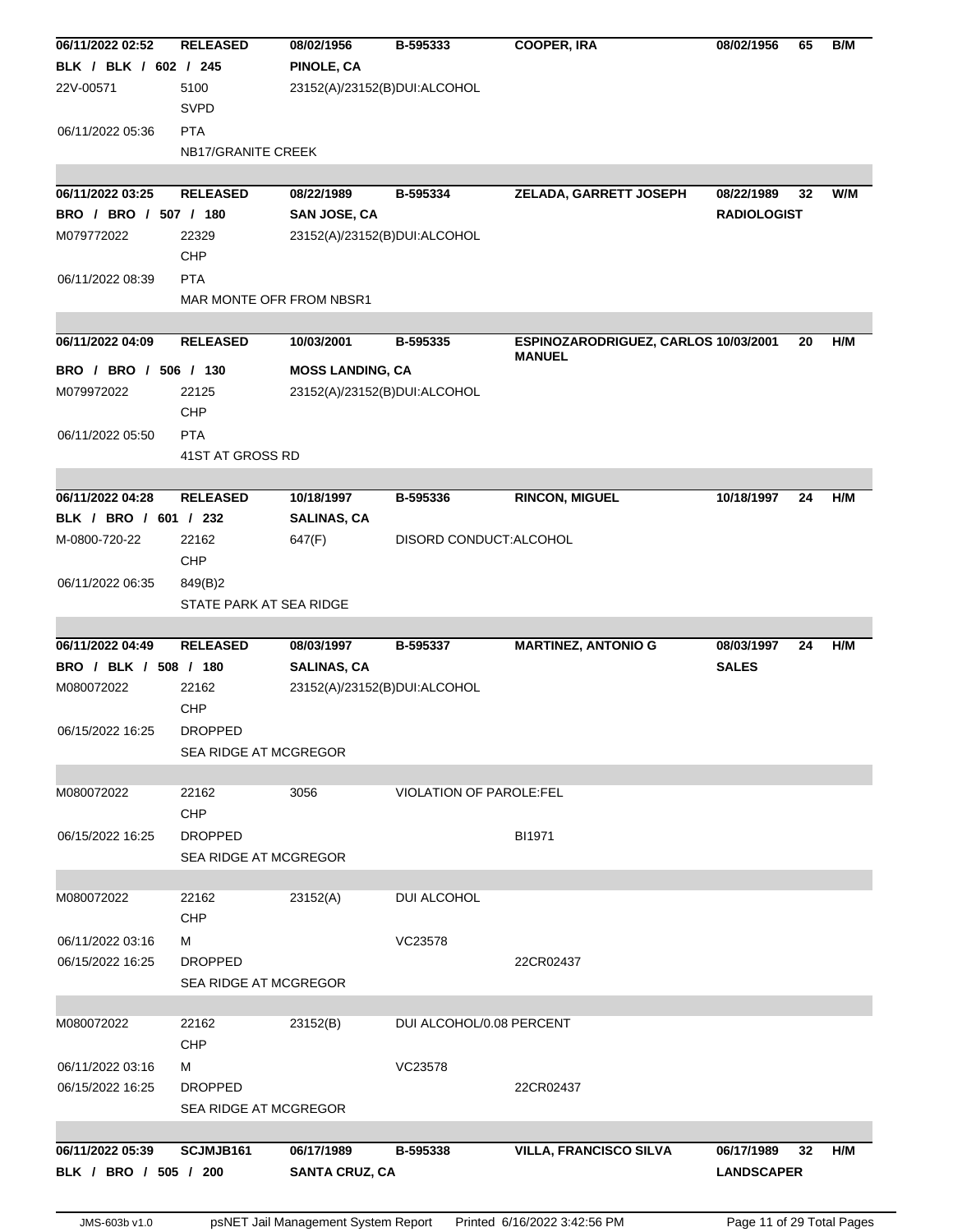| 22S-03372             | 183<br><b>SCPD</b>   | 422                    | THRTN CRIME: INT: TERRORIZE |                              |                   |     |
|-----------------------|----------------------|------------------------|-----------------------------|------------------------------|-------------------|-----|
|                       | LAUREL/CENTER        | 21CR01771              |                             | 21CR01771                    |                   |     |
|                       |                      |                        |                             |                              |                   |     |
| 22S-03372             | 183<br><b>SCPD</b>   | 484(A)                 | <b>THEFT</b>                |                              |                   |     |
|                       |                      | 20CR01720              |                             | 20CR01720                    |                   |     |
|                       | LAUREL/CENTER        |                        |                             |                              |                   |     |
|                       |                      |                        |                             |                              |                   |     |
| 22S-03372             | 183<br><b>SCPD</b>   | 148(A)(1)              | OBSTRUCT/ETC PUB OFCR/ETC   | 22CR02439                    |                   |     |
|                       | LAUREL/CENTER        |                        |                             |                              |                   |     |
|                       |                      |                        |                             |                              |                   |     |
| 22S-03372             | 183<br><b>SCPD</b>   | 11364(A)               | POSSESS UNLAW PARAPHANALIA  |                              |                   |     |
|                       | LAUREL/CENTER        |                        |                             | 22CR02439                    |                   |     |
|                       |                      |                        |                             |                              |                   |     |
| 06/11/2022 06:11      | SCJMJG151            | 07/13/1981             | B-595339                    | <b>MAURER, MELISSA MARIE</b> | 07/13/1981<br>40  | W/F |
| BLN / GRN / 411 / 150 |                      | <b>WATSONVILLE, CA</b> |                             |                              | <b>CARE GIVER</b> |     |
| 22W-02039             | 421<br><b>WPD</b>    | 2800.2(A)              | EVADE PO:DISREGARD SAFETY   |                              |                   |     |
|                       |                      | 21CR02225              |                             | 21CR02225                    |                   |     |
|                       | 600 BLK RODRIGUEZ ST |                        |                             |                              |                   |     |
|                       |                      |                        |                             |                              |                   |     |
| 22W-02039             | 421<br><b>WPD</b>    | 594(A)                 | VANDALISM                   |                              |                   |     |
|                       |                      | 21CR02226              |                             | 21CR02226                    |                   |     |
|                       | 600 BLK RODRIGUEZ ST |                        |                             |                              |                   |     |
| 22W-02039             | 421<br><b>WPD</b>    | 594(A)                 | VANDALISM                   |                              |                   |     |
|                       |                      | 21CR02226              |                             | 21CR02226                    |                   |     |
|                       | 600 BLK RODRIGUEZ ST |                        |                             |                              |                   |     |
|                       |                      |                        |                             |                              |                   |     |
| 22W-02039             | 421<br><b>WPD</b>    | 11364(A)               | POSSESS UNLAW PARAPHANALIA  |                              |                   |     |
|                       |                      | 21CR03487              |                             | 21CR03487                    |                   |     |
|                       | 600 BLK RODRIGUEZ ST |                        |                             |                              |                   |     |
|                       |                      |                        |                             |                              |                   |     |
| 22W-02039             | 421<br><b>WPD</b>    | 11377(A)               | POSS CONTROLLED SUBSTANCE   |                              |                   |     |
|                       |                      | 21CR03487              |                             | 21CR03487                    |                   |     |
|                       | 600 BLK RODRIGUEZ ST |                        |                             |                              |                   |     |
|                       |                      |                        | POSSESS NARCOTIC CNTL SUB   |                              |                   |     |
| 22W-02039             | 421<br><b>WPD</b>    | 11350(A)               |                             |                              |                   |     |
|                       | 600 BLK RODRIGUEZ ST | 21CR02555              |                             | 21CR02555                    |                   |     |
|                       |                      |                        |                             |                              |                   |     |
| 22W-02039             | 421<br><b>WPD</b>    | 647(F)                 | DISORD CONDUCT: ALCOHOL     |                              |                   |     |
|                       |                      | 21CR02555              |                             | 21CR02555                    |                   |     |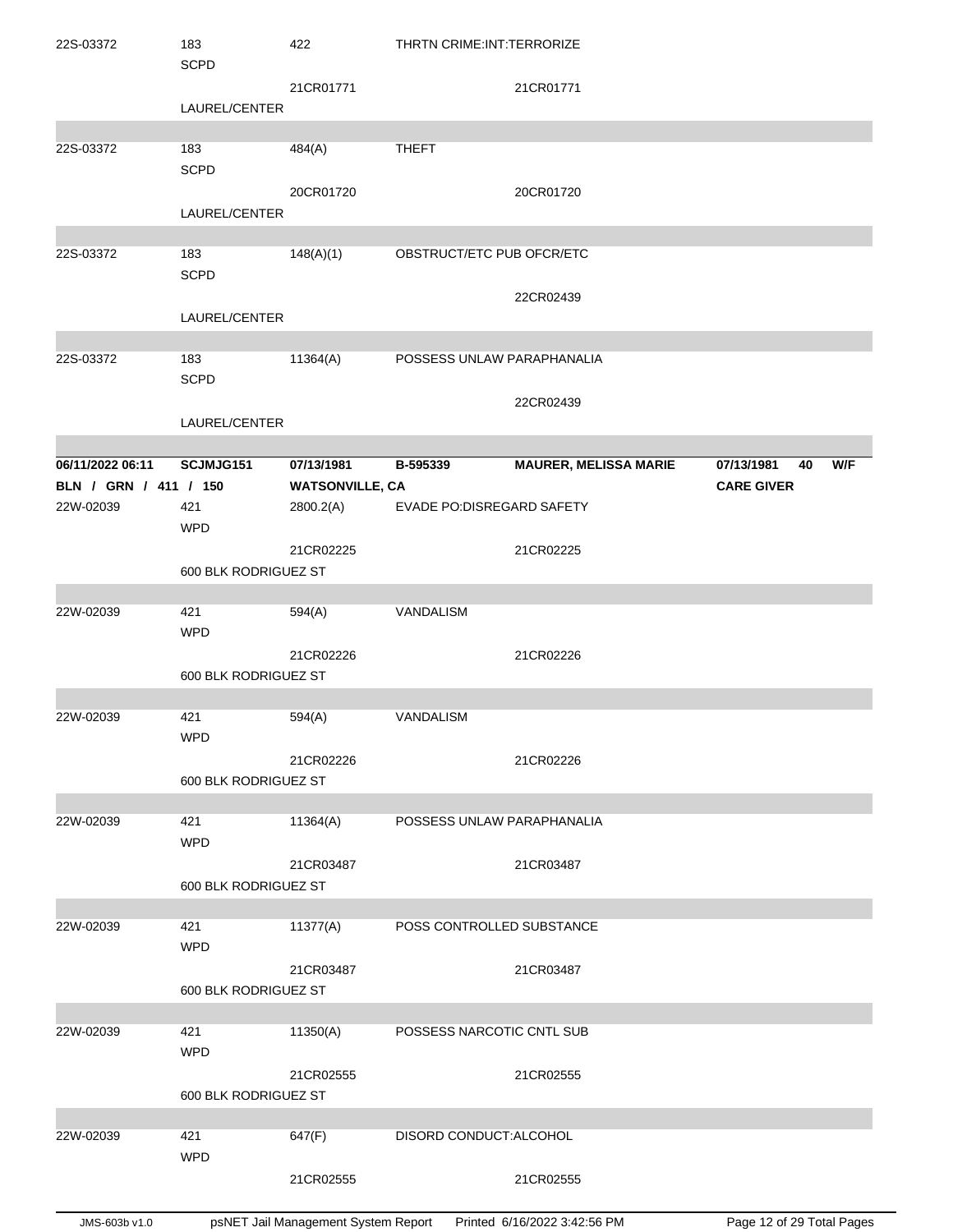|                        | 600 BLK RODRIGUEZ ST        |                       |                            |                                    |            |    |     |
|------------------------|-----------------------------|-----------------------|----------------------------|------------------------------------|------------|----|-----|
|                        |                             |                       |                            |                                    |            |    |     |
| 22W-02039              | 421                         | 530.5(E)              | <b>COMMIT MAIL THEFT</b>   |                                    |            |    |     |
|                        | <b>WPD</b>                  |                       |                            |                                    |            |    |     |
|                        |                             | 21CR02227             |                            | 21CR02227                          |            |    |     |
|                        | 600 BLK RODRIGUEZ ST        |                       |                            |                                    |            |    |     |
| 22W-02039              | 421                         | 484(A)                | <b>THEFT</b>               |                                    |            |    |     |
|                        | <b>WPD</b>                  |                       |                            |                                    |            |    |     |
|                        |                             | 21CR02227             |                            | 21CR02227                          |            |    |     |
|                        | 600 BLK RODRIGUEZ ST        |                       |                            |                                    |            |    |     |
|                        |                             |                       |                            |                                    |            |    |     |
| 06/11/2022 06:24       | SCJMJQ141                   | 01/29/1990            | B-595340                   |                                    | 01/29/1990 | 32 | W/M |
| BRO / BRO / 509 / 170  |                             | <b>SANTA CRUZ, CA</b> |                            |                                    |            |    |     |
| 22W-02036              | 425<br><b>WPD</b>           | 30305(A)(1)           |                            | ILLEGAL POSSESSION OF AMMUNITION   |            |    |     |
|                        |                             | 20CR05175             |                            | 20CR05175                          |            |    |     |
|                        | <b>W LAKE AND RODRIGUEZ</b> |                       |                            |                                    |            |    |     |
|                        |                             |                       |                            |                                    |            |    |     |
| 22W-02036              | 425<br><b>WPD</b>           | 243(E)(1)             | BAT:SPOUSE/EX SP/DATE/ETC  |                                    |            |    |     |
|                        |                             | 19CR06957             |                            | 19CR06957                          |            |    |     |
|                        | W LAKE AND RODRIGUEZ        |                       |                            |                                    |            |    |     |
|                        |                             |                       |                            |                                    |            |    |     |
| 22W-02036              | 425<br><b>WPD</b>           | 243(E)(1)             | BAT:SPOUSE/EX SP/DATE/ETC  |                                    |            |    |     |
|                        |                             | 19CR07810             |                            | 19CR07810                          |            |    |     |
|                        | W LAKE AND RODRIGUEZ        |                       |                            |                                    |            |    |     |
|                        |                             |                       |                            |                                    |            |    |     |
| 22W-02036              | 425                         | 11377(A)              | POSS CONTROLLED SUBSTANCE  |                                    |            |    |     |
|                        | <b>WPD</b>                  |                       |                            |                                    |            |    |     |
|                        |                             |                       |                            | 22CR02453                          |            |    |     |
|                        | W LAKE AND RODRIGUEZ        |                       |                            |                                    |            |    |     |
| 22W-02036              |                             |                       |                            |                                    |            |    |     |
|                        | 425<br><b>WPD</b>           | 11364(A)              | POSSESS UNLAW PARAPHANALIA |                                    |            |    |     |
|                        |                             |                       |                            | 22CR02453                          |            |    |     |
|                        | W LAKE AND RODRIGUEZ        |                       |                            |                                    |            |    |     |
|                        |                             |                       |                            |                                    |            |    |     |
| 22W-02036              | 425                         | 594(A)                | VANDALISM                  |                                    |            |    |     |
|                        | <b>WPD</b>                  |                       |                            |                                    |            |    |     |
|                        |                             |                       |                            | 22CR00682                          |            |    |     |
|                        | W LAKE AND RODRIGUEZ        |                       |                            |                                    |            |    |     |
|                        |                             |                       | <b>VEHICLE THEFT</b>       |                                    |            |    |     |
| 22W-02036              | 425<br><b>WPD</b>           | 10851(A)              |                            |                                    |            |    |     |
| 06/11/2022 03:18<br>F. |                             |                       | PC666.5(A)                 |                                    |            |    |     |
|                        |                             |                       |                            | 22CR02454                          |            |    |     |
|                        | W LAKE AND RODRIGUEZ        |                       |                            |                                    |            |    |     |
|                        |                             |                       |                            |                                    |            |    |     |
| 22W-02036              | 425                         | 496D(A)               |                            | POSSESS STOLEN VEHICHLE/VESSEL/ETC |            |    |     |
|                        | <b>WPD</b>                  |                       |                            |                                    |            |    |     |
| F.<br>06/11/2022 03:18 |                             |                       | PC666.5(A)                 |                                    |            |    |     |
|                        |                             |                       |                            | 22CR02454                          |            |    |     |
|                        | W LAKE AND RODRIGUEZ        |                       |                            |                                    |            |    |     |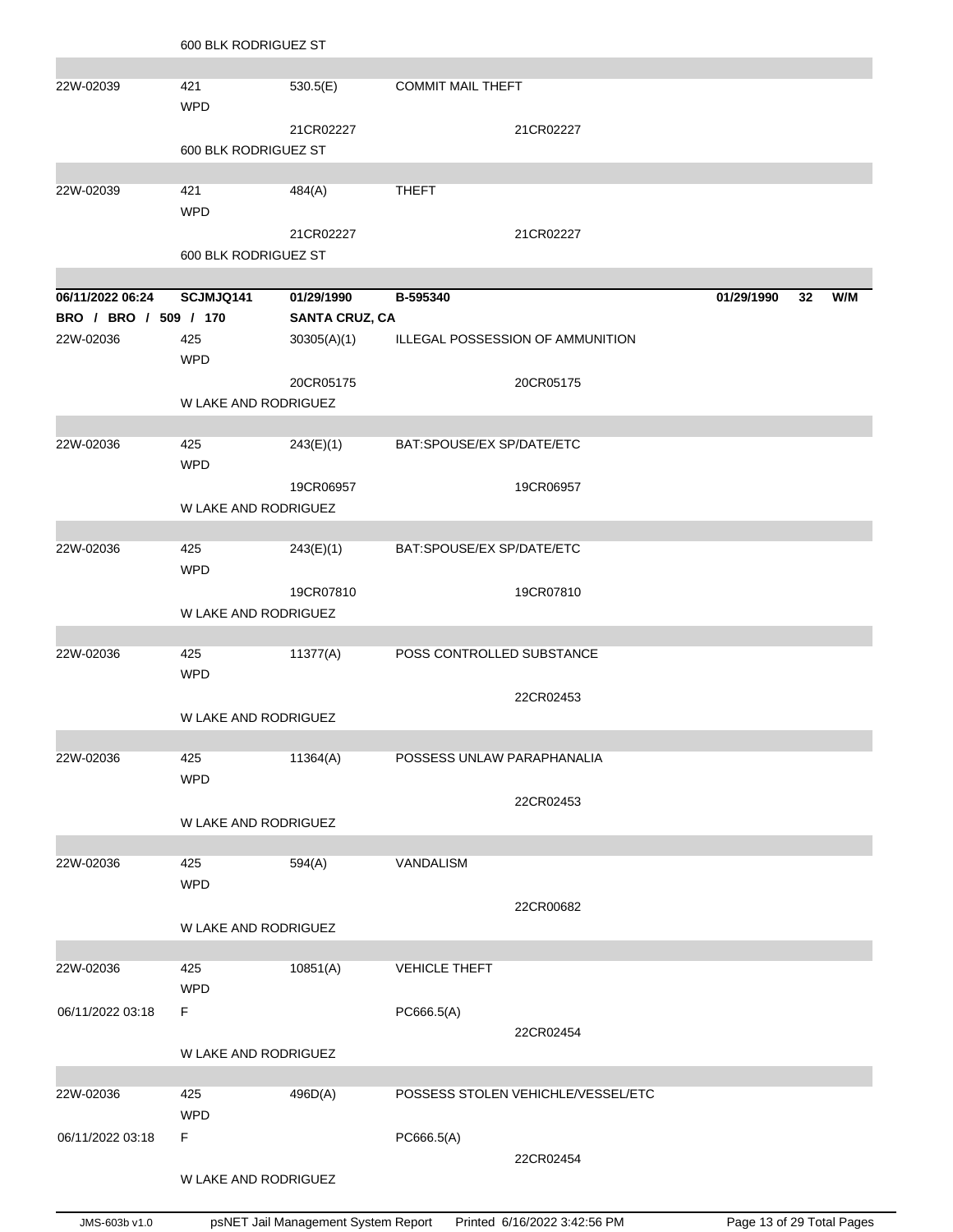| 22W-02036                          | 425<br><b>WPD</b>                        | 11364(A)               | POSSESS UNLAW PARAPHANALIA   |                                      |                     |           |  |
|------------------------------------|------------------------------------------|------------------------|------------------------------|--------------------------------------|---------------------|-----------|--|
| 06/11/2022 03:18                   | м                                        |                        | PC666.5(A)                   |                                      |                     |           |  |
|                                    | W LAKE AND RODRIGUEZ                     |                        |                              | 22CR02454                            |                     |           |  |
|                                    |                                          |                        |                              |                                      |                     |           |  |
| 22W-02036                          | 425<br><b>WPD</b>                        | 466                    | POSSESS BURGLARY TOOLS       |                                      |                     |           |  |
| 06/11/2022 03:18                   | М                                        |                        | PC666.5(A)                   |                                      |                     |           |  |
|                                    | W LAKE AND RODRIGUEZ                     |                        |                              | 22CR02454                            |                     |           |  |
|                                    |                                          |                        |                              |                                      |                     |           |  |
| 22W-02036                          | 425<br><b>WPD</b>                        | 11377                  |                              | POSSESSION OF MOST COMMON DRUGS      |                     |           |  |
|                                    |                                          |                        |                              | 22CR02453                            |                     |           |  |
|                                    | <b>W LAKE AND RODRIGUEZ</b>              |                        |                              |                                      |                     |           |  |
| 06/11/2022 06:46                   | <b>RELEASED</b>                          | 11/01/1984             | B-595341                     | <b>ORTIZ HERNANDEZ, NOE</b>          | 11/01/1984          | H/M<br>37 |  |
| BLK / BRO / 505 / 130              |                                          | <b>WATSONVILLE, CA</b> |                              |                                      | <b>TRUCK DRIVER</b> |           |  |
| 22W-02038                          | 409                                      | 647(F)                 | DISORD CONDUCT: ALCOHOL      |                                      |                     |           |  |
|                                    | <b>WPD</b>                               |                        |                              |                                      |                     |           |  |
| 06/11/2022 10:38                   | 849(B)2                                  |                        |                              |                                      |                     |           |  |
|                                    | <b>MAIN ST AND PENNSYLVANIA</b>          |                        |                              |                                      |                     |           |  |
|                                    |                                          |                        |                              |                                      |                     |           |  |
| 06/11/2022 07:12                   | <b>RELEASED</b>                          | 08/30/1976             | B-595342                     | GREENSPON, EMILY PATRICIA 08/30/1976 |                     | W/F<br>45 |  |
| BLK / BRO / 508 / 160              |                                          | <b>FELTON, CA</b>      |                              |                                      | <b>CARE TAKER</b>   |           |  |
|                                    |                                          |                        |                              |                                      |                     |           |  |
| 2204393                            | 14203                                    | 647(F)                 | DISORD CONDUCT: ALCOHOL      |                                      |                     |           |  |
|                                    | <b>SCSO</b>                              |                        |                              |                                      |                     |           |  |
| 06/11/2022 17:59                   | <b>PTA</b>                               |                        |                              |                                      |                     |           |  |
|                                    | 5960 SR 9                                |                        |                              |                                      |                     |           |  |
|                                    |                                          |                        |                              |                                      |                     |           |  |
| 2204393                            | 14203                                    | 11364(A)               | POSSESS UNLAW PARAPHANALIA   |                                      |                     |           |  |
|                                    | <b>SCSO</b>                              |                        |                              |                                      |                     |           |  |
| 06/11/2022 17:59                   | <b>PTA</b>                               |                        |                              |                                      |                     |           |  |
|                                    | 5960 SR 9                                |                        |                              |                                      |                     |           |  |
|                                    |                                          |                        |                              |                                      |                     |           |  |
| 06/11/2022 12:46                   | <b>RELEASED</b>                          | 07/27/1996             | B-595343                     | <b>JACKSON VASQUEZ, DAVID</b>        | 07/27/1996          | 25<br>H/M |  |
| BLK / BRO / 504 / 130<br>22W-02041 |                                          | <b>WATSONVILLE, CA</b> |                              |                                      |                     |           |  |
|                                    | 341<br><b>WPD</b>                        | 647(F)                 | DISORD CONDUCT: ALCOHOL      |                                      |                     |           |  |
| 06/11/2022 22:17                   | <b>PTA</b>                               |                        |                              |                                      |                     |           |  |
|                                    | <b>FREEDOM/BUENA VISTA</b>               | 22CR02222              |                              | 22CR02222                            |                     |           |  |
|                                    |                                          |                        |                              |                                      |                     |           |  |
| 22W-02041                          | 341                                      | 21310                  | CARRY CON/DIRK OR DAGGER FEL |                                      |                     |           |  |
|                                    | <b>WPD</b>                               |                        |                              |                                      |                     |           |  |
| 06/11/2022 22:17                   | <b>PTA</b>                               | 22CR02222              |                              | 22CR02222                            |                     |           |  |
|                                    | FREEDOM/BUENA VISTA                      |                        |                              |                                      |                     |           |  |
|                                    |                                          |                        |                              |                                      |                     |           |  |
| 22W-02041                          | 341                                      | 11364(A)               | POSSESS UNLAW PARAPHANALIA   |                                      |                     |           |  |
|                                    | <b>WPD</b>                               |                        |                              |                                      |                     |           |  |
| 06/11/2022 22:17                   | <b>PTA</b><br><b>FREEDOM/BUENA VISTA</b> | 22CR02222              |                              | 22CR02222                            |                     |           |  |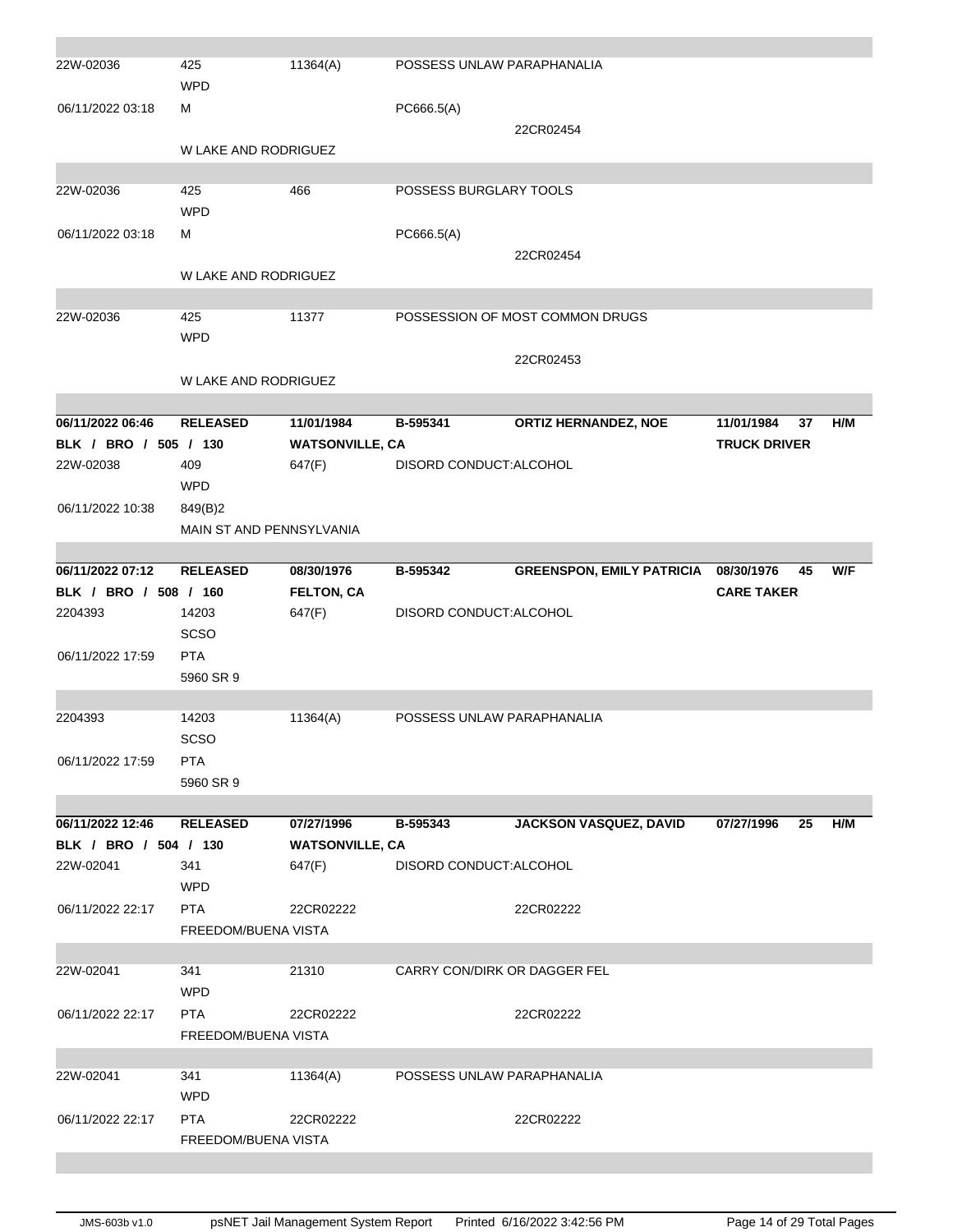| 06/11/2022 14:12      | <b>RELEASED</b>                                               | 09/27/1999                       | B-595344                   | <b>CASTRO VIRGEN, MIRIAM E</b>   | 09/27/1999 | 22 | /F  |
|-----------------------|---------------------------------------------------------------|----------------------------------|----------------------------|----------------------------------|------------|----|-----|
| BRO / BRO / 500 / 150 |                                                               | <b>MEDFORD, OR</b>               |                            |                                  |            |    |     |
| 22S-03376             | 171                                                           | 23152(E)                         | <b>DUI DRUG</b>            |                                  |            |    |     |
|                       | <b>SCPD</b>                                                   |                                  |                            |                                  |            |    |     |
| 06/11/2022 18:35      | <b>EMERGENCY</b><br><b>BAIL RELEA</b><br>400 BLK VAN NESS AVE |                                  |                            |                                  |            |    |     |
|                       |                                                               |                                  |                            |                                  |            |    |     |
| 22S-03376             | 171                                                           | 273A(A)                          | CHILD CRUELTY: POS INJ/DTH |                                  |            |    |     |
|                       | <b>SCPD</b>                                                   |                                  |                            |                                  |            |    |     |
| 06/11/2022 18:35      | <b>EMERGENCY</b><br><b>BAIL RELEA</b><br>400 BLK VAN NESS AVE |                                  |                            |                                  |            |    |     |
| 22S-03376             | 171                                                           | 14601.2(A)                       | DRIV:SUSP/ETC LIC:DUI:VIO  |                                  |            |    |     |
|                       | <b>SCPD</b>                                                   |                                  |                            |                                  |            |    |     |
| 06/11/2022 18:35      | <b>EMERGENCY</b><br><b>BAIL RELEA</b><br>400 BLK VAN NESS AVE |                                  |                            |                                  |            |    |     |
|                       |                                                               |                                  |                            |                                  |            |    |     |
| 22S-03376             | 171<br><b>SCPD</b>                                            | 11377(A)                         | POSSESS CNTL SUB           |                                  |            |    |     |
| 06/11/2022 18:35      | <b>EMERGENCY</b><br><b>BAIL RELEA</b>                         |                                  |                            |                                  |            |    |     |
|                       | 400 BLK VAN NESS AVE                                          |                                  |                            |                                  |            |    |     |
| 22S-03376             | 171                                                           | 11364.1(A)                       | POSSESS UNLAW PARAPHANALIA |                                  |            |    |     |
|                       | <b>SCPD</b>                                                   |                                  |                            |                                  |            |    |     |
| 06/11/2022 18:35      | <b>EMERGENCY</b><br><b>BAIL RELEA</b><br>400 BLK VAN NESS AVE |                                  |                            |                                  |            |    |     |
|                       |                                                               |                                  |                            |                                  |            |    |     |
|                       |                                                               |                                  |                            |                                  |            |    |     |
| 06/11/2022 14:36      | <b>SCJMJFBUNKE0209/19/1990</b>                                |                                  | B-595345                   |                                  | 09/19/1990 | 31 | H/M |
| BRO / BRO / 509 / 165 |                                                               |                                  |                            | <b>BELL, MARTIN MOSES</b>        |            |    |     |
| 22S-03376             | 179<br><b>SCPD</b>                                            | <b>ASHLEN, CA</b><br>29800(A)(1) | FELON/ETC POSS/ETC F/ARM   |                                  |            |    |     |
|                       |                                                               |                                  |                            |                                  |            |    |     |
| 06/11/2022 11:57      | F                                                             |                                  | PC667(B)                   |                                  |            |    |     |
|                       | 400 BLK VAN NESS                                              |                                  |                            | 22CR02456                        |            |    |     |
|                       |                                                               |                                  |                            |                                  |            |    |     |
| 22S-03376             | 179<br><b>SCPD</b>                                            | 30305(A)(1)                      |                            | ILLEGAL POSSESSION OF AMMUNITION |            |    |     |
|                       |                                                               |                                  |                            |                                  |            |    |     |
| 06/11/2022 11:57      | F                                                             |                                  | PC667(B)                   |                                  |            |    |     |
|                       |                                                               |                                  |                            | 22CR02456                        |            |    |     |
|                       | 400 BLK VAN NESS                                              |                                  |                            |                                  |            |    |     |
| 22S-03376             | 179                                                           |                                  | POSSESS NARCOTIC CNTL SUB  |                                  |            |    |     |
|                       | <b>SCPD</b>                                                   | 11350(A)                         |                            |                                  |            |    |     |
|                       |                                                               |                                  |                            |                                  |            |    |     |
|                       | 400 BLK VAN NESS                                              |                                  |                            |                                  |            |    |     |
|                       |                                                               |                                  |                            |                                  |            |    |     |
| 22S-03376             | 179                                                           | 3056                             | VIOLATION OF PAROLE:FEL    |                                  |            |    |     |
|                       | <b>SCPD</b>                                                   |                                  |                            |                                  |            |    |     |
|                       |                                                               |                                  |                            | BD4254                           |            |    |     |
|                       | 400 BLK VAN NESS                                              |                                  |                            |                                  |            |    |     |
| 22S-03376             | 179                                                           | 25850(C)(1)                      | CARRY LOAD F/ARM:PR FEL    |                                  |            |    |     |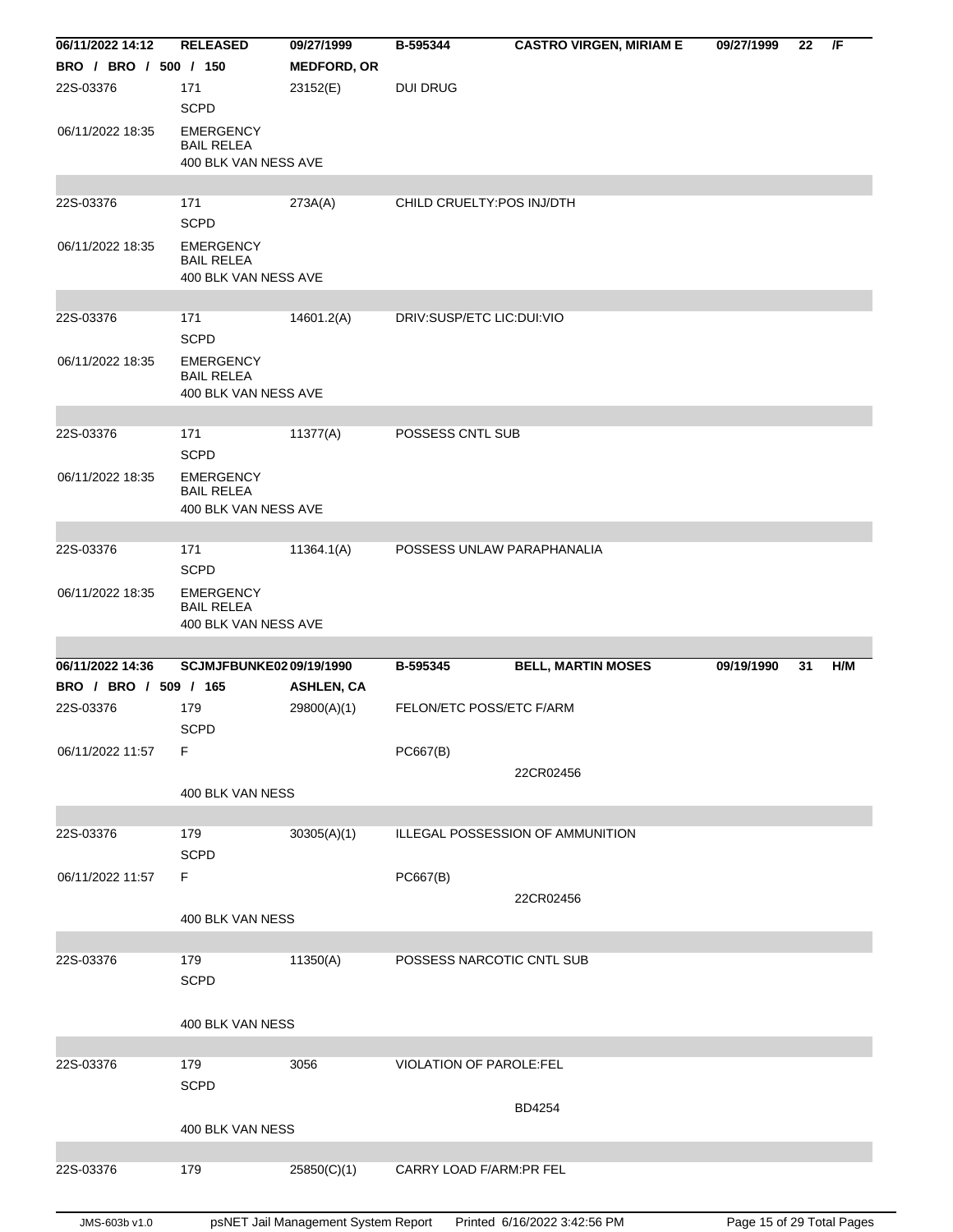| 06/11/2022 11:57      | <b>SCPD</b><br>F     |                       | PC667(B)                     |                              |                    |     |
|-----------------------|----------------------|-----------------------|------------------------------|------------------------------|--------------------|-----|
|                       |                      |                       |                              | 22CR02456                    |                    |     |
|                       | 400 BLK VAN NESS     |                       |                              |                              |                    |     |
| 22S-03376             | 179                  | 25850(C)(6)           | CRRY LOAD H/GUN:NOT OWNER    |                              |                    |     |
|                       | <b>SCPD</b>          |                       |                              |                              |                    |     |
| 06/11/2022 11:57      | F.                   |                       | PC667(B)                     |                              |                    |     |
|                       |                      |                       |                              | 22CR02456                    |                    |     |
|                       | 400 BLK VAN NESS     |                       |                              |                              |                    |     |
| 22S-03376             | 179                  | 32310                 | MFG/ETC LG CAPACITY MAG      |                              |                    |     |
|                       | <b>SCPD</b>          |                       |                              |                              |                    |     |
| 06/11/2022 11:57      | F                    |                       | PC667(B)                     |                              |                    |     |
|                       |                      |                       |                              | 22CR02456                    |                    |     |
|                       | 400 BLK VAN NESS     |                       |                              |                              |                    |     |
| 22S-03376             | 179                  | 25850(C)(1)           | CARRY LOAD F/ARM:PR FEL      |                              |                    |     |
|                       | <b>SCPD</b>          |                       |                              |                              |                    |     |
| 06/11/2022 11:57      | F                    |                       | PC667(B)                     |                              |                    |     |
|                       | 400 BLK VAN NESS     |                       |                              | 22CR02456                    |                    |     |
|                       |                      |                       |                              |                              |                    |     |
| 06/11/2022 14:54      | <b>RELEASED</b>      | 07/22/1971            | B-595346                     | <b>MACIEL, SALVADOR RUIZ</b> | 07/22/1971<br>50   | H/M |
| BRO / GRN / 508 / 150 |                      | <b>SALINAS, CA</b>    |                              |                              | <b>MAINTENANCE</b> |     |
| 2204399               | 13995<br>SCSO        | 11377(A)              | POSS CONTROLLED SUBSTANCE    |                              |                    |     |
| 06/11/2022 14:38      | м                    | OC WARR               | <b>SAN BENITO CO</b>         |                              |                    |     |
| 06/11/2022 17:54      | <b>PTA</b>           | CR2101264             |                              | CR2101264                    |                    |     |
|                       | SR 1/MAIN ST         |                       |                              |                              |                    |     |
| 2204399               | 13995                | 166(A)(4)             | CONTEMPT:DISOBEY CRT ORDR    |                              |                    |     |
|                       | <b>SCSO</b>          |                       |                              |                              |                    |     |
| 06/11/2022 14:38      | М                    | OC WARR               | SAN BENITO CO                |                              |                    |     |
| 06/11/2022 17:54      | <b>PTA</b>           | CR2101264             |                              | CR2101264                    |                    |     |
|                       | SR 1/MAIN ST         |                       |                              |                              |                    |     |
| 2204399               | 13995                | 1203.2(A)             | PROB VIOL:REAREST/REVOKE     |                              |                    |     |
|                       | SCSO                 |                       |                              |                              |                    |     |
| 06/11/2022 14:38      | М                    | OC WARR               | SAN BENITO CO                |                              |                    |     |
| 06/11/2022 17:54      | <b>PTA</b>           | CR2101264             |                              | CR2101264                    |                    |     |
|                       | SR 1/MAIN ST         |                       |                              |                              |                    |     |
| 06/11/2022 15:18      | SCJMJB232            | 01/08/1980            | B-595347                     | <b>AYALA, RAMIRO MEDINA</b>  | 01/08/1980<br>42   | H/M |
| RED / BRO / 504 / 135 |                      | <b>SANTA CRUZ, CA</b> |                              |                              |                    |     |
| 2204400               | 11459                | 21310                 | CARRY CON/DIRK OR DAGGER FEL |                              |                    |     |
|                       | SCSO                 |                       |                              |                              |                    |     |
|                       |                      | 20CR03645             |                              | 20CR03645                    |                    |     |
|                       | FELKER ST / OCEAN ST |                       |                              |                              |                    |     |
| 2204400               | 11459                | 148.3(A)              | FALSE REPORT EMERGENCY       |                              |                    |     |
|                       | SCSO                 |                       |                              |                              |                    |     |
|                       |                      | 22CR00602             |                              | 22CR00602                    |                    |     |
|                       | FELKER ST / OCEAN ST |                       |                              |                              |                    |     |
|                       |                      |                       |                              |                              |                    |     |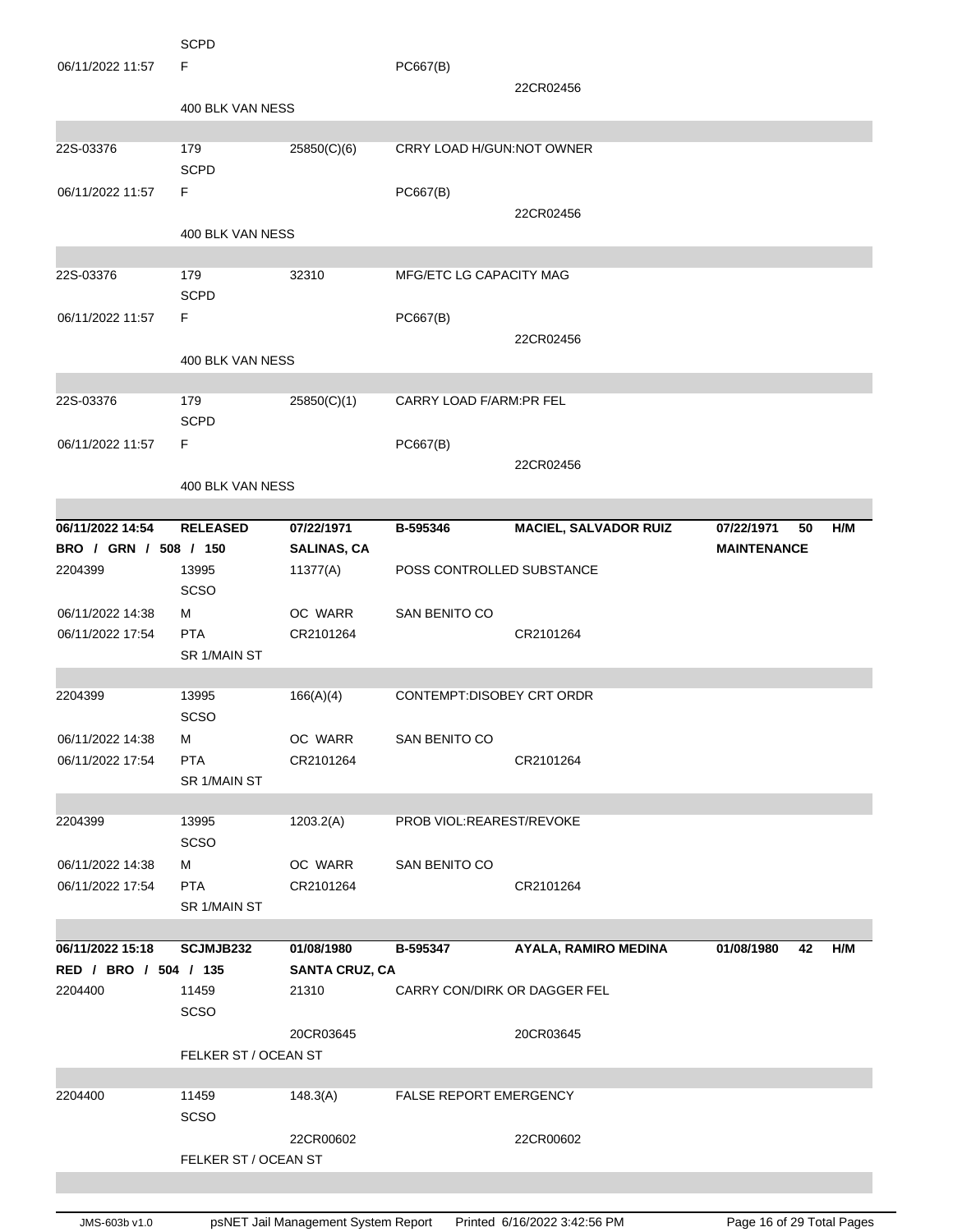| 06/11/2022 15:47      | <b>RELEASED</b>         | 02/19/1957            | B-595348                  | <b>CAMPBELL, DOUGLAS</b> | 02/19/1957 | 65 | W/M |
|-----------------------|-------------------------|-----------------------|---------------------------|--------------------------|------------|----|-----|
| / 510 / 150<br>T      |                         | OAKLAND, CA           |                           |                          | SSI        |    |     |
| 2204402               | 14489                   | 647(F)                | DISORD CONDUCT: ALCOHOL   |                          |            |    |     |
|                       | SCSO                    |                       |                           |                          |            |    |     |
| 06/11/2022 18:38      | 849(B)2                 |                       |                           |                          |            |    |     |
|                       | 1555 SOQUEL DRIVE       |                       |                           |                          |            |    |     |
|                       |                         |                       |                           |                          |            |    |     |
| 06/11/2022 22:43      | <b>RELEASED</b>         | 06/23/1993            | B-595349                  | <b>LITTLE, TYLER</b>     | 06/23/1993 | 28 | W/M |
| RED / GRN / 604 / 220 |                         | <b>SANTA CRUZ, CA</b> |                           |                          |            |    |     |
| 22S-03385             | 173                     | 602(O)(1)             | RFUSE GO:PO REQ PRIV PROP |                          |            |    |     |
|                       | <b>SCPD</b>             |                       |                           |                          |            |    |     |
| 06/12/2022 05:45      | <b>PTA</b>              |                       |                           |                          |            |    |     |
|                       | 500 BLK OCEAN ST        |                       |                           |                          |            |    |     |
| 06/11/2022 23:05      | SCJMJDBUNKH0104/26/1958 |                       | B-595350                  | SMITH, RUSSELL LOUIS     | 04/26/1958 | 64 | W/M |
| BLN / HAZ / 508 / 180 |                         | <b>SANTA CRUZ, CA</b> |                           |                          |            |    |     |
| 22S-03384             | 177                     | 23152(A)              | DUI ALCOHOL               |                          |            |    |     |
|                       | <b>SCPD</b>             |                       |                           |                          |            |    |     |
| 06/11/2022 20:00      | м                       |                       | 1 PRIOR                   |                          |            |    |     |
|                       |                         |                       |                           | 22CR02438                |            |    |     |
|                       | 200 BLK CHURCH ST       |                       |                           |                          |            |    |     |
|                       |                         |                       |                           |                          |            |    |     |
| 22S-03384             | 177                     | 23152(B)              | DUI ALCOHOL/0.08 PERCENT  |                          |            |    |     |
|                       | <b>SCPD</b>             |                       |                           |                          |            |    |     |
| 06/11/2022 20:00      | M                       |                       | 1 PRIOR                   |                          |            |    |     |
|                       |                         |                       |                           | 22CR02438                |            |    |     |
|                       | 200 BLK CHURCH ST       |                       |                           |                          |            |    |     |
|                       |                         |                       |                           |                          |            |    |     |
| 22S-03384             | 177                     | 242                   | BATTERY ON PERSON         |                          |            |    |     |
|                       | <b>SCPD</b>             |                       |                           |                          |            |    |     |
|                       |                         | 21CR02988             |                           | 21CR02988                |            |    |     |
|                       | 200 BLK CHURCH ST       |                       |                           |                          |            |    |     |
| 22S-03384             | 177                     | 647(F)                | DISORD CONDUCT: ALCOHOL   |                          |            |    |     |
|                       | <b>SCPD</b>             |                       |                           |                          |            |    |     |
|                       |                         | 21CR02988             |                           | 21CR02988                |            |    |     |
|                       | 200 BLK CHURCH ST       |                       |                           |                          |            |    |     |
|                       |                         |                       |                           |                          |            |    |     |
| 22S-03384             | 177                     | 14601.2(A)            | DRIV:SUSP/ETC LIC:DUI:VIO |                          |            |    |     |
|                       | <b>SCPD</b>             |                       |                           |                          |            |    |     |
|                       |                         |                       |                           | 22CR02438                |            |    |     |
|                       | 200 BLK CHURCH ST       |                       |                           |                          |            |    |     |
|                       |                         |                       |                           |                          |            |    |     |
| 22S-03384             | 177                     | 20002(A)              | HIT AND RUN: PROP DAMAGE  |                          |            |    |     |
|                       | <b>SCPD</b>             |                       |                           |                          |            |    |     |
| 06/11/2022 20:00      | M                       | OC WARR               | <b>MARIN CO</b>           |                          |            |    |     |
|                       |                         | CR204853A             |                           | CR204853A                |            |    |     |
|                       | 200 BLK CHURCH ST       |                       |                           |                          |            |    |     |
| 22S-03384             | 177                     | 14601.2(A)            | DRIV:SUSP/ETC LIC:DUI:VIO |                          |            |    |     |
|                       | <b>SCPD</b>             |                       |                           |                          |            |    |     |
| 06/11/2022 20:00      | M                       | OC WARR               | <b>MARIN CO</b>           |                          |            |    |     |
|                       |                         | CR204853A             |                           | CR204853A                |            |    |     |
|                       | 200 BLK CHURCH ST       |                       |                           |                          |            |    |     |
|                       |                         |                       |                           |                          |            |    |     |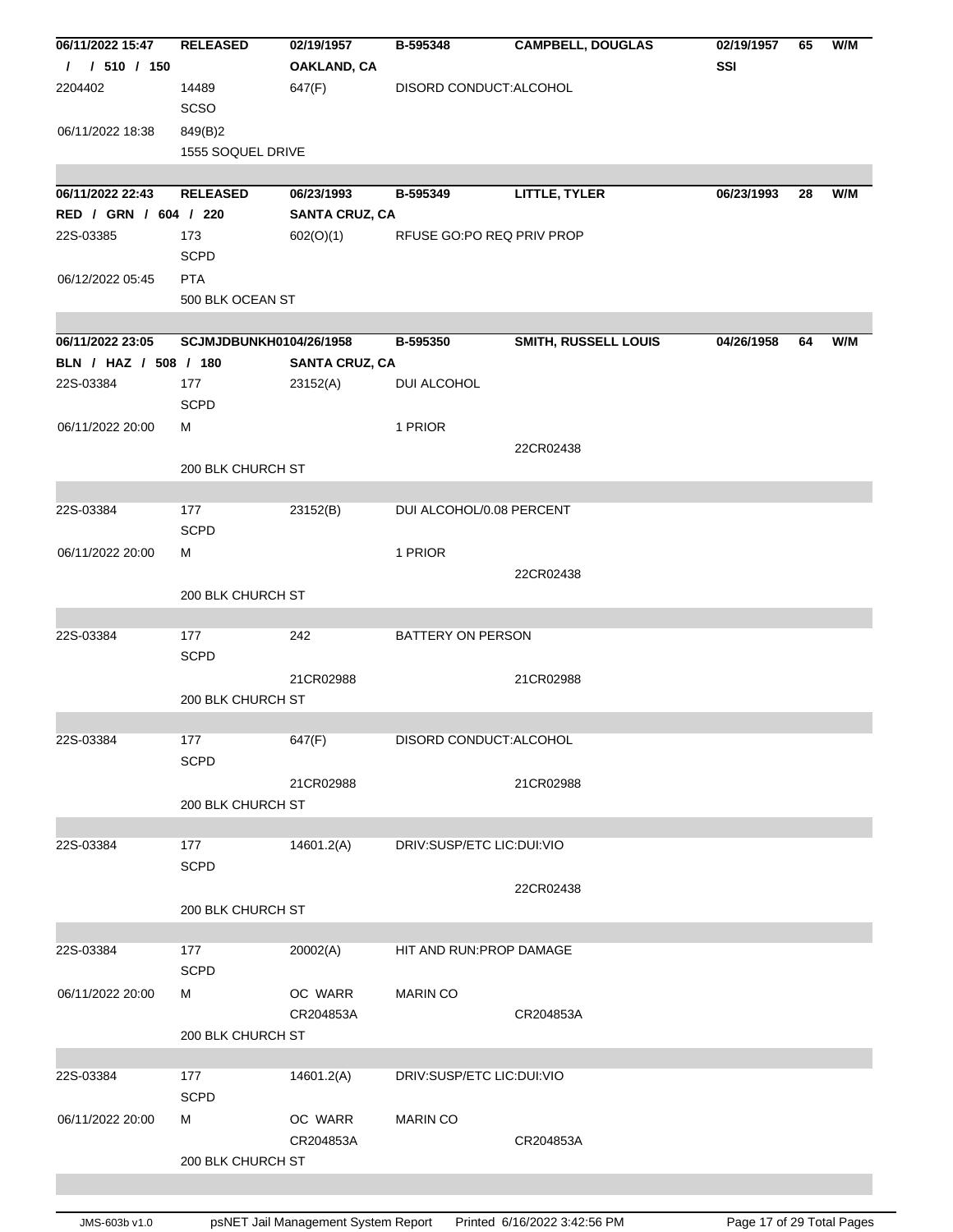| 22S-03384             | 177<br><b>SCPD</b>       | 21310                          | CARRY CON/DIRK OR DAGGER MISD |                                      |                            |    |     |
|-----------------------|--------------------------|--------------------------------|-------------------------------|--------------------------------------|----------------------------|----|-----|
| 06/11/2022 20:00      | м                        | OC WARR                        | <b>MARIN CO</b>               |                                      |                            |    |     |
|                       |                          | CR191806A                      |                               | CR191806A                            |                            |    |     |
|                       | 200 BLK CHURCH ST        |                                |                               |                                      |                            |    |     |
| 06/12/2022 00:01      | <b>RELEASED</b>          | 10/03/1989                     | B-595351                      | <b>LORETZ, SARA LISA</b>             | 10/03/1989                 | 32 | W/F |
| BRO / BRO / 508 / 140 |                          | <b>SCOTTS VALLEY, CA</b>       |                               |                                      |                            |    |     |
| 22V-00577             | 5100                     | 243(D)                         | BATERY: SERIOUS BODILY INJ    |                                      |                            |    |     |
|                       | <b>SVPD</b>              |                                |                               |                                      |                            |    |     |
| 06/12/2022 06:15      | <b>BOND</b>              |                                |                               |                                      |                            |    |     |
|                       | 1-100 BLK MT HERMON ROAD |                                |                               |                                      |                            |    |     |
|                       |                          |                                |                               |                                      |                            |    |     |
| 06/12/2022 00:44      | <b>RELEASED</b>          | 10/29/1993                     | B-595352                      | <b>LEER, SCOTT FORREST</b>           | 10/29/1993                 | 28 | W/M |
| BLN / BLU / 511 / 165 |                          | <b>SAN FRANCISCO, CA</b>       |                               |                                      | <b>CONSTRUCTION</b>        |    |     |
| M-0802-720-22         | 21477                    | 23152(F)                       | <b>DUI ALCOHOL/DRUG</b>       |                                      |                            |    |     |
|                       | <b>CHP</b>               |                                |                               |                                      |                            |    |     |
| 06/12/2022 03:04      | <b>PTA</b>               |                                |                               |                                      |                            |    |     |
|                       |                          | MINTO RD AT GREEN VALLEY RD    |                               |                                      |                            |    |     |
|                       |                          |                                |                               |                                      |                            |    |     |
| 06/12/2022 01:08      | <b>RELEASED</b>          | 07/31/2001                     | B-595353                      | HERNANDEZ-PANTOJA, MIGUEL 07/31/2001 |                            | 20 | H/M |
| BLK / BRO / 509 / 150 |                          | <b>WATSONVILLE, CA</b>         |                               | <b>ANGEL</b>                         |                            |    |     |
| 22W-02046             | 421                      | 245(A)(1)                      | FORCE/ADW-NOT FIREARM:GBI     |                                      |                            |    |     |
|                       | <b>WPD</b>               |                                |                               |                                      |                            |    |     |
| 06/12/2022 13:47      | <b>BOND</b>              |                                |                               |                                      |                            |    |     |
|                       | 200 BLK E LAKE AVE       |                                |                               |                                      |                            |    |     |
|                       |                          |                                |                               |                                      |                            |    |     |
| 22W-02046             | 421                      | 211                            | <b>ROBBERY</b>                |                                      |                            |    |     |
|                       | <b>WPD</b>               |                                |                               |                                      |                            |    |     |
| 06/12/2022 13:47      | <b>BOND</b>              |                                |                               |                                      |                            |    |     |
|                       | 200 BLK E LAKE AVE       |                                |                               |                                      |                            |    |     |
|                       |                          |                                |                               |                                      |                            |    |     |
| 06/12/2022 01:38      | <b>RELEASED</b>          | 10/25/1962                     | B-595354                      | JOHNSON, DEBORAH JEAN                | 10/25/1962                 | 59 | W/F |
| BLN / BLU / 508 / 127 |                          | <b>WATSONVILLE, CA</b>         |                               |                                      | <b>RETIRED</b>             |    |     |
| M-0803-720-22         | 22125                    | 23152(A)/23152(B)DUI:ALCOHOL   |                               |                                      |                            |    |     |
|                       | CHP                      |                                |                               |                                      |                            |    |     |
| 06/12/2022 06:10      | <b>PTA</b>               |                                |                               |                                      |                            |    |     |
|                       |                          | RODRIGUEZ ST, EAST OF JOSE AVE |                               |                                      |                            |    |     |
| 06/12/2022 03:16      | <b>RELEASED</b>          | 09/28/1996                     | B-595355                      | <b>ALVAREZ, BIANCA</b>               | 09/28/1996                 | 25 | H/F |
| BRO / BRO / 505 / 125 |                          | <b>WATSONVILLE, CA</b>         |                               |                                      | <b>ANALYST</b>             |    |     |
| M-0804-720-22         | 22329                    | 23152(A)/23152(B)DUI:ALCOHOL   |                               |                                      |                            |    |     |
|                       | <b>CHP</b>               |                                |                               |                                      |                            |    |     |
| 06/12/2022 05:16      | <b>PTA</b>               |                                |                               |                                      |                            |    |     |
|                       | MAR MONTE AVE AT SR-1    |                                |                               |                                      |                            |    |     |
|                       |                          |                                |                               |                                      |                            |    |     |
| 06/12/2022 04:55      | <b>RELEASED</b>          | 04/29/1989                     | B-595356                      | <b>LICKER, ANTHONY DUKE</b>          | 04/29/1989                 | 33 | W/M |
| BRO / BRO / 511 / 160 |                          | <b>APTOS, CA</b>               |                               |                                      | <b>SERVICE COORDINATOR</b> |    |     |
| M-0804-720-22         | 21477                    | 23152(A)/23152(B)DUI:ALCOHOL   |                               |                                      |                            |    |     |
|                       | <b>CHP</b>               |                                |                               |                                      |                            |    |     |
| 06/12/2022 10:27      | <b>PTA</b>               |                                |                               |                                      |                            |    |     |
|                       | LARKIN VALLEY RD         |                                |                               |                                      |                            |    |     |
|                       |                          |                                |                               |                                      |                            |    |     |
| 06/12/2022 06:01      | <b>RELEASED</b>          | 03/11/1979                     | B-595357                      | <b>LOPEZ, CELESTE ELENA</b>          | 03/11/1979                 | 43 | H/F |
|                       |                          |                                |                               |                                      |                            |    |     |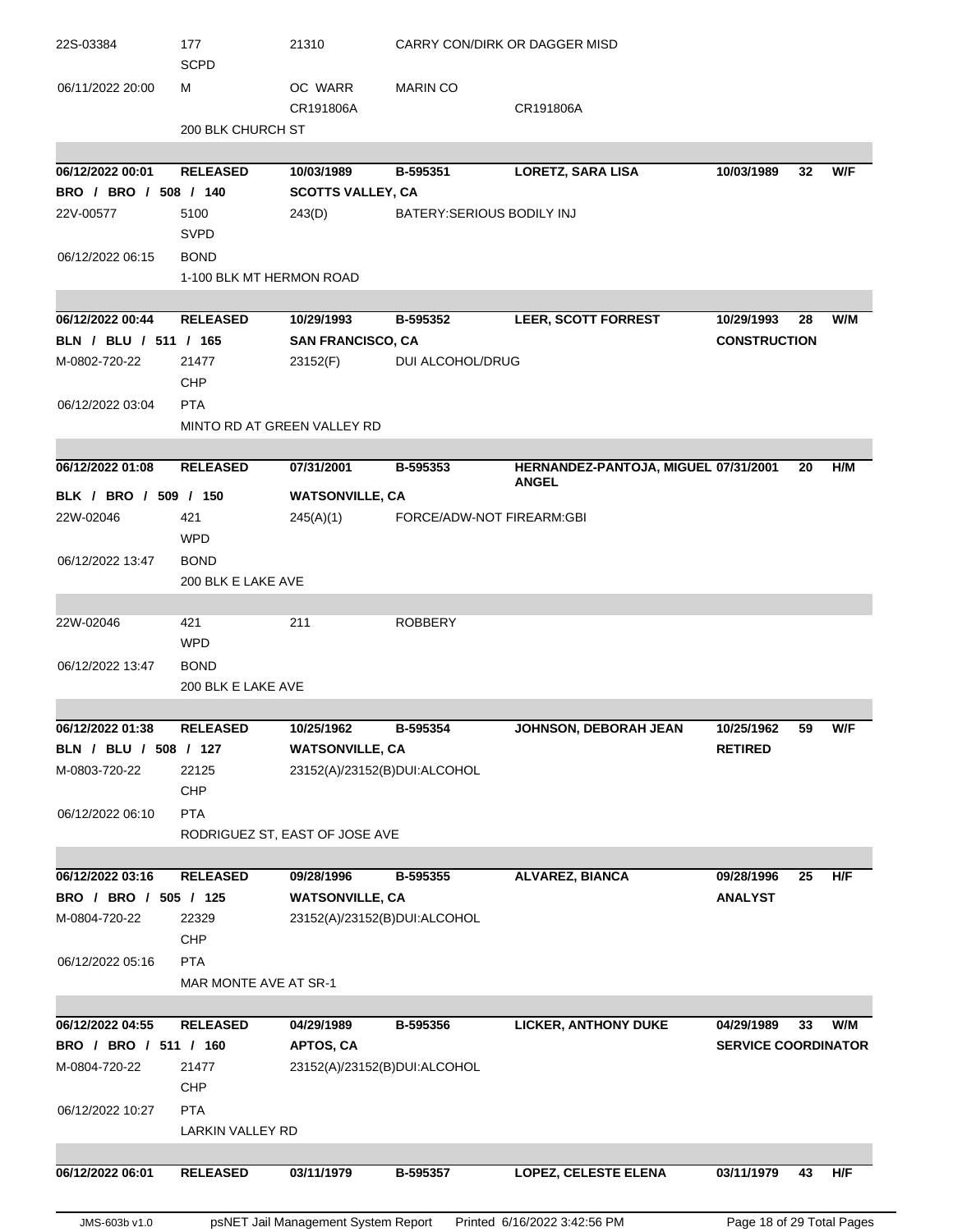| BLK / BRO / 502 / 140                |                                         | FREEDOM, CA |                            |           |
|--------------------------------------|-----------------------------------------|-------------|----------------------------|-----------|
| 2204418                              | 14146<br><b>SCSO</b>                    | 166(C)(1)   | CONTEMPT: VIOL PROTECT ORD |           |
| 06/14/2022 15:19                     | <b>PROBATION</b><br>100 BLK SOUTH DRIVE |             |                            | 22CR02441 |
|                                      |                                         |             |                            |           |
| 2204418                              | 14146<br><b>SCSO</b>                    | 273.6(A)    | VIO ORD: PREVNT DOMES VIOL |           |
| 06/12/2022 02:00                     | м                                       | OR REV      | OR REV                     |           |
| 06/14/2022 15:19                     | <b>PROBATION</b><br>100 BLK SOUTH DRIVE |             | OR REV                     | 20CR02853 |
|                                      |                                         |             |                            |           |
| 2204418                              | 14146<br><b>SCSO</b>                    | 273.6(A)    | VIO ORD: PREVNT DOMES VIOL |           |
| 06/12/2022 02:00                     | м                                       | OR REV      | OR REV                     |           |
| 06/14/2022 15:19                     | <b>PROBATION</b><br>100 BLK SOUTH DRIVE |             | OR REV                     | 20CR02853 |
|                                      |                                         |             |                            |           |
| 2204418                              | 14146<br><b>SCSO</b>                    | 273.6(A)    | VIO ORD: PREVNT DOMES VIOL |           |
| 06/12/2022 02:00                     | М                                       | OR REV      | OR REV                     |           |
| 06/14/2022 15:19                     | <b>PROBATION</b><br>100 BLK SOUTH DRIVE |             | OR REV                     | 20CR02853 |
|                                      |                                         |             |                            |           |
| 2204418                              | 14146<br><b>SCSO</b>                    | 166(C)(1)   | CONTEMPT: VIOL PROTECT ORD |           |
| 06/12/2022 02:00                     | М                                       | OR REV      | OR REV                     |           |
| 06/14/2022 15:19                     | <b>PROBATION</b><br>100 BLK SOUTH DRIVE |             | OR REV                     | 21CR02669 |
| 2204418                              | 14146                                   | 166(C)(1)   | CONTEMPT: VIOL PROTECT ORD |           |
|                                      | SCSO                                    |             |                            |           |
| 06/12/2022 02:00<br>06/14/2022 15:19 | м                                       | OR REV      | OR REV                     |           |
|                                      | <b>PROBATION</b><br>100 BLK SOUTH DRIVE |             | OR REV                     | 21CR02669 |
| 2204418                              | 14146                                   | 166(C)(1)   | CONTEMPT: VIOL PROTECT ORD |           |
|                                      | <b>SCSO</b>                             |             |                            |           |
| 06/12/2022 02:00                     | м                                       | OR REV      | OR REV                     | 21CR02669 |
| 06/14/2022 15:19                     | <b>PROBATION</b><br>100 BLK SOUTH DRIVE |             | OR REV                     |           |
| 2204418                              | 14146                                   | 647(F)      | DISORD CONDUCT: ALCOHOL    |           |
|                                      | SCSO                                    |             |                            |           |
| 06/12/2022 02:00<br>06/14/2022 15:19 | м<br><b>PROBATION</b>                   | OR REV      | OR REV<br>OR REV           | 21CR02669 |
|                                      | 100 BLK SOUTH DRIVE                     |             |                            |           |
| 2204418                              | 14146                                   | 368(B)(1)   | ELDER/DEP ADLT:HARM/DEATH  |           |
|                                      | <b>SCSO</b>                             |             |                            |           |
| 06/12/2022 02:00                     | м                                       | OR REV      | OR REV                     |           |
| 06/14/2022 15:19                     | <b>PROBATION</b><br>100 BLK SOUTH DRIVE |             | OR REV                     | 22CR00437 |
|                                      |                                         |             |                            |           |
| 2204418                              | 14146                                   | 273A(B)     | WILLFUL CRUELTY TO CHILD   |           |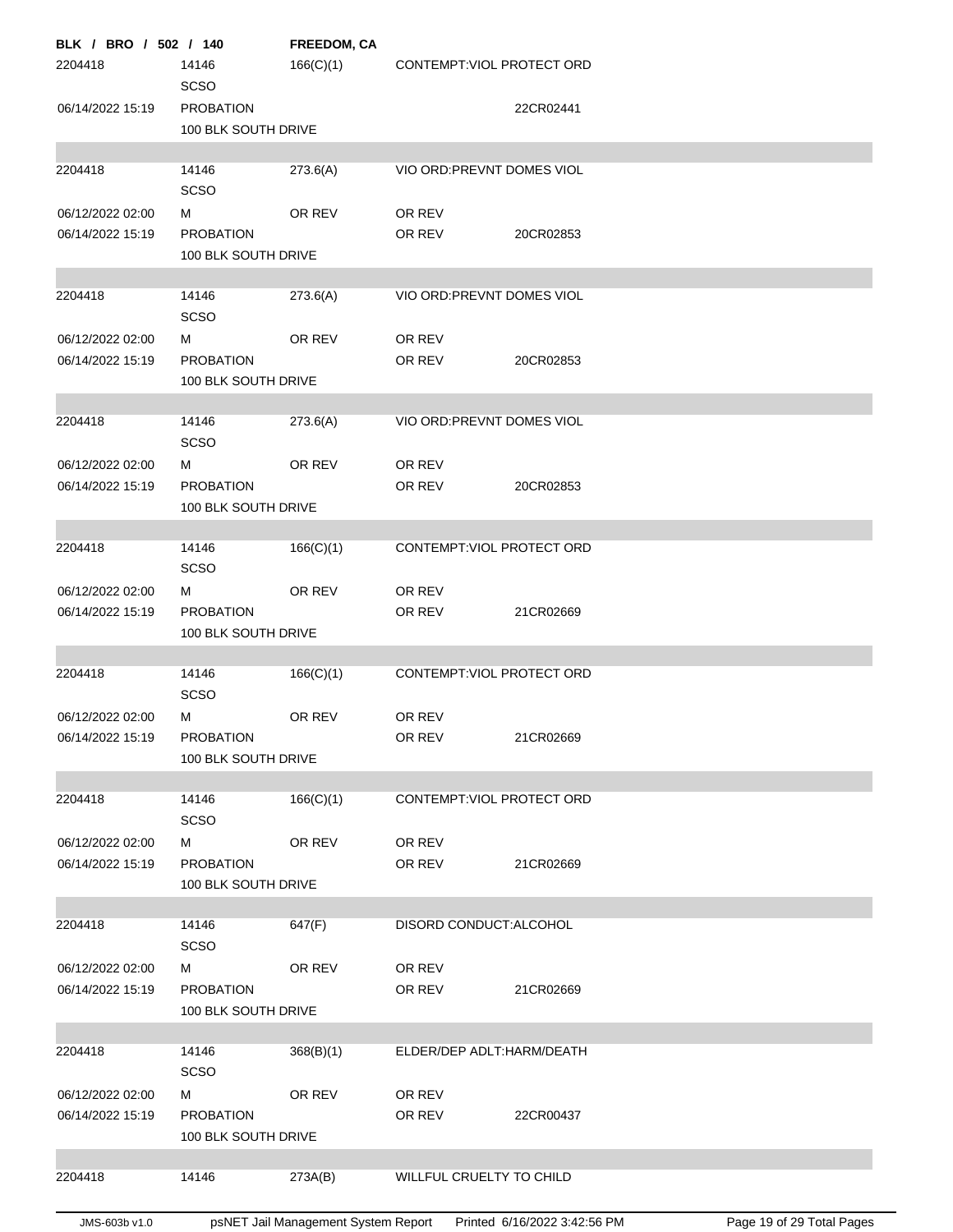|                  | <b>SCSO</b>          |           |                                 |           |
|------------------|----------------------|-----------|---------------------------------|-----------|
| 06/12/2022 02:00 | м                    | OR REV    | OR REV                          |           |
| 06/14/2022 15:19 | <b>PROBATION</b>     |           | OR REV                          | 22CR00437 |
|                  | 100 BLK SOUTH DRIVE  |           |                                 |           |
|                  |                      |           |                                 |           |
| 2204418          | 14146                | 242       | <b>BATTERY</b>                  |           |
|                  | SCSO                 |           |                                 |           |
| 06/12/2022 02:00 | М                    | OR REV    | OR REV                          |           |
| 06/14/2022 15:19 | <b>PROBATION</b>     |           | OR REV                          | 22CR00437 |
|                  | 100 BLK SOUTH DRIVE  |           |                                 |           |
| 2204418          | 14146                | 273.6(A)  | VIO ORD: PREVNT DOMES VIOL      |           |
|                  | SCSO                 |           |                                 |           |
| 06/12/2022 02:00 | М                    | OR REV    | OR REV                          |           |
| 06/14/2022 15:19 | <b>PROBATION</b>     |           | OR REV                          | 22CR00437 |
|                  | 100 BLK SOUTH DRIVE  |           |                                 |           |
|                  |                      |           |                                 |           |
| 2204418          | 14146                | 166(C)(1) | CONTEMPT: VIOL PROTECT ORD      |           |
|                  | SCSO                 |           |                                 |           |
| 06/12/2022 02:00 | М                    | OR REV    | OR REV                          |           |
| 06/14/2022 15:19 | <b>PROBATION</b>     |           | OR REV                          | 22CR00437 |
|                  | 100 BLK SOUTH DRIVE  |           |                                 |           |
|                  |                      |           |                                 |           |
| 2204418          | 14146                | 368(C)    | ELDER/DEP ADULT CRUELTY         |           |
|                  | SCSO                 |           |                                 |           |
| 06/12/2022 02:00 | М                    | OR REV    | SNT 40 / CTS 20 (DEEMED SERVED) |           |
| 06/14/2022 15:19 | <b>PROBATION</b>     |           | OR REV                          | 21CR03781 |
|                  | 100 BLK SOUTH DRIVE  |           |                                 |           |
|                  |                      |           |                                 |           |
| 2204418          | 14146<br><b>SCSO</b> | 242       | <b>BATTERY</b>                  |           |
| 06/12/2022 02:00 | М                    | OR REV    | OR REV                          |           |
| 06/14/2022 15:19 | <b>PROBATION</b>     |           | OR REV                          | 21CR03781 |
|                  | 100 BLK SOUTH DRIVE  |           |                                 |           |
|                  |                      |           |                                 |           |
| 2204418          | 14146                | 591       | DAMAGE/USE/ETC POWER LINE       |           |
|                  | <b>SCSO</b>          |           |                                 |           |
| 06/12/2022 02:00 |                      |           |                                 |           |
|                  | м                    | OR REV    | OR REV                          |           |
| 06/14/2022 15:19 | <b>PROBATION</b>     |           | OR REV                          | 21CR03781 |
|                  | 100 BLK SOUTH DRIVE  |           |                                 |           |
|                  |                      |           |                                 |           |
| 2204418          | 14146                | 166(A)(1) | CNTMPT:CRT:DISRD/ETC BEHV       |           |
|                  | <b>SCSO</b>          |           |                                 |           |
| 06/12/2022 02:00 | М                    | OR REV    | OR REV                          |           |
| 06/14/2022 15:19 | <b>PROBATION</b>     |           | OR REV                          | 21CR03781 |
|                  | 100 BLK SOUTH DRIVE  |           |                                 |           |
|                  |                      |           |                                 |           |
| 2204418          | 14146                | 166(C)(1) | CONTEMPT: VIOL PROTECT ORD      |           |
|                  | <b>SCSO</b>          |           |                                 |           |
| 06/12/2022 02:00 | М                    | OR REV    | OR REV                          |           |
| 06/14/2022 15:19 | <b>PROBATION</b>     |           | OR REV                          | 21CR02669 |
|                  | 100 BLK SOUTH DRIVE  |           |                                 |           |
| 2204418          | 14146                |           | CONTEMPT: VIOL PROTECT ORD      |           |
|                  | <b>SCSO</b>          | 166(C)(1) |                                 |           |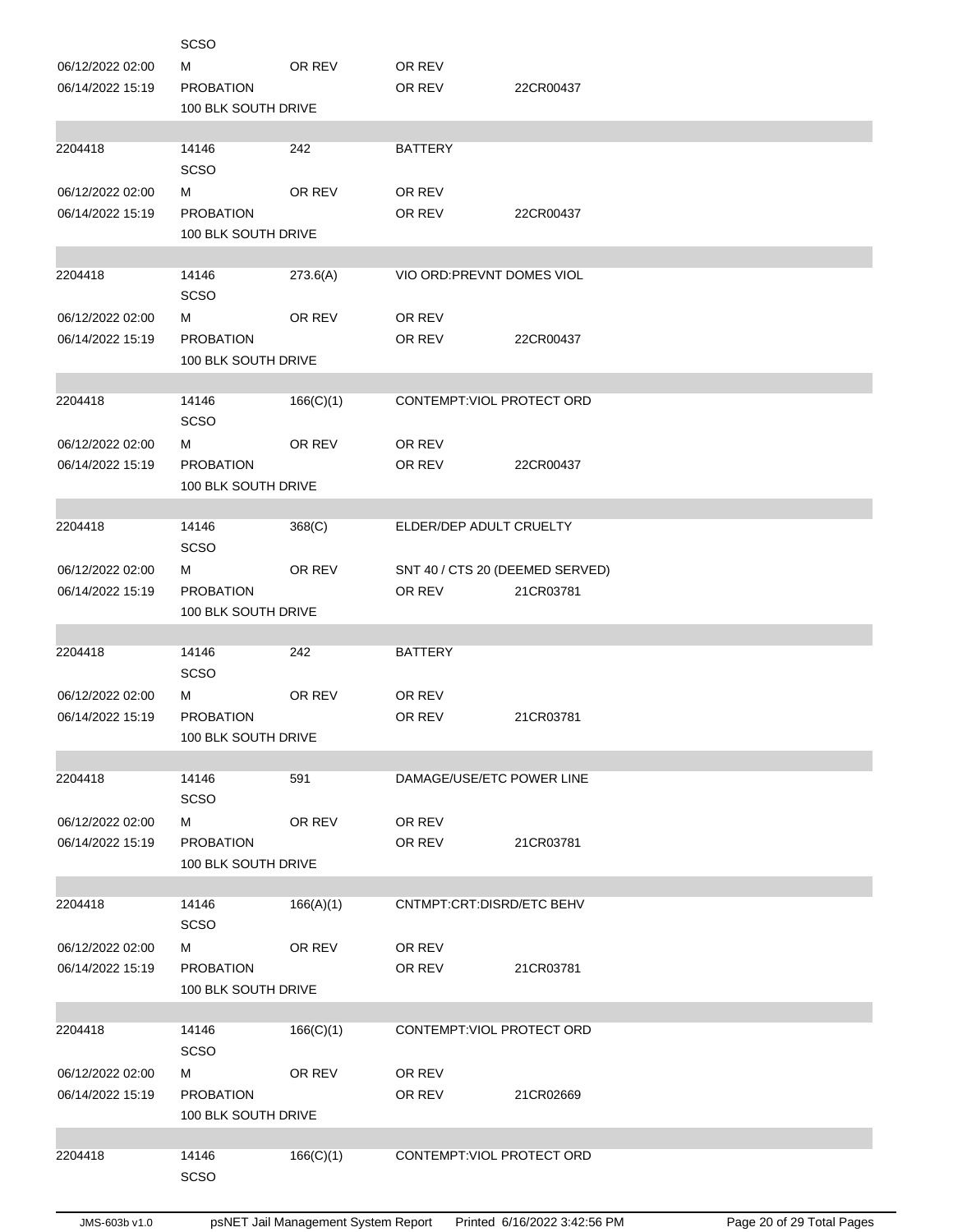| 06/12/2022 02:00      | м                     | OR REV                                  | SNT 40 / CTS 20 (DEEMED SERVED) |                                         |                  |    |     |
|-----------------------|-----------------------|-----------------------------------------|---------------------------------|-----------------------------------------|------------------|----|-----|
| 06/14/2022 15:19      | <b>PROBATION</b>      |                                         | OR REV                          | 21CR03781                               |                  |    |     |
|                       | 100 BLK SOUTH DRIVE   |                                         |                                 |                                         |                  |    |     |
|                       |                       |                                         |                                 |                                         |                  |    |     |
| 2204418               | 14146<br><b>SCSO</b>  | 273.6(A)                                | VIO ORD: PREVNT DOMES VIOL      |                                         |                  |    |     |
| 06/14/2022 15:19      | <b>PROBATION</b>      |                                         |                                 | 22CR02441                               |                  |    |     |
|                       | 100 BLK SOUTH DRIVE   |                                         |                                 |                                         |                  |    |     |
|                       |                       |                                         |                                 |                                         |                  |    |     |
| 06/12/2022 06:19      | <b>RELEASED</b>       | 05/09/2001                              | B-595358                        | CERRITOS LARA, JUAN MARTIN 05/09/2001   |                  | 21 | H/M |
| BLK / BRO / 508 / 145 |                       | <b>RICHMOND, CA</b>                     |                                 |                                         |                  |    |     |
| 22-600                | UCSC                  | 23152(A)/23152(B)DUI:ALCOHOL            |                                 |                                         |                  |    |     |
|                       | UCSC PD               |                                         |                                 |                                         |                  |    |     |
| 06/12/2022 09:26      | <b>PTA</b>            |                                         |                                 |                                         |                  |    |     |
|                       | <b>COOLIDGE DRIVE</b> |                                         |                                 |                                         |                  |    |     |
|                       |                       |                                         |                                 |                                         |                  |    |     |
| 06/12/2022 09:52      | <b>RELEASED</b>       | 08/08/1985                              | B-595359                        | <b>COOK, ANDREW</b>                     | 08/08/1985       | 36 | W/M |
| BRO / BRO / 510 / 160 |                       | <b>SANTA CRUZ, CA</b>                   |                                 |                                         |                  |    |     |
| 22S-03389             | 145                   | 242                                     | BATTERY ON PERSON               |                                         |                  |    |     |
|                       | <b>SCPD</b>           |                                         |                                 |                                         |                  |    |     |
| 06/13/2022 11:48      | <b>PTA</b>            |                                         |                                 |                                         |                  |    |     |
|                       | 500 BLK RIVER ST      |                                         |                                 |                                         |                  |    |     |
|                       |                       |                                         |                                 |                                         |                  |    |     |
| 22S-03389             | 145                   | 243(B)                                  | BATT PO/EMERG PRSNL/ETC         |                                         |                  |    |     |
|                       | <b>SCPD</b>           |                                         |                                 |                                         |                  |    |     |
| 06/13/2022 11:48      | <b>PTA</b>            |                                         |                                 |                                         |                  |    |     |
|                       | 500 BLK RIVER ST      |                                         |                                 |                                         |                  |    |     |
|                       |                       |                                         |                                 |                                         |                  |    |     |
| 22S-03389             | 145                   | 148(A)(1)                               | OBSTRUCT/ETC PUB OFCR/ETC       |                                         |                  |    |     |
|                       | <b>SCPD</b>           |                                         |                                 |                                         |                  |    |     |
| 06/13/2022 11:48      | <b>PTA</b>            |                                         |                                 |                                         |                  |    |     |
|                       | 500 BLK RIVER ST      |                                         |                                 |                                         |                  |    |     |
|                       |                       |                                         |                                 |                                         |                  |    |     |
| 06/12/2022 12:59      | <b>RELEASED</b>       | 08/30/1976                              | B-595360                        | GREENSPON, EMILY PATRICIA 08/30/1976 45 |                  |    | W/F |
| BLK / BRO / 508 / 120 |                       | <b>LOMPICO, CA</b>                      |                                 |                                         | <b>CAREGIVER</b> |    |     |
| 220612NOR0043         | 1844                  | 647(F)                                  | DISORD CONDUCT: ALCOHOL         |                                         |                  |    |     |
|                       | CA ST PARKS           |                                         |                                 |                                         |                  |    |     |
| 06/13/2022 01:43      | <b>PTA</b>            |                                         |                                 |                                         |                  |    |     |
|                       |                       | <b>HENRY COWELL MAIN ENTRANCE/HWY 9</b> |                                 |                                         |                  |    |     |
|                       |                       |                                         |                                 |                                         |                  |    |     |
| 220612NOR0043         | 1844                  | 11364(A)                                | POSSESS UNLAW PARAPHANALIA      |                                         |                  |    |     |
|                       | CA ST PARKS           |                                         |                                 |                                         |                  |    |     |
| 06/13/2022 01:43      | <b>PTA</b>            |                                         |                                 |                                         |                  |    |     |
|                       |                       | <b>HENRY COWELL MAIN ENTRANCE/HWY 9</b> |                                 |                                         |                  |    |     |
|                       |                       |                                         |                                 |                                         |                  |    |     |
| 06/12/2022 13:47      | <b>RELEASED</b>       | 05/06/1976                              | B-595361                        | <b>MOORE, JAMES EDWARD</b>              | 05/06/1976       | 46 | W/M |
| BRO / BRO / 511 / 188 |                       | <b>SANTA CRUZ, CA</b>                   |                                 |                                         |                  |    |     |
| 22S-03393             | 162                   | 647(F)                                  | DISORD CONDUCT: ALCOHOL         |                                         |                  |    |     |
|                       | <b>SCPD</b>           |                                         |                                 |                                         |                  |    |     |
| 06/13/2022 00:16      | 849(B)2               |                                         |                                 |                                         |                  |    |     |
|                       |                       |                                         |                                 |                                         |                  |    |     |
|                       | OCEAN @ HUBBARD       |                                         |                                 |                                         |                  |    |     |
| 06/12/2022 15:25      | SCJMJL151             | 10/24/1990                              | B-595362                        | <b>DIETRICK, RIO CHRISTIAN</b>          | 10/24/1990       |    | W/M |
|                       |                       |                                         |                                 |                                         |                  | 31 |     |
| BRO / BLU / 601 / 160 |                       | <b>SAN JOSE, CA</b>                     |                                 |                                         | <b>SERVER</b>    |    |     |
|                       |                       |                                         |                                 |                                         |                  |    |     |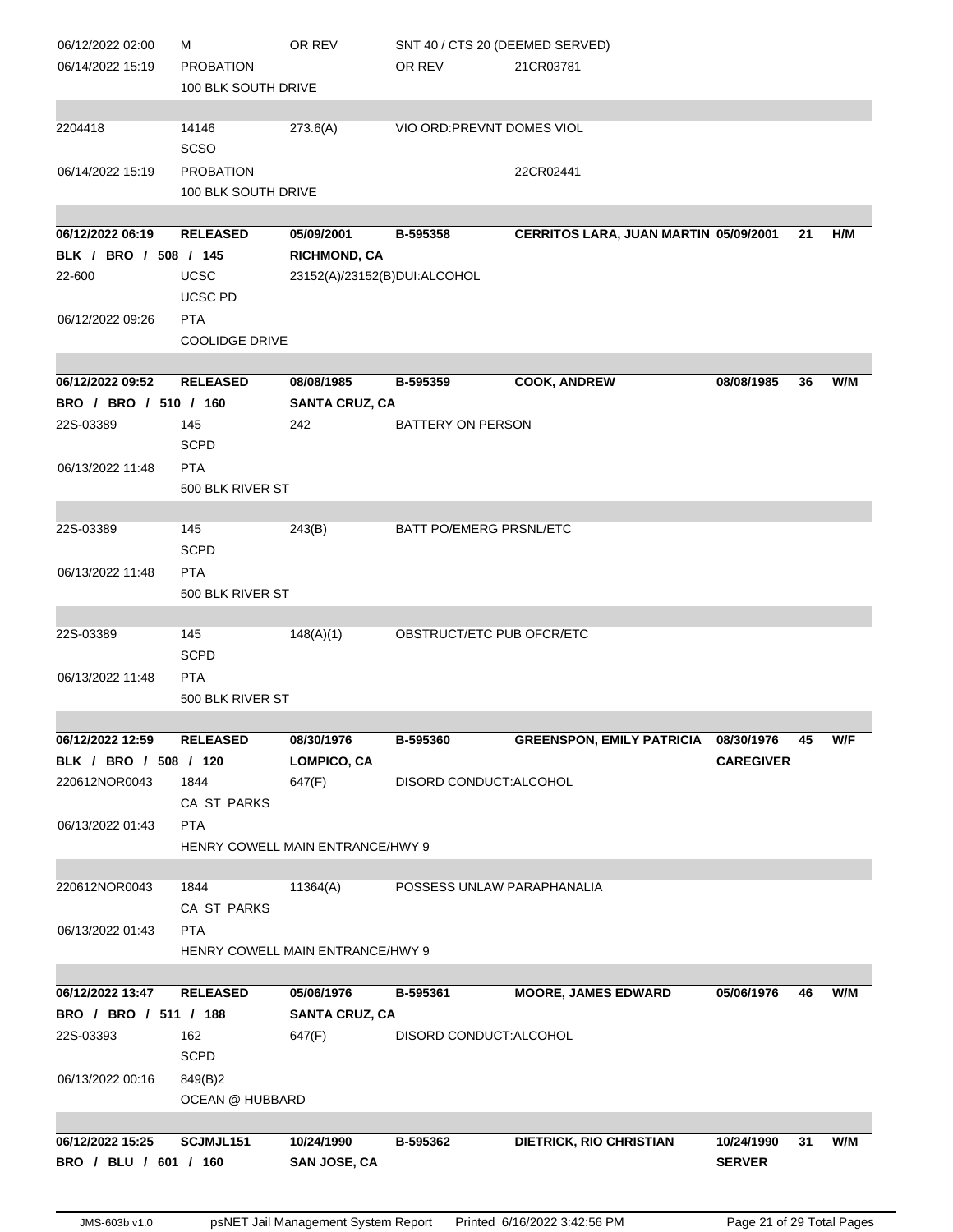| 2204431               | 15001<br>SCSO                          | 148.10(A)                | RESIST PO:CAUSE DEATH/SBI    |                          |            |    |     |
|-----------------------|----------------------------------------|--------------------------|------------------------------|--------------------------|------------|----|-----|
|                       | PORTOLA AT 30TH                        |                          |                              |                          |            |    |     |
| 2204431               | 15001<br><b>SCSO</b>                   | 148(A)(1)                | OBSTRUCT/ETC PUB OFCR/ETC    |                          |            |    |     |
|                       | PORTOLA AT 30TH                        |                          |                              | 22CR02472                |            |    |     |
| 2204431               | 15001                                  | 459                      | <b>BURGLARY:FIRST DEGREE</b> |                          |            |    |     |
|                       | SCSO                                   | 20CR03290                |                              | 20CR03290                |            |    |     |
|                       | PORTOLA AT 30TH                        |                          |                              |                          |            |    |     |
| 2204431               | 15001<br><b>SCSO</b>                   | 148(A)(1)                | OBSTRUCT/ETC PUB OFCR/ETC    |                          |            |    |     |
|                       | PORTOLA AT 30TH                        | 20CR03290                |                              | 20CR03290                |            |    |     |
| 2204431               | 15001<br>SCSO                          | 148(A)(1)                | OBSTRUCT/ETC PUB OFCR/ETC    |                          |            |    |     |
|                       |                                        |                          |                              | 22CR02472                |            |    |     |
|                       | PORTOLA AT 30TH                        |                          |                              |                          |            |    |     |
| 2204431               | 15001                                  | 148(A)(1)                | OBSTRUCT/ETC PUB OFCR/ETC    |                          |            |    |     |
|                       | <b>SCSO</b>                            |                          |                              | 22CR02472                |            |    |     |
|                       |                                        |                          |                              |                          |            |    |     |
|                       | PORTOLA AT 30TH                        |                          |                              |                          |            |    |     |
| 06/12/2022 19:37      | <b>RELEASED</b>                        | 07/06/1981               | B-595363                     |                          | 07/06/1981 | 40 | W/F |
| RED / GRN / 506 / 135 |                                        | <b>SCOTTS VALLEY, CA</b> |                              |                          |            |    |     |
| 22V-00580             | 5461<br>SVPD                           | 243(E)(1)                | BAT:SPOUSE/EX SP/DATE/ETC    |                          |            |    |     |
| 06/12/2022 23:24      | <b>BOND</b><br>MT HERMON RD/SKYPARK DR |                          |                              |                          |            |    |     |
|                       |                                        |                          |                              |                          |            |    |     |
| 22V-00580             | 5461<br><b>SVPD</b>                    | 273A(A)                  | CHILD CRUELTY: POS INJ/DTH   |                          |            |    |     |
| 06/12/2022 23:24      | <b>BOND</b>                            |                          |                              |                          |            |    |     |
|                       | MT HERMON RD/SKYPARK DR                |                          |                              |                          |            |    |     |
| 06/12/2022 20:22      | <b>RELEASED</b>                        | 07/12/1989               | B-595364                     | AGADZHANYAN, GUZH        | 07/12/1989 | 32 | O/M |
| BLK / BRO / 506 / 130 |                                        | <b>SANTA CRUZ, CA</b>    |                              |                          |            |    |     |
| 2204436               | 11317<br><b>SCSO</b>                   | 647(F)                   | DISORD CONDUCT: ALCOHOL      |                          |            |    |     |
| 06/13/2022 03:53      | 849(B)2<br>100 BLK EATON ST            |                          |                              |                          |            |    |     |
|                       |                                        |                          |                              |                          |            |    |     |
| 06/12/2022 20:45      | <b>RELEASED</b>                        | 08/07/1967               | B-595365                     | <b>KIRKPATRICK, ERIN</b> | 08/07/1967 | 54 | W/F |
| BLN / BLU / 508 / 133 |                                        | <b>SANTA CRUZ, CA</b>    |                              |                          |            |    |     |
| 22S-03398             | 148<br><b>SCPD</b>                     | 368(C)                   | ELDER/DEP ADULT CRUELTY      |                          |            |    |     |
| 06/13/2022 00:30      | <b>PTA</b><br>100 BLK PLATEAU AV       |                          |                              |                          |            |    |     |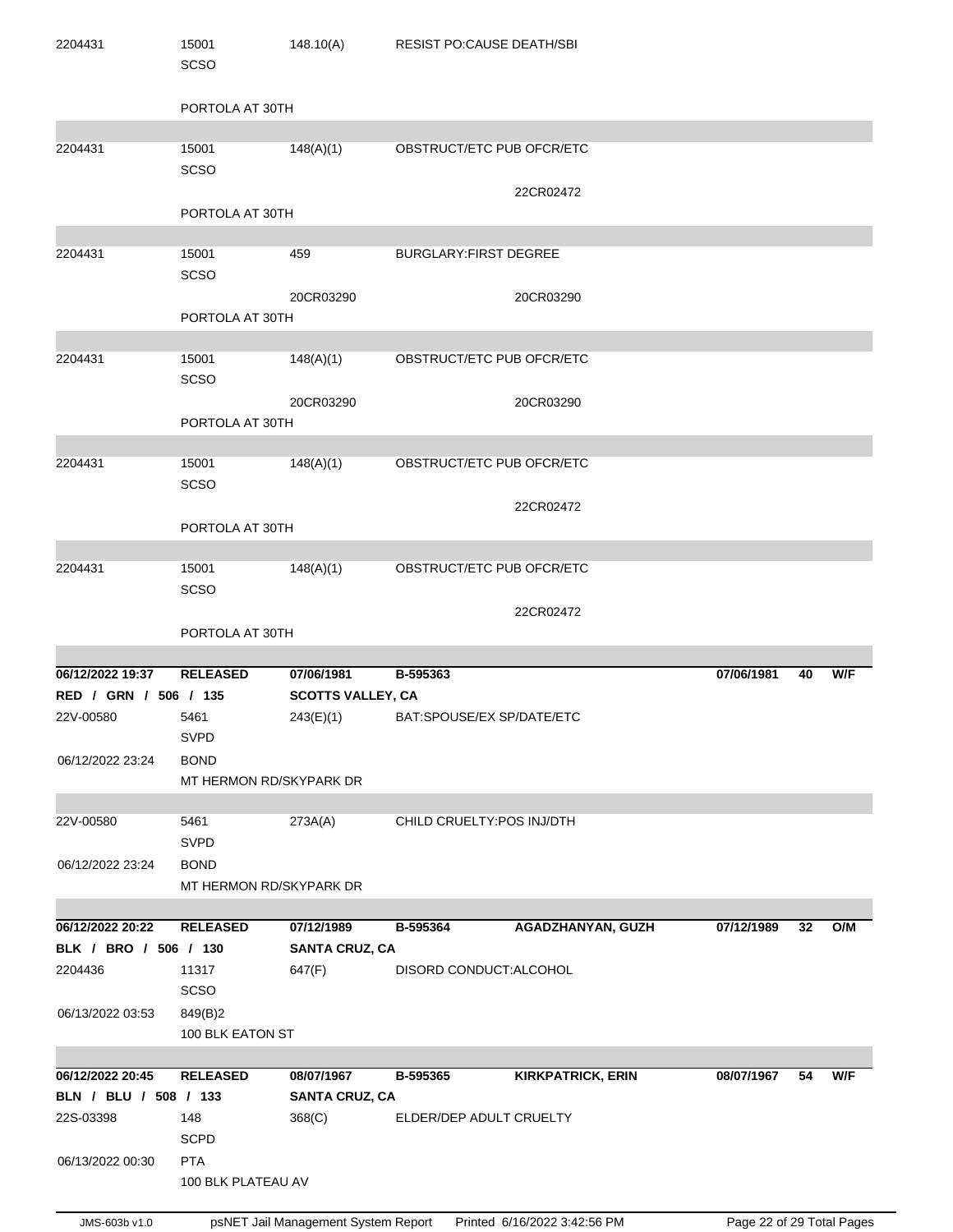| 22S-03398             | 148                                     | 273A(B)                      | WILLFUL CRUELTY TO CHILD    |                                      |               |    |     |
|-----------------------|-----------------------------------------|------------------------------|-----------------------------|--------------------------------------|---------------|----|-----|
|                       | <b>SCPD</b>                             |                              |                             |                                      |               |    |     |
| 06/13/2022 00:30      | <b>PTA</b>                              |                              |                             |                                      |               |    |     |
|                       | 100 BLK PLATEAU AV                      |                              |                             |                                      |               |    |     |
|                       |                                         |                              |                             |                                      |               |    |     |
| 06/12/2022 21:48      | <b>RELEASED</b>                         | 03/10/1954                   | B-595366                    | <b>BASS, SANDRA KADUBIC</b>          | 03/10/1954    | 68 | W/F |
| BLN / BLU / 504 / 110 |                                         | <b>WATSONVILLE, CA</b>       |                             |                                      |               |    |     |
| 2204437               | 13632                                   | 647(F)                       | DISORD CONDUCT: ALCOHOL     |                                      |               |    |     |
|                       | <b>SCSO</b>                             |                              |                             |                                      |               |    |     |
| 06/13/2022 04:34      | 849(B)2                                 |                              |                             |                                      |               |    |     |
|                       | GREEN VALLEY RD/ PAULSEN RD             |                              |                             |                                      |               |    |     |
|                       |                                         |                              |                             |                                      |               |    |     |
| 06/12/2022 22:26      | SCJMJC241                               | 05/24/1977                   | B-595367                    |                                      | 05/24/1977    | 45 | H/M |
| BRO / BRO / 509 / 165 |                                         | <b>SANTA CRUZ, CA</b>        |                             |                                      |               |    |     |
| 22S-03401             | 193                                     | 166(A)(4)                    | CONTEMPT:DISOBEY CRT ORDR   |                                      |               |    |     |
|                       | <b>SCPD</b>                             |                              |                             |                                      |               |    |     |
|                       |                                         |                              |                             |                                      |               |    |     |
|                       | <b>EVERGREEN ST</b>                     |                              |                             |                                      |               |    |     |
| 22S-03401             | 193                                     | 243(E)(1)                    | BAT:SPOUSE/EX SP/DATE/ETC   |                                      |               |    |     |
|                       | <b>SCPD</b>                             |                              |                             |                                      |               |    |     |
|                       |                                         | 22CR00004                    |                             | 22CR00004                            |               |    |     |
|                       | <b>EVERGREEN ST</b>                     |                              |                             |                                      |               |    |     |
|                       |                                         |                              |                             |                                      |               |    |     |
| 06/12/2022 22:46      | <b>RELEASED</b>                         | 05/08/1991                   | B-595368                    | <b>BAILEY, KODY MICHAEL</b>          | 05/08/1991    | 31 | W/M |
| BLN / BLU / 600 / 180 |                                         | <b>APTOS, CA</b>             |                             |                                      |               |    |     |
| 22S-03404             | 148                                     | 647(F)                       | DISORD CONDUCT: ALCOHOL     |                                      |               |    |     |
|                       | <b>SCPD</b>                             |                              |                             |                                      |               |    |     |
| 06/13/2022 10:55      | 849(B)2                                 |                              |                             |                                      |               |    |     |
|                       |                                         |                              |                             |                                      |               |    |     |
|                       | 900 BLK PACIFIC AVE                     |                              |                             |                                      |               |    |     |
| 06/12/2022 23:36      | <b>RELEASED</b>                         | 04/06/1987                   | B-595369                    | <b>KEENE, RUSSELL</b>                | 04/06/1987    | 35 | W/M |
| BRO / BRO / 505 / 160 |                                         | <b>SANTA CRUZ, CA</b>        |                             |                                      |               |    |     |
| 22S-03402             | 190                                     | 594(A)(1)                    | VANDALISM: DEFACE PROPERTY  |                                      |               |    |     |
|                       | <b>SCPD</b>                             |                              |                             |                                      |               |    |     |
| 06/13/2022 11:59      | <b>EMERGENCY</b>                        |                              |                             |                                      |               |    |     |
|                       | <b>BAIL RELEA</b>                       |                              |                             |                                      |               |    |     |
|                       | 200 BLK SOQUEL AVE                      |                              |                             |                                      |               |    |     |
|                       |                                         |                              |                             |                                      |               |    |     |
| 22S-03402             | 190                                     | 594.2(A)                     | POSS DRILL/ETC: INT: VANDLZ |                                      |               |    |     |
|                       | <b>SCPD</b>                             |                              |                             |                                      |               |    |     |
| 06/13/2022 11:59      | <b>EMERGENCY</b>                        |                              |                             |                                      |               |    |     |
|                       | <b>BAIL RELEA</b><br>200 BLK SOQUEL AVE |                              |                             |                                      |               |    |     |
|                       |                                         |                              |                             |                                      |               |    |     |
| 22S-03402             | 190                                     | 5652                         | PUT POLLUTANT NEAR WATERS   |                                      |               |    |     |
|                       | <b>SCPD</b>                             |                              |                             |                                      |               |    |     |
| 06/13/2022 11:59      | <b>EMERGENCY</b>                        |                              |                             |                                      |               |    |     |
|                       | <b>BAIL RELEA</b>                       |                              |                             |                                      |               |    |     |
|                       | 200 BLK SOQUEL AVE                      |                              |                             |                                      |               |    |     |
| 06/13/2022 00:06      | <b>RELEASED</b>                         | 07/29/1999                   | B-595370                    |                                      | 07/29/1999    | 22 | H/F |
|                       |                                         |                              |                             | DOMINGUEZ, KENYA<br><b>RODRIGUEZ</b> |               |    |     |
| BRO / BLU / 506 / 130 |                                         | <b>WATSONVILLE, CA</b>       |                             |                                      | <b>SERVER</b> |    |     |
| M080772022            | 19956                                   | 23152(A)/23152(B)DUI:ALCOHOL |                             |                                      |               |    |     |
|                       | <b>CHP</b>                              |                              |                             |                                      |               |    |     |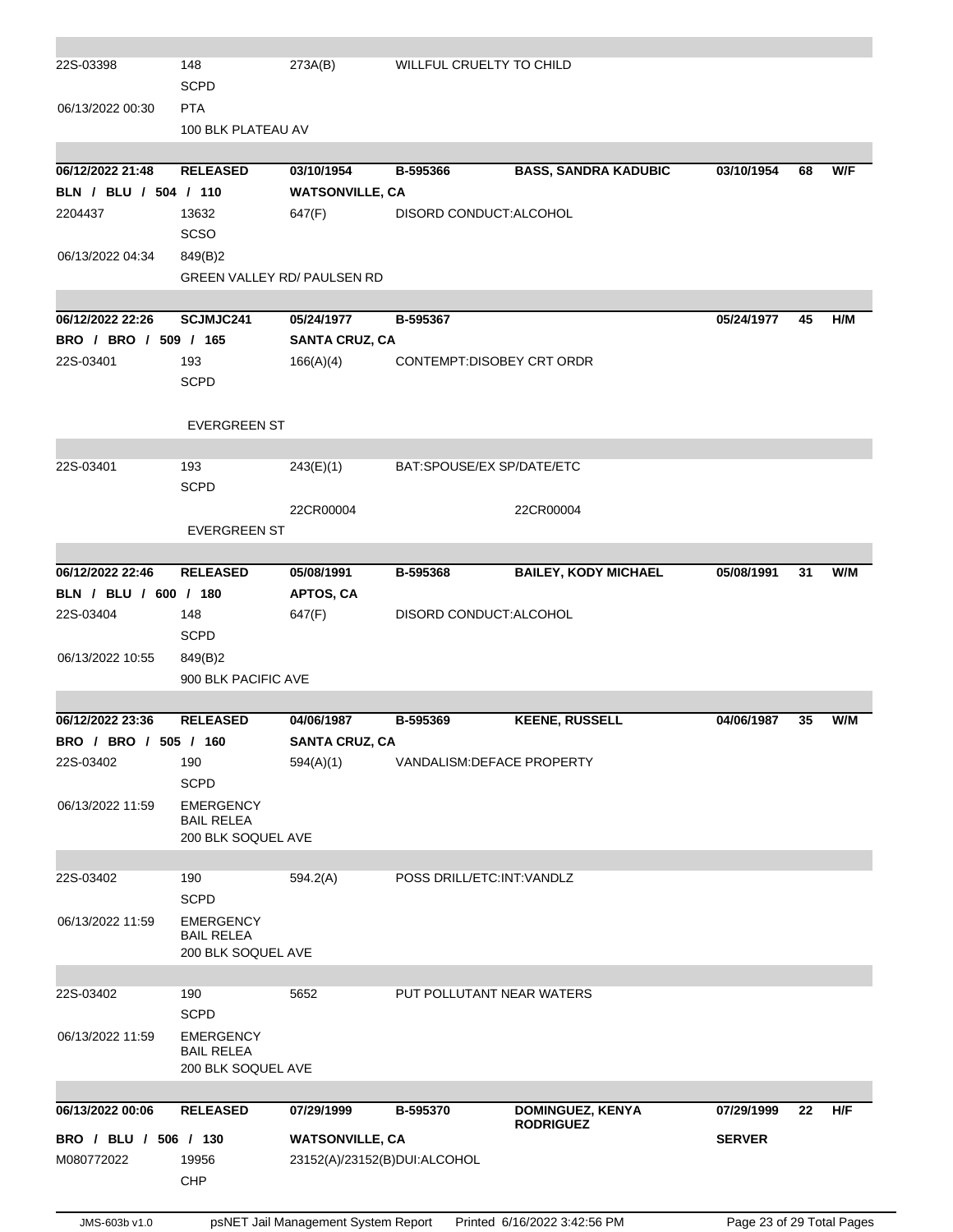| 06/12/2022 19:55<br>06/13/2022 04:25 | м<br><b>PTA</b><br>SR-152 AT GREEN VALLEY RD |                              | W/1 PRIOR                 |                                |                          |    |     |
|--------------------------------------|----------------------------------------------|------------------------------|---------------------------|--------------------------------|--------------------------|----|-----|
| M080772022                           | 19956                                        | 148(A)(1)                    | OBSTRUCT/ETC PUB OFCR/ETC |                                |                          |    |     |
|                                      | <b>CHP</b>                                   |                              |                           |                                |                          |    |     |
| 06/13/2022 04:25                     | <b>PTA</b>                                   |                              |                           |                                |                          |    |     |
|                                      | SR-152 AT GREEN VALLEY RD                    |                              |                           |                                |                          |    |     |
|                                      |                                              |                              |                           |                                |                          |    |     |
| 06/13/2022 01:05                     | <b>RELEASED</b>                              | 11/20/2001                   | B-595371                  |                                | 11/20/2001               | 20 | H/M |
| BLK / BRO / 507 / 205                |                                              | <b>SANTA CRUZ, CA</b>        |                           |                                | <b>BARBER</b>            |    |     |
| 2204441                              | 14379                                        | 273.5(A)                     | INF CORP INJ:SPOUSE/COHAB |                                |                          |    |     |
|                                      | <b>SCSO</b>                                  |                              |                           |                                |                          |    |     |
| 06/13/2022 13:27                     | <b>BOND</b>                                  |                              |                           |                                |                          |    |     |
|                                      | SOQUEL DRIVE                                 |                              |                           |                                |                          |    |     |
| 06/13/2022 02:22                     | <b>RELEASED</b>                              | 02/11/2002                   | B-595372                  | <b>BRINKMAN-IGNATIN, AARON</b> | 02/11/2002               | 20 | W/M |
|                                      |                                              |                              |                           | <b>WILLIAM</b>                 |                          |    |     |
| BRO / BRO / 509 / 180                |                                              | <b>SANTA CRUZ, CA</b>        |                           |                                |                          |    |     |
| 2204443                              | 14100                                        | 647(F)                       | DISORD CONDUCT:ALCOHOL    |                                |                          |    |     |
|                                      | <b>SCSO</b>                                  |                              |                           |                                |                          |    |     |
| 06/13/2022 11:00                     | 849(B)2                                      |                              |                           |                                |                          |    |     |
|                                      |                                              | CLUBHOUSE DR/ RIO DEL MAR DR |                           |                                |                          |    |     |
| 06/13/2022 03:20                     | <b>RELEASED</b>                              | 04/13/1985                   | B-595373                  | <b>SIMA, RYAN MICHAEL</b>      | 04/13/1985               | 37 | W/M |
| BLN / GRN / 509 / 170                |                                              | <b>APTOS, CA</b>             |                           |                                | <b>CARPENTER</b>         |    |     |
| M080972022                           | 22329                                        | 23152(E)                     | <b>DUI DRUG</b>           |                                |                          |    |     |
|                                      | <b>CHP</b>                                   |                              |                           |                                |                          |    |     |
| 06/13/2022 01:21                     | м                                            |                              | *2 PRIORS*                |                                |                          |    |     |
| 06/13/2022 13:31                     | <b>PTA</b>                                   |                              |                           |                                |                          |    |     |
|                                      | STATE PARK X SEA RIDGE                       |                              |                           |                                |                          |    |     |
|                                      |                                              |                              |                           |                                |                          |    |     |
| 06/13/2022 08:15                     | <b>RELEASED</b>                              | 03/22/1968                   | B-595375                  | <b>SMITH, SCOTT ALLEN</b>      | 03/22/1968               | 54 | W/M |
| BLN / BLU / 509 / 200                |                                              | <b>SANTA CRUZ, CA</b>        |                           |                                |                          |    |     |
| 2204446                              | 13244                                        | 647(F)                       | DISORD CONDUCT: ALCOHOL   |                                |                          |    |     |
|                                      | <b>SCSO</b>                                  |                              |                           |                                |                          |    |     |
| 06/14/2022 14:48                     | 849(B)2<br>2500 BLK PORTER ST                |                              |                           |                                |                          |    |     |
|                                      |                                              |                              |                           |                                |                          |    |     |
| 06/13/2022 10:06                     | <b>RELEASED</b>                              | 04/11/1966                   | B-595377                  | <b>REYES, ALICIA</b>           | 04/11/1966               | 56 | H/F |
| BRO / BRO / 501 / 131                |                                              | <b>SANTA CRUZ, CA</b>        |                           |                                | <b>ACTIVITY DIRECTOR</b> |    |     |
| M1585-720-21                         | 08982                                        | 20002(A)                     | HIT AND RUN: PROP DAMAGE  |                                |                          |    |     |
|                                      | SC MJ                                        |                              |                           |                                |                          |    |     |
| 06/13/2022 10:06                     | м                                            |                              | DA'S LETTER               |                                |                          |    |     |
| 06/13/2022 10:43                     | <b>PTA</b>                                   |                              |                           |                                |                          |    |     |
|                                      | 259 WATER ST                                 |                              |                           |                                |                          |    |     |
|                                      |                                              |                              |                           |                                |                          |    |     |
| 06/13/2022 10:10                     | <b>RELEASED</b>                              | 06/01/1987                   | B-595378                  |                                | 06/01/1987               | 35 | H/M |
| BLK / BRO / 507 / 172                |                                              | <b>SANTA CRUZ, CA</b>        |                           |                                | <b>LABOR</b>             |    |     |
| 22S-02594                            | 08982<br>SC MJ                               | 148.5(A)                     | FALSE CRIME: TO SPEC PO'S |                                |                          |    |     |
| 06/13/2022 10:10                     | М                                            |                              | DA'S LETTER               |                                |                          |    |     |
| 06/13/2022 10:56                     | <b>PTA</b>                                   |                              |                           |                                |                          |    |     |
|                                      | 259 WATER ST                                 |                              |                           |                                |                          |    |     |
|                                      |                                              |                              |                           |                                |                          |    |     |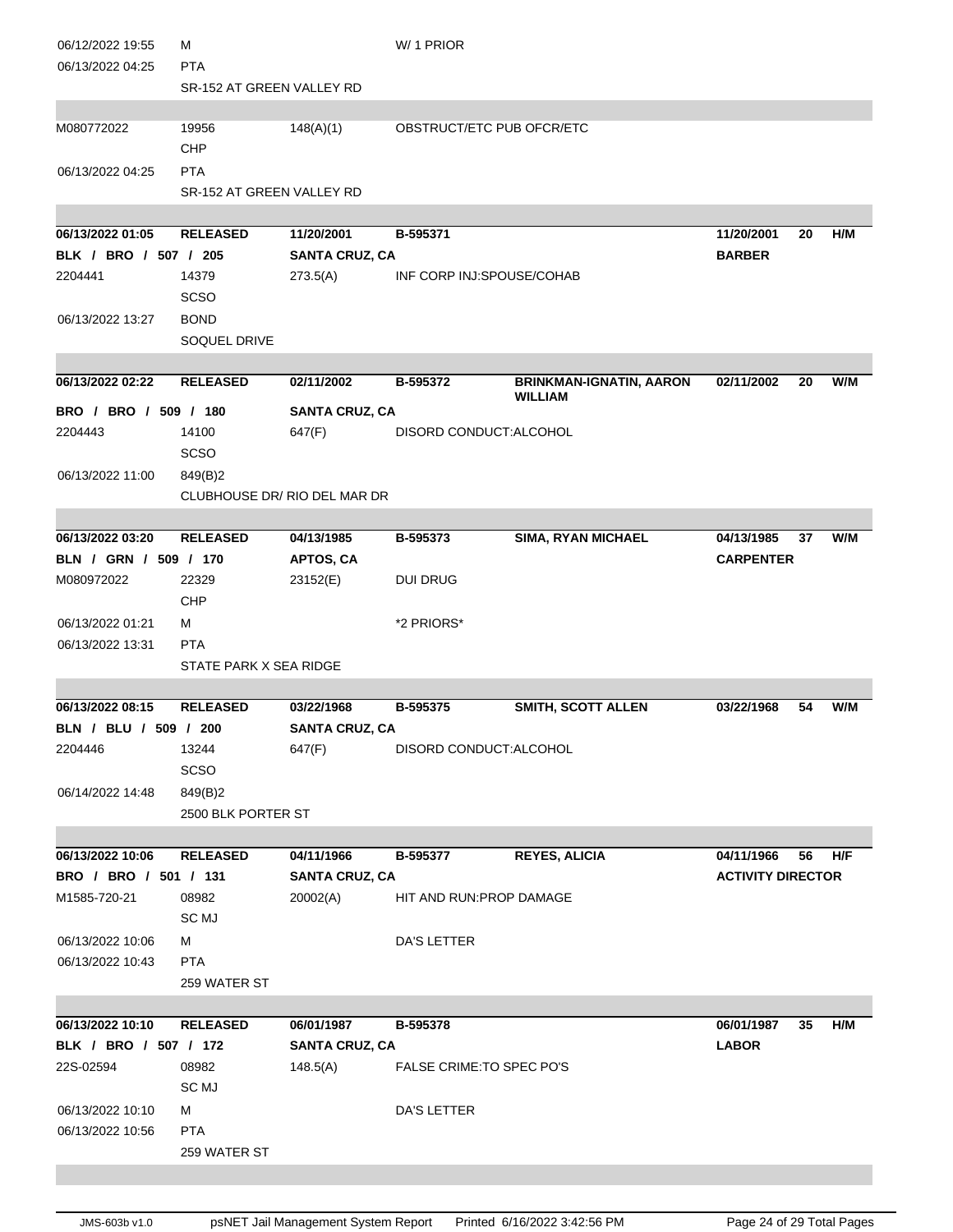| 22S-02594             | 08982                                 | 236                           | <b>FALSE IMPRISON W/VIOLENCE</b> |                             |                 |    |     |
|-----------------------|---------------------------------------|-------------------------------|----------------------------------|-----------------------------|-----------------|----|-----|
|                       | SC MJ                                 |                               |                                  |                             |                 |    |     |
| 06/13/2022 10:10      | F.                                    |                               | DA'S LETTER                      |                             |                 |    |     |
| 06/13/2022 10:56      | <b>PTA</b>                            |                               |                                  |                             |                 |    |     |
|                       | 259 WATER ST                          |                               |                                  |                             |                 |    |     |
| 22S-02594             | 08982                                 | 243(E)(1)                     | BAT:SPOUSE/EX SP/DATE/ETC        |                             |                 |    |     |
|                       | SC MJ                                 |                               |                                  |                             |                 |    |     |
| 06/13/2022 10:10      | м                                     |                               | DA'S LETTER                      |                             |                 |    |     |
| 06/13/2022 10:56      | <b>PTA</b>                            |                               |                                  |                             |                 |    |     |
|                       | 259 WATER ST                          |                               |                                  |                             |                 |    |     |
|                       |                                       |                               |                                  |                             |                 |    |     |
| 06/13/2022 10:44      | <b>RELEASED</b>                       | 06/03/1967                    | B-595379                         | HALL, JUSTIN GINSBERG       | 06/03/1967      | 55 | W/M |
| BLN / GRN / 508 / 200 |                                       | <b>SANTA CRUZ, CA</b>         |                                  |                             |                 |    |     |
| 22S-03408             | 145                                   | 647(F)                        | DISORD CONDUCT: ALCOHOL          |                             |                 |    |     |
|                       | <b>SCPD</b>                           |                               |                                  |                             |                 |    |     |
| 06/13/2022 20:26      | 849(B)2                               |                               |                                  |                             |                 |    |     |
|                       | 100 BLK LOCUST ST                     |                               |                                  |                             |                 |    |     |
|                       |                                       |                               |                                  |                             |                 |    |     |
| 06/13/2022 11:17      | <b>RELEASED</b>                       | 08/04/1962                    | B-595381                         | <b>PLUMEAU, TERESA L</b>    | 08/04/1962      | 59 | W/F |
| BRO / HAZ / 505 / 160 |                                       | <b>SAN JOSE, CA</b>           |                                  |                             | <b>ENG TECH</b> |    |     |
| V-127046              | 64<br><b>SVPD</b>                     | 23152(A)                      | DUI ALCOHOL                      |                             |                 |    |     |
| 06/13/2022 11:36      | <b>PTA</b>                            |                               |                                  |                             |                 |    |     |
|                       |                                       | N/B HWY 17 / GRANITE CREEK RD |                                  |                             |                 |    |     |
|                       |                                       |                               |                                  |                             |                 |    |     |
| V-127046              | 64                                    | 23152(B)                      | DUI ALCOHOL/0.08 PERCENT         |                             |                 |    |     |
|                       | <b>SVPD</b>                           |                               |                                  |                             |                 |    |     |
| 06/13/2022 11:36      | <b>PTA</b>                            |                               |                                  |                             |                 |    |     |
|                       | N/B HWY 17 / GRANITE CREEK RD         |                               |                                  |                             |                 |    |     |
|                       |                                       |                               |                                  |                             |                 |    |     |
| 06/13/2022 11:38      | <b>RELEASED</b>                       | 05/06/1976                    | B-595382                         | <b>MOORE, JAMES EDWARD</b>  | 05/06/1976      | 46 | W/M |
| BRO / BRO / 511 / 188 |                                       | <b>SANTA CRUZ, CA</b>         |                                  |                             | <b>SSA/SSI</b>  |    |     |
| 2204453               | 12961                                 | 148(A)(1)                     | OBSTRUCT/ETC PUB OFCR/ETC        |                             |                 |    |     |
|                       | <b>SCSO</b>                           |                               |                                  |                             |                 |    |     |
| 06/13/2022 17:39      | <b>PTA</b>                            |                               |                                  |                             |                 |    |     |
|                       |                                       |                               |                                  |                             |                 |    |     |
| 2204453               | 12961                                 | 11550(A)                      | UNDER INFLUENCE CNTL SUB         |                             |                 |    |     |
|                       | <b>SCSO</b>                           |                               |                                  |                             |                 |    |     |
| 06/13/2022 17:39      | <b>PTA</b>                            |                               |                                  |                             |                 |    |     |
|                       |                                       |                               |                                  |                             |                 |    |     |
|                       |                                       |                               |                                  |                             |                 |    |     |
| 2204453               | 12961                                 | 11364(A)                      | POSSESS UNLAW PARAPHANALIA       |                             |                 |    |     |
|                       | <b>SCSO</b>                           |                               |                                  |                             |                 |    |     |
| 06/13/2022 17:39      | <b>PTA</b>                            |                               |                                  |                             |                 |    |     |
|                       |                                       |                               |                                  |                             |                 |    |     |
|                       |                                       |                               |                                  |                             |                 |    |     |
| 06/13/2022 12:31      | <b>RELEASED</b>                       | 08/01/1990                    | B-595384                         | <b>BACHMAN, CHAD EDWARD</b> | 08/01/1990      | 31 | W/M |
| BRO / BRO / 507 / 185 |                                       | <b>HOLLISTER, CA</b>          |                                  |                             |                 |    |     |
| 22C-00719             | 5224                                  | 10851(A)                      | VEHICLE THEFT                    |                             |                 |    |     |
|                       | CPD                                   |                               |                                  |                             |                 |    |     |
| 06/13/2022 15:24      |                                       |                               |                                  |                             |                 |    |     |
|                       | <b>EMERGENCY</b><br><b>BAIL RELEA</b> |                               |                                  |                             |                 |    |     |
|                       | 3500 BLK CLARES ST                    |                               |                                  |                             |                 |    |     |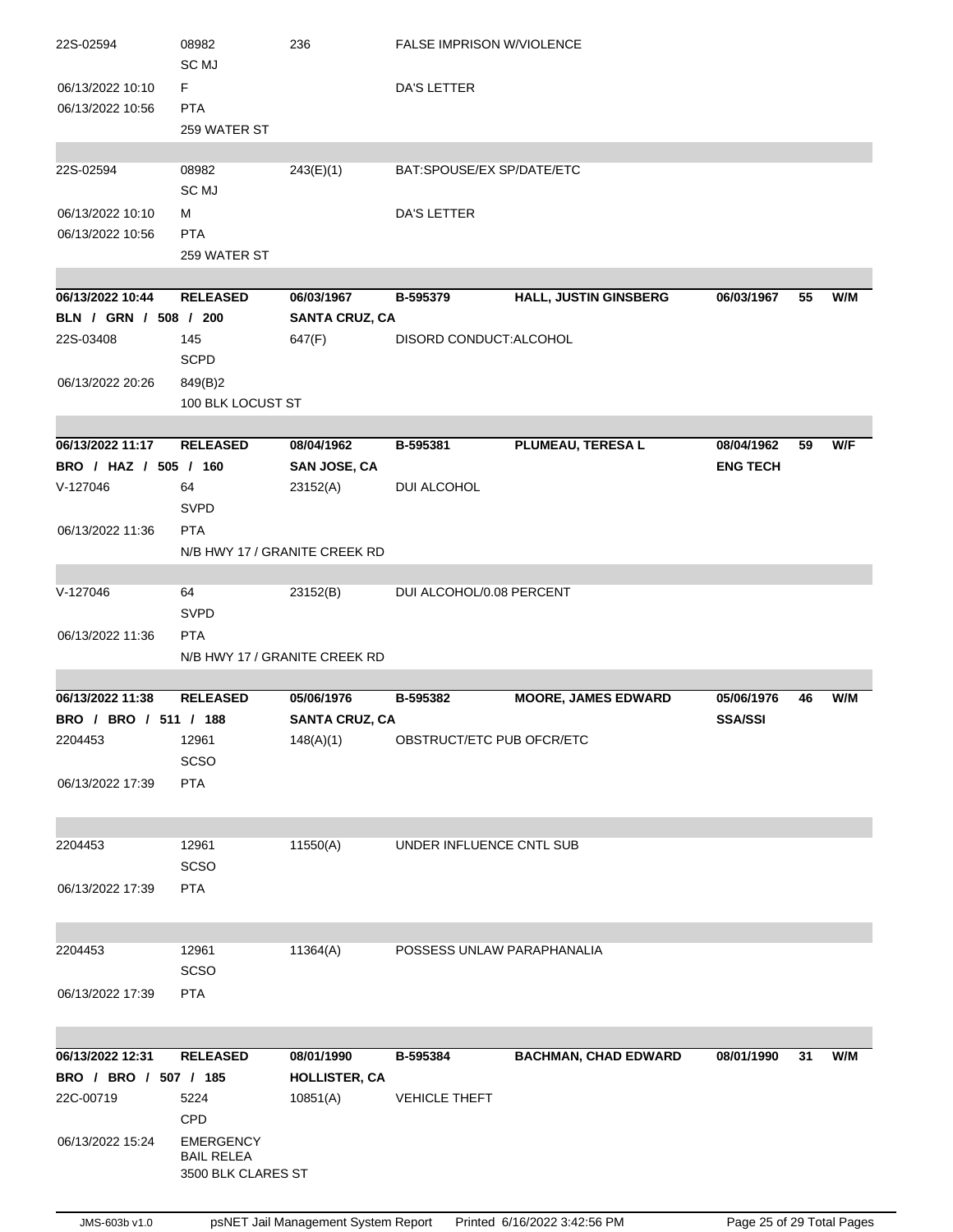| 22C-00719             | 5224<br><b>CPD</b>                                          | 11364(A)              | POSSESS UNLAW PARAPHANALIA |                                      |                     |     |
|-----------------------|-------------------------------------------------------------|-----------------------|----------------------------|--------------------------------------|---------------------|-----|
| 06/13/2022 15:24      | <b>EMERGENCY</b><br><b>BAIL RELEA</b><br>3500 BLK CLARES ST |                       |                            |                                      |                     |     |
| 06/13/2022 12:52      | SCJMJC231                                                   | 04/26/1988            | B-595385                   | SYLVESTER, JOSHUA WILLIAM 04/26/1988 | 34                  | W/M |
| BRO / GRN / 602 / 210 |                                                             | <b>SACRAMENTO, CA</b> |                            |                                      | <b>CONSTRUCTION</b> |     |
| 21CR04013             | 11453                                                       | 496D(A)               |                            | POSSESS STOLEN VEHICHLE/VESSEL/ETC   |                     |     |
|                       | <b>SCSO</b>                                                 |                       |                            |                                      |                     |     |
| 06/13/2022 09:00      | F                                                           | <b>BW</b>             | PC667(B)                   |                                      |                     |     |
|                       |                                                             | 21CR04013             |                            | 21CR04013                            |                     |     |
|                       | SACRAMENTO JAIL                                             |                       |                            |                                      |                     |     |
|                       |                                                             |                       |                            |                                      |                     |     |
| 21CR04013             | 11453<br>SCSO                                               | 496D(A)               |                            | POSSESS STOLEN VEHICHLE/VESSEL/ETC   |                     |     |
| 06/13/2022 09:00      | F                                                           | <b>BW</b>             | PC667(B)                   |                                      |                     |     |
|                       |                                                             | 21CR04013             |                            | 21CR04013                            |                     |     |
|                       | SACRAMENTO JAIL                                             |                       |                            |                                      |                     |     |
|                       |                                                             |                       |                            |                                      |                     |     |
| 21CR04013             | 11453<br><b>SCSO</b>                                        | 530.5(C)(3)           | POSS ID OF 10+ PRSN: WID   |                                      |                     |     |
| 06/13/2022 09:00      | F                                                           | <b>BW</b>             | PC667(B)                   |                                      |                     |     |
|                       |                                                             | 21CR04013             |                            | 21CR04013                            |                     |     |
|                       | SACRAMENTO JAIL                                             |                       |                            |                                      |                     |     |
|                       |                                                             |                       |                            |                                      |                     |     |
| 21CR04013             | 11453                                                       | 11364(A)              | POSSESS UNLAW PARAPHANALIA |                                      |                     |     |
|                       | <b>SCSO</b>                                                 |                       |                            |                                      |                     |     |
| 06/13/2022 09:00      | М                                                           | <b>BW</b>             | PC667(B)                   |                                      |                     |     |
|                       |                                                             | 21CR04013             |                            | 21CR04013                            |                     |     |
|                       | SACRAMENTO JAIL                                             |                       |                            |                                      |                     |     |
| 21CR04013             | 11453                                                       | 11377(A)              | POSSESS CNTL SUB           |                                      |                     |     |
|                       | SCSO                                                        |                       |                            |                                      |                     |     |
|                       |                                                             | 21CR04013             |                            | 21CR04013                            |                     |     |
|                       | SACRAMENTO JAIL                                             |                       |                            |                                      |                     |     |
|                       |                                                             |                       |                            |                                      |                     |     |
| 21CR04013             | 11453                                                       | 11375(B)(2)           | POSS CNTL SUB W/O PRESCRP  |                                      |                     |     |
|                       | <b>SCSO</b>                                                 |                       |                            |                                      |                     |     |
| 06/13/2022 09:00      | м                                                           | <b>BW</b>             | PC667(B)                   |                                      |                     |     |
|                       | <b>SACRAMENTO JAIL</b>                                      | 21CR04013             |                            | 21CR04013                            |                     |     |
|                       |                                                             |                       |                            |                                      |                     |     |
| 21CR04013             | 11453                                                       | 11350(A)              | POSSESS NARCOTIC CNTL SUB  |                                      |                     |     |
|                       | <b>SCSO</b>                                                 |                       |                            |                                      |                     |     |
|                       |                                                             | 21CR04013             |                            | 21CR04013                            |                     |     |
|                       | SACRAMENTO JAIL                                             |                       |                            |                                      |                     |     |
|                       |                                                             |                       |                            |                                      |                     |     |
| 21CR04013             | 11453                                                       | 11364(A)              | POSSESS UNLAW PARAPHANALIA |                                      |                     |     |
|                       | <b>SCSO</b>                                                 |                       |                            |                                      |                     |     |
|                       | SACRAMENTO JAIL                                             | 21CR03999             |                            | 21CR03999                            |                     |     |
|                       |                                                             |                       |                            |                                      |                     |     |
| 21CR04013             | 11453                                                       | 11377                 |                            | POSSESSION OF MOST COMMON DRUGS      |                     |     |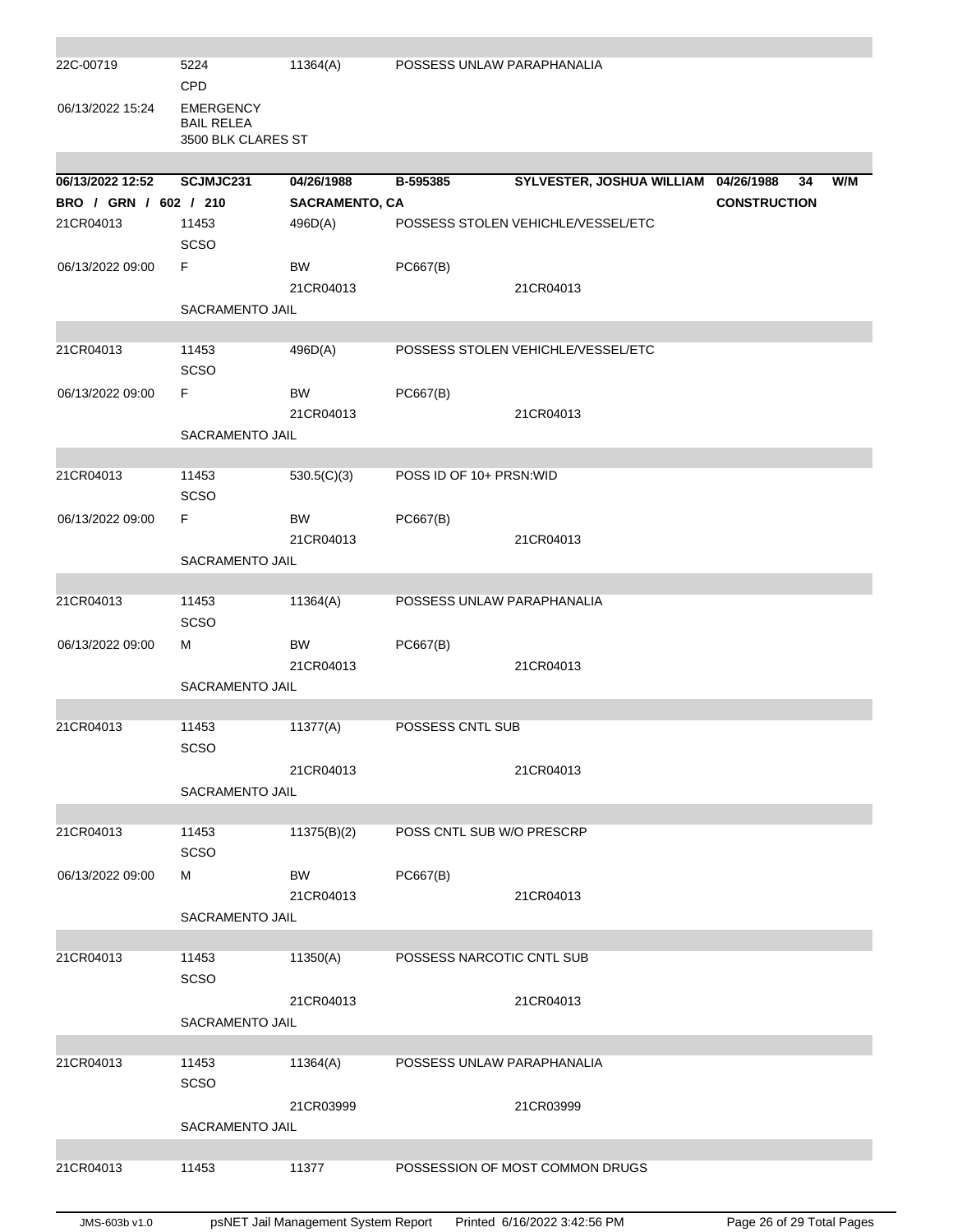|                       | <b>SCSO</b>             |                                 |                            |                                      |               |    |     |
|-----------------------|-------------------------|---------------------------------|----------------------------|--------------------------------------|---------------|----|-----|
| 06/13/2022 09:00      | м                       | <b>BW</b>                       | PC667(B)                   |                                      |               |    |     |
|                       |                         | 21CR04013                       |                            | 21CR04013                            |               |    |     |
|                       | SACRAMENTO JAIL         |                                 |                            |                                      |               |    |     |
|                       |                         |                                 |                            |                                      |               |    |     |
| 21CR04013             | 11453                   | 11350                           |                            | POSSESSION OF MOST COMMON DRUGS      |               |    |     |
|                       | <b>SCSO</b>             |                                 |                            |                                      |               |    |     |
| 06/13/2022 09:00      | м                       | BW                              | PC667(B)                   |                                      |               |    |     |
|                       |                         | 21CR04013                       |                            | 21CR04013                            |               |    |     |
|                       | <b>SACRAMENTO JAIL</b>  |                                 |                            |                                      |               |    |     |
|                       |                         |                                 |                            |                                      |               |    |     |
| 21CR04013             | 11453                   | 148.9(A)                        | FALSE ID TO SPECIFIC PO'S  |                                      |               |    |     |
|                       | <b>SCSO</b>             |                                 |                            |                                      |               |    |     |
| 06/13/2022 09:00      | м                       | BW                              | PC667(B)                   |                                      |               |    |     |
|                       |                         | 21CR04013                       |                            | 21CR04013                            |               |    |     |
|                       | <b>SACRAMENTO JAIL</b>  |                                 |                            |                                      |               |    |     |
|                       |                         |                                 |                            |                                      |               |    |     |
| 06/13/2022 16:12      | <b>RELEASED</b>         | 07/24/1994                      | B-595390                   | GONZALEZ, CLAUDIA ADILENE 07/24/1994 |               | 27 | H/F |
| BRO / HAZ / 500 / 140 |                         | <b>SANTA CRUZ, CA</b>           |                            |                                      | <b>SERVER</b> |    |     |
| JA 69884              | 22293                   | 23152(A)                        | DUI ALCOHOL                |                                      |               |    |     |
|                       | <b>CHP</b>              |                                 |                            |                                      |               |    |     |
| 06/13/2022 16:32      | <b>PTA</b>              |                                 |                            |                                      |               |    |     |
|                       | BROMMER ST @ 7TH AVE    |                                 |                            |                                      |               |    |     |
| JA 69884              | 22293                   | 23152(B)                        | DUI ALCOHOL/0.08 PERCENT   |                                      |               |    |     |
|                       | CHP                     |                                 |                            |                                      |               |    |     |
| 06/13/2022 16:32      | <b>PTA</b>              |                                 |                            |                                      |               |    |     |
|                       | BROMMER ST @ 7TH AVE    |                                 |                            |                                      |               |    |     |
|                       |                         |                                 |                            |                                      |               |    |     |
| 06/13/2022 17:34      | SCJMJFBUNKA0102/04/1976 |                                 | B-595391                   | <b>GONZALEZ, GUILLERMO</b>           | 02/04/1976    | 46 | H/M |
|                       |                         |                                 |                            |                                      |               |    |     |
|                       |                         |                                 |                            | <b>MORALES</b>                       |               |    |     |
| BLK / BRO / 505 / 120 |                         | <b>WATSONVILLE, CA</b>          |                            |                                      |               |    |     |
| 20CR05414             | 14170                   | 23153(A)                        | DUI ALCOHOL: CAUSE BOD INJ |                                      |               |    |     |
|                       | <b>SCSO</b>             |                                 |                            |                                      |               |    |     |
| 06/13/2022 17:45      | м                       | <b>SELF</b><br><b>SURRENDER</b> | SNT 30 / 1 DAY CTS         |                                      |               |    |     |
|                       |                         |                                 | SELF SURRENDER 20CR05414   |                                      |               |    |     |
|                       | 259 WATER ST            |                                 |                            |                                      |               |    |     |
|                       |                         |                                 |                            |                                      |               |    |     |
| 20CR05414             | 14170                   | 12500(A)                        | DRIVE W/O LICENSE          |                                      |               |    |     |
|                       | <b>SCSO</b>             |                                 |                            |                                      |               |    |     |
| 06/13/2022 17:45      | м                       | SELF                            | SNT 30 / 1 DAY CTS         |                                      |               |    |     |
|                       |                         | <b>SURRENDER</b>                |                            |                                      |               |    |     |
|                       | 259 WATER ST            |                                 | SELF SURRENDER 20CR05414   |                                      |               |    |     |
|                       |                         |                                 |                            |                                      |               |    |     |
| 20CR05414             | 14170                   | 23153(B)                        | DUI .08 ALCOHOL: BODLY INJ |                                      |               |    |     |
|                       | SCSO                    |                                 |                            |                                      |               |    |     |
| 06/13/2022 17:45      | м                       | <b>SELF</b>                     | SNT 30 / 1 DAY CTS         |                                      |               |    |     |
|                       |                         | <b>SURRENDER</b>                |                            |                                      |               |    |     |
|                       |                         |                                 | SELF SURRENDER 20CR05414   |                                      |               |    |     |
|                       | 259 WATER ST            |                                 |                            |                                      |               |    |     |
| 06/13/2022 19:15      | <b>RELEASED</b>         | 05/10/2002                      | B-595392                   |                                      |               | 20 | H/M |
| BLK / BRO / 505 / 125 |                         |                                 |                            | <b>ECHEVERRIA, JOSE</b>              | 05/10/2002    |    |     |
| 22W-02067             | 423                     | <b>WATSONVILLE, CA</b>          | EXHIBIT DEADWPN:NOT F/ARM  |                                      |               |    |     |
|                       | <b>WPD</b>              | 417(A)(1)                       |                            |                                      |               |    |     |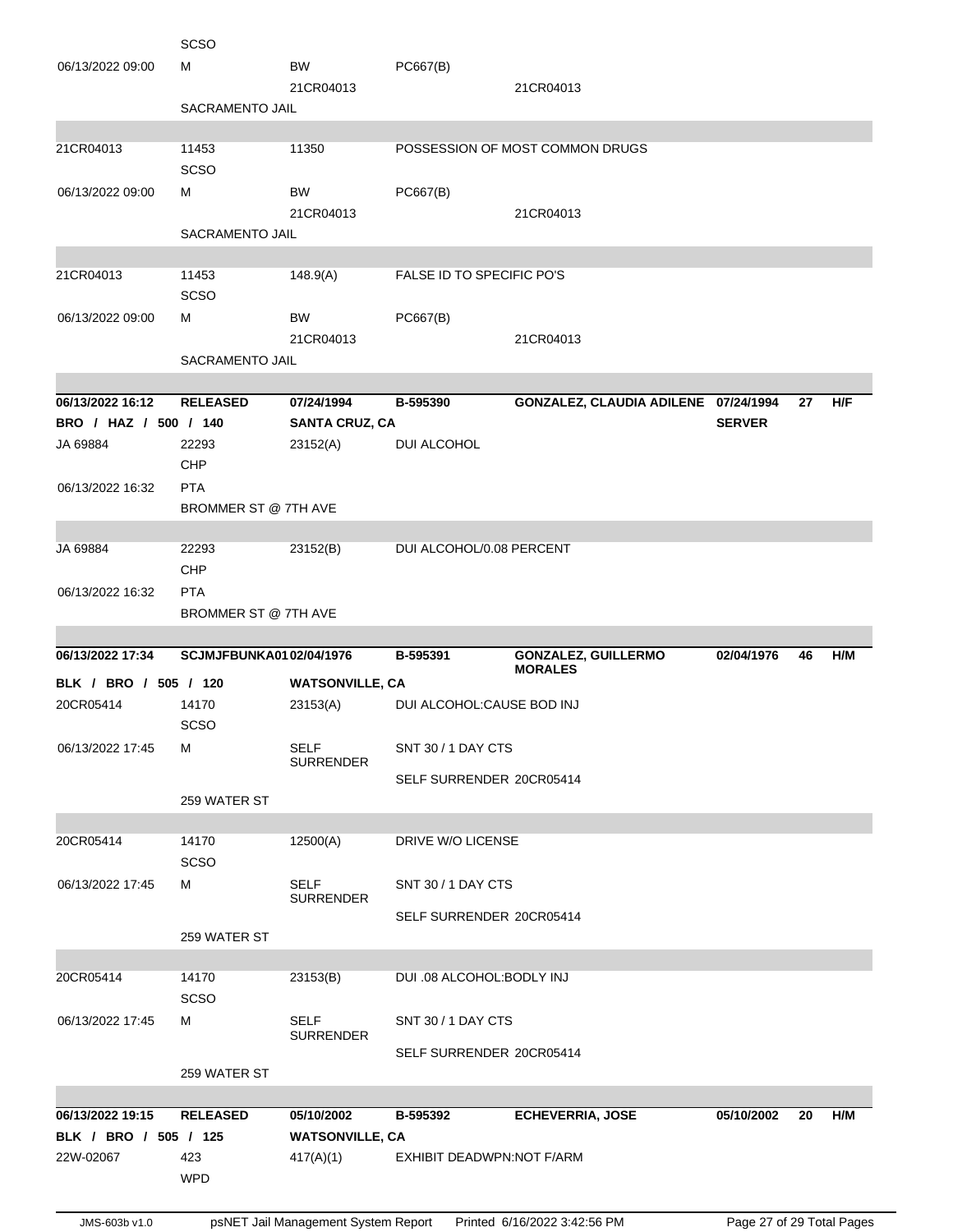| 06/14/2022 06:43                          | <b>PTA</b>                    |                              |                           |                                     |               |    |     |
|-------------------------------------------|-------------------------------|------------------------------|---------------------------|-------------------------------------|---------------|----|-----|
|                                           | <b>BEACH AND UNION ST</b>     |                              |                           |                                     |               |    |     |
|                                           |                               |                              |                           |                                     |               |    |     |
| 22W-02070                                 | 426                           | 417(A)(1)                    | EXHIBIT DEADWPN:NOT F/ARM |                                     |               |    |     |
|                                           | <b>WPD</b>                    |                              |                           |                                     |               |    |     |
| 06/13/2022 17:42                          | м                             |                              | <b>REBOOK</b>             |                                     |               |    |     |
| 06/14/2022 06:43                          | <b>PTA</b>                    |                              | <b>REBOOK</b>             |                                     |               |    |     |
|                                           | <b>BEACH ST</b>               |                              |                           |                                     |               |    |     |
|                                           |                               |                              |                           |                                     |               |    |     |
| 06/13/2022 20:29                          | <b>RELEASED</b>               | 07/16/1996                   | B-595393                  | <b>ROSAS, OMAR</b>                  | 07/16/1996    | 25 | H/M |
| BLK / BRO / 507 / 175                     |                               | PALO ALTO, CA                |                           |                                     | <b>WAITER</b> |    |     |
| 22S-03419                                 | 138                           | 647(F)                       | DISORD CONDUCT:ALCOHOL    |                                     |               |    |     |
|                                           | <b>SCPD</b>                   |                              |                           |                                     |               |    |     |
| 06/13/2022 23:18                          | 849(B)2                       |                              |                           |                                     |               |    |     |
|                                           | VINE HILL ROAD/N-17           |                              |                           |                                     |               |    |     |
|                                           |                               |                              |                           |                                     |               |    |     |
| 06/13/2022 21:33<br>BLK / BRO / 506 / 190 | <b>RELEASED</b>               | 01/21/1996                   | B-595394                  | CHAVEZ PLANCARTE, JUDITH 01/21/1996 |               | 26 | H/F |
| M081172022                                |                               | E PALO ALTO, CA              |                           |                                     |               |    |     |
|                                           | 020012<br>CHP                 | 23152(A)/23152(B)DUI:ALCOHOL |                           |                                     |               |    |     |
| 06/13/2022 23:17                          | <b>PTA</b>                    |                              |                           |                                     |               |    |     |
|                                           | U VINE HILL RD                |                              |                           |                                     |               |    |     |
|                                           |                               |                              |                           |                                     |               |    |     |
| M081172022                                | 020012                        | 12500(A)                     | DRIVE W/O LICENSE         |                                     |               |    |     |
|                                           | <b>CHP</b>                    |                              |                           |                                     |               |    |     |
| 06/13/2022 23:17                          | <b>PTA</b>                    |                              |                           |                                     |               |    |     |
|                                           | U VINE HILL RD                |                              |                           |                                     |               |    |     |
|                                           |                               |                              |                           |                                     |               |    |     |
|                                           |                               |                              |                           |                                     |               |    |     |
| 06/13/2022 22:04                          | <b>RELEASED</b>               | 03/20/1951                   | B-595395                  |                                     | 03/20/1951    | 71 | H/M |
| BRO / BRO / 509 / 200                     |                               | <b>WATSONVILLE, CA</b>       |                           |                                     |               |    |     |
| 22W-02068                                 | 423                           | 243(E)(1)                    | BAT:SPOUSE/EX SP/DATE/ETC |                                     |               |    |     |
|                                           | <b>WPD</b>                    |                              |                           |                                     |               |    |     |
| 06/15/2022 18:20                          | <b>PTS</b>                    |                              |                           | 22CR02457                           |               |    |     |
|                                           | E FRONT ST                    |                              |                           |                                     |               |    |     |
|                                           |                               |                              |                           |                                     |               |    |     |
| 22W-02068                                 | 423                           | 236                          | <b>FALSE IMPRISONMENT</b> |                                     |               |    |     |
|                                           | <b>WPD</b>                    |                              |                           |                                     |               |    |     |
| 06/15/2022 18:20                          | <b>PTS</b>                    |                              |                           | 22CR02457                           |               |    |     |
|                                           | E FRONT ST                    |                              |                           |                                     |               |    |     |
|                                           |                               |                              |                           |                                     |               |    |     |
| 06/13/2022 23:38                          | <b>RELEASED</b>               | 01/02/1979                   | B-595396                  | <b>FLOREZ, DAVID MATTHEW</b>        | 01/02/1979    | 43 | H/M |
| BLK / BRO / 511 / 200                     |                               | <b>WATSONVILLE, CA</b>       |                           |                                     |               |    |     |
| 22S-03425                                 | 190                           | 148(A)(1)                    | OBSTRUCT/ETC PUB OFCR/ETC |                                     |               |    |     |
|                                           | <b>SCPD</b>                   |                              |                           |                                     |               |    |     |
| 06/13/2022 22:15                          | м                             |                              | <b>BAIL INCREASE</b>      |                                     |               |    |     |
| 06/14/2022 06:21                          | <b>PTA</b>                    |                              | <b>BAIL INCREASE</b>      |                                     |               |    |     |
|                                           | 400 BLK LINCOLN               |                              |                           |                                     |               |    |     |
|                                           |                               |                              |                           |                                     |               |    |     |
| 22S-03425                                 | 190                           | 23152(F)                     | <b>DUI ALCOHOL/DRUG</b>   |                                     |               |    |     |
|                                           | <b>SCPD</b>                   |                              |                           |                                     |               |    |     |
| 06/13/2022 22:15                          | м                             | <b>BW</b>                    | <b>BAIL INCREASE</b>      |                                     |               |    |     |
| 06/14/2022 06:21                          | <b>PTA</b><br>400 BLK LINCOLN | 22CR01508                    | <b>BAIL INCREASE</b>      | 22CR01508                           |               |    |     |